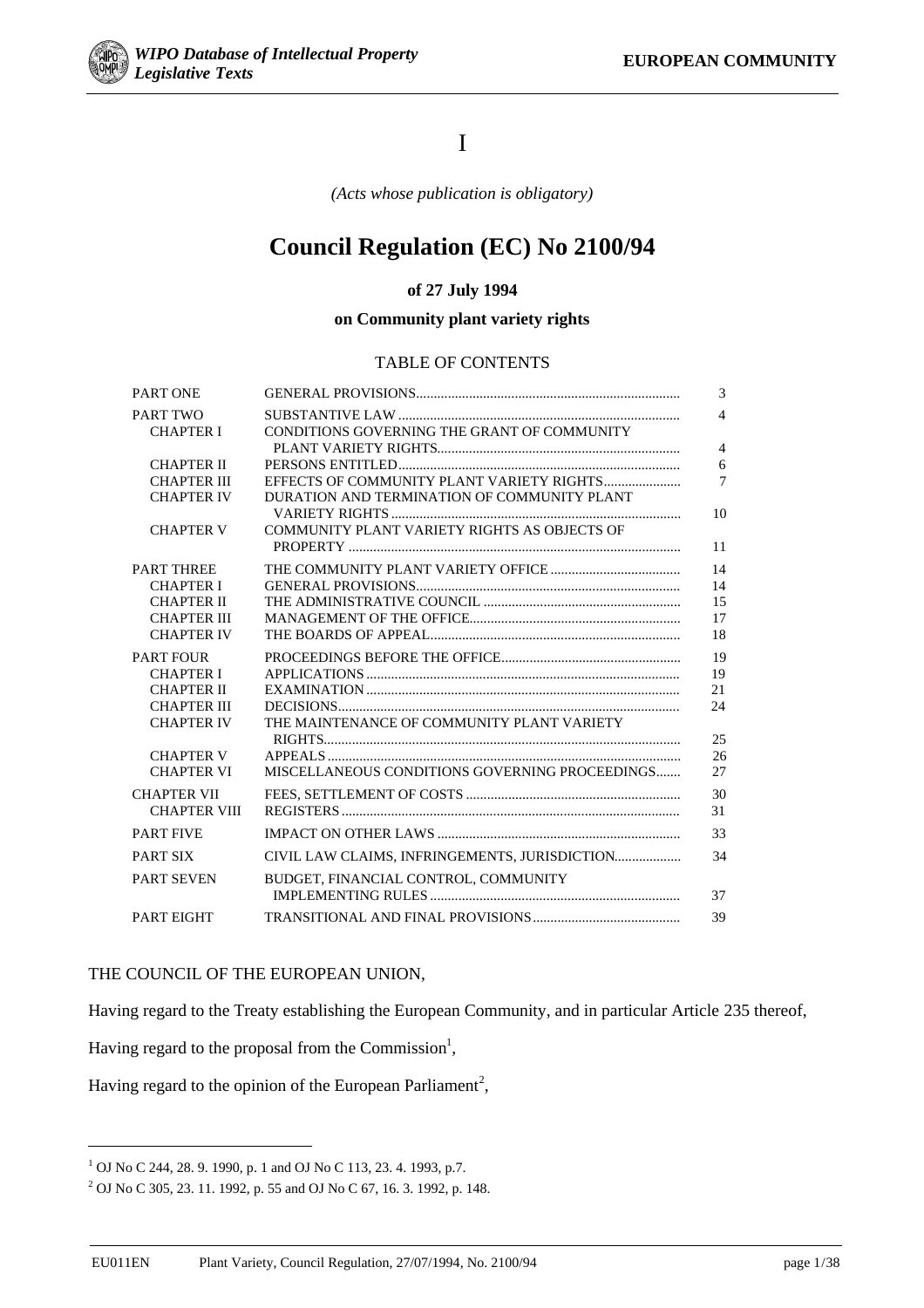

Having regard to the opinion of the Economic and Social Committee<sup>3</sup>,

Whereas plant varieties pose specific problems as regards the industrial property regime which may be applicable;

Whereas industrial property regimes for plant varieties have not been harmonized at Community level and therefore continue to be regulated by the legislation of the Member States, the content of which is not uniform;

Whereas in such circumstances it is appropriate to create a Community regime which, although co-existing with national regimes, allows for the grant of industrial property rights valid throughout the Community;

Whereas it is appropriate that the implementation and application of this Community regime should not be carried out by the authorities of the Member States but by a Community Office with legal personality, the 'Community Plan Variety Office';

Whereas the system must also have regard to developments in plant breeding techniques including biotechnology; whereas in order to stimulate the breeding and development of new varieties, there should be improved protection compared with the present situation for all plant breeders without, however, unjustifiably impairing access to protection generally or in the case of certain breeding techniques;

Whereas varieties of all botanical genera and species should be protectable;

Whereas protectable varieties must comply with internationally recognized requirements, i.e. distinctness, uniformity, stability and novelty, and also be designated by a prescribed variety denomination;

Whereas it is important to provide for a definition of a plant variety, in order to ensure the proper functioning of the system;

Whereas this definition is not intended to alter definitions which may have been established in the field of intellectual property rights, especially the patent field, nor to interfere with or exclude from application laws governing the protectability of products, including plants and plant material, or processes under such other industrial property rights;

Whereas it is however highly desirable to have a common definition in both fields; whereas therefore appropriate efforts at international level should be supported to reach such a common definition;

Whereas for the grant of Community plant variety rights an assessment of important characteristics relating to the variety is necessary; whereas, however, these characteristics need not necessarily relate to their economic importance;

Whereas the system must also clarify to whom the right to Community plant variety protection pertains; whereas in some cases it would be to several persons in common, not just to one; whereas the formal entitlement to make applications must be regulated;

Whereas the system must also define the term 'holder' used in this Regulation; whereas that term 'holder' without further specification is used in this Regulation including in its Article 29 (5), it is intended to be within the meaning of Article 13 (1) thereof;

Whereas, since the effect of a Community plant variety right should be uniform throughout the Community, commercial transactions subject to the holder's agreement must be precisely delimited; whereas the scope of protection should be extended, compared with most national systems, to certain material of the variety to

**.** 

<sup>3</sup> OJ No C 60, 8. 3. 1991, p. 45.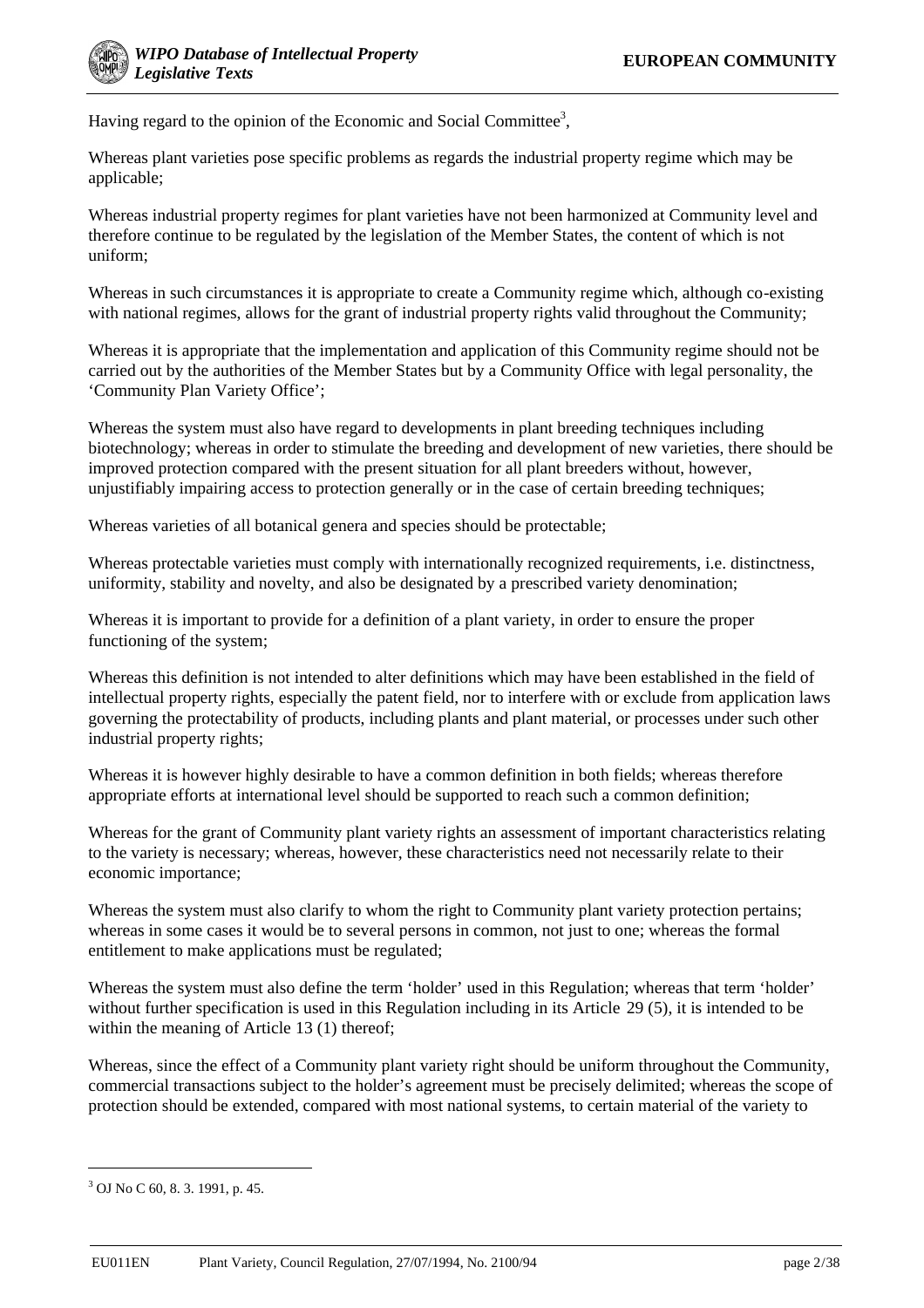

take account of trade via countries outside the Community without protection; whereas, however, the introduction of the principle of exhaustion of rights must ensure that the protection is not excessive;

Whereas in order to stimulate plant breeding, the system basically confirms the internationally accepted rule of free access to protected varieties for the development therefrom, and exploitation, of new varieties;

Whereas in certain cases where the new variety, although distinct, is essentially derived from the initial variety, a certain form of dependency from the holder of the latter one should be created;

Whereas, the exercise of Community plant variety rights must be subjected to restrictions laid down in provisions adopted in the public interest;

Whereas this includes safeguarding agricultural production; whereas that purpose requires an authorization for farmers to use the product of the harvest for propagation under certain conditions;

Whereas it must be ensured that the conditions are laid down at Community level;

Whereas compulsory licensing should also be provided for under certain circumstances in the public interest, which may include the need to supply the market with material offering specified features, or to maintain the incentive for continued breeding of improved varieties;

Whereas the use of prescribed variety denominations should be made obligatory;

Whereas the Community plant variety right should in principle have a life of at least 25 years and in the case of vine and tree species, at least 30 years; whereas other grounds for termination must be specified;

Whereas a Community plant variety right is an object of the holder's property and its role in relation to the non-harmonized legal provisions of the Member States, particularly of civil law, must therefore be clarified; whereas this applies also to the settlement of infringements and the enforcement of entitlement to Community plant variety rights;

Whereas, it is necessary to ensure that the full application of the principles of the Community plant variety rights system is not impaired by the effects of other systems; whereas for this purpose certain rules, in conformity with Member States' existing international commitments, are required concerning the relationship to other industrial property rights;

Whereas it is indispensable to examine whether and to what extent the conditions for the protection accorded in other industrial property systems, such as patents, should be adapted or otherwise modified for consistency with the Community plant variety rights system; whereas this, where necessary, should be laid down in balanced rules by additional Community law;

Whereas the duties and powers of the Community Plant Variety Office, including its Boards of Appeal, relating to the grant, termination or verification of Community plant variety rights and publications are as far as possible to be modelled on rules developed for other systems, as are also the Office's structure and Rules of Procedure, the collaboration with the Commission and Member States particularly through an Administrative Council, the involvement of Examination Offices in technical examination and moreover the necessary budgetary measures;

Whereas the Office should be advised and supervised by the aforementioned Administrative Council, composed of representatives of Member States and the Commission;

Whereas the Treaty does not provide, for the adoption of this Regulation, powers other than those of Article 235;

Whereas this Regulation takes into account existing international conventions such as the International Convention for the Protection of New Varieties of Plants (UPOV Convention), the Convention of the Grant of European Patents (European Patent Convention) or the Agreement on trade-related aspects of intellectual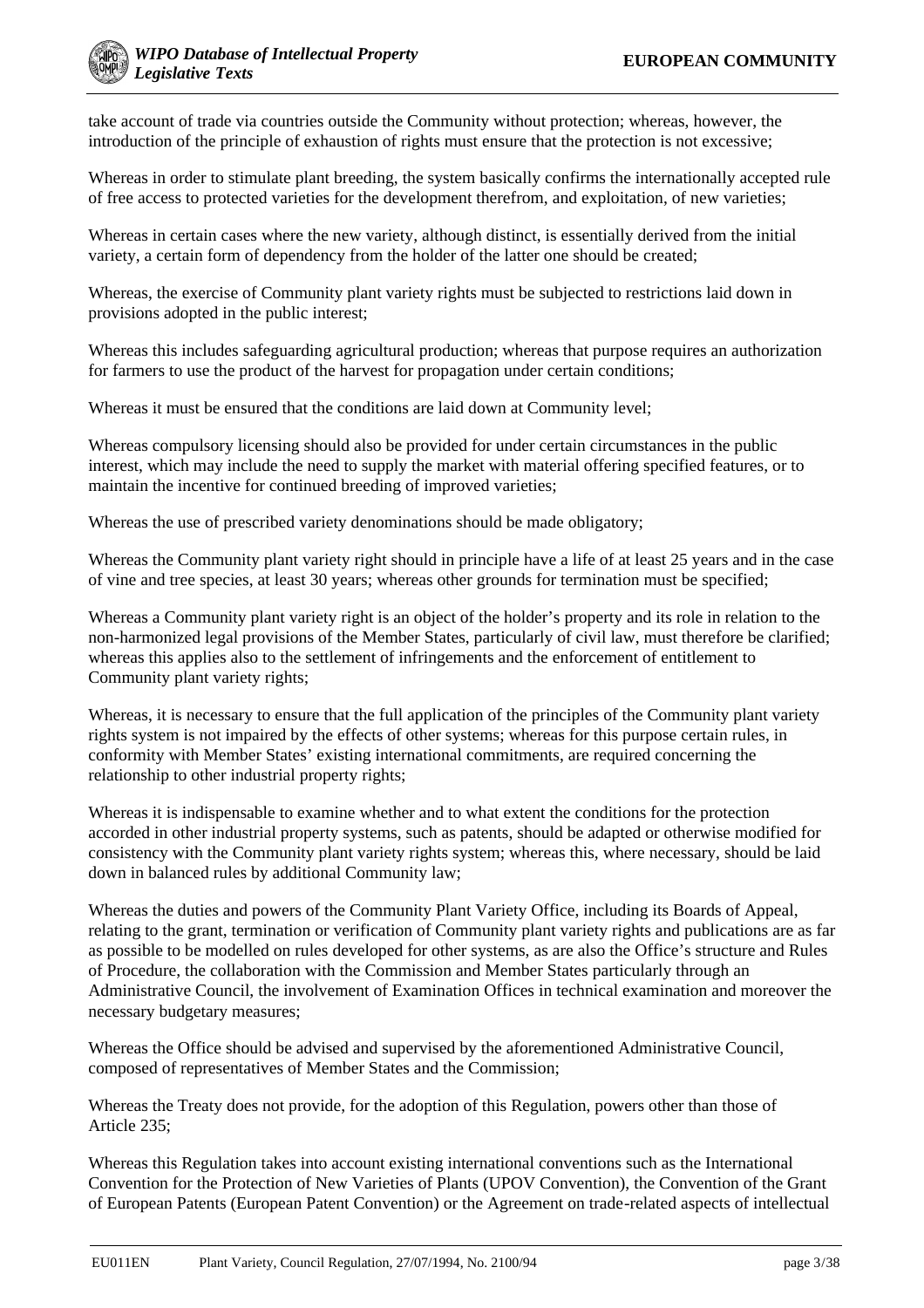

property rights, including trade in counterfeit goods; whereas it consequently implements the ban on patenting plant varieties only to the extent that the European Patent Convention so requires, i.e. to plant varieties as such;

Whereas this Regulation should be re-examined for amendment as necessary in the light of future developments in the aforementioned Conventions,

HAS ADOPTED THIS REGULATION:

## PART ONE **GENERAL PROVISIONS**

#### *Article 1*

#### **Community plant variety rights**

A system of Community plant variety rights is hereby established as the sole and exclusive form of Community industrial property rights for plant varieties.

*Article 2*

#### **Uniform effect of Community plant variety rights**

Community plant variety rights shall have uniform effect within the territory of the Community and may not be granted, transferred or terminated in respect of the above mentioned territory otherwise than on a uniform basis.

## *Article 3*

#### **National property rights for plant varieties**

This Regulation shall be without prejudice to the right of the Member States to grant national property rights for plant varieties, subject to the provisions of Article 92 (1).

#### *Article 4* **Community Office**

For the purpose of the implementation of this Regulation a Community Plant Variety Office, hereinafter referred to as 'the Office', is hereby established.

## PART TWO **SUBSTANTIVE LAW**

## CHAPTER I **CONDITIONS GOVERNING THE GRANT OF COMMUNITY PLANT VARIETY RIGHTS**

*Article 5*

## **Object of Community plant variety rights**

1. Varieties of all botanical genera and species, including, *inter alia*, hybrids between genera or species, may form the object of Community plant variety rights.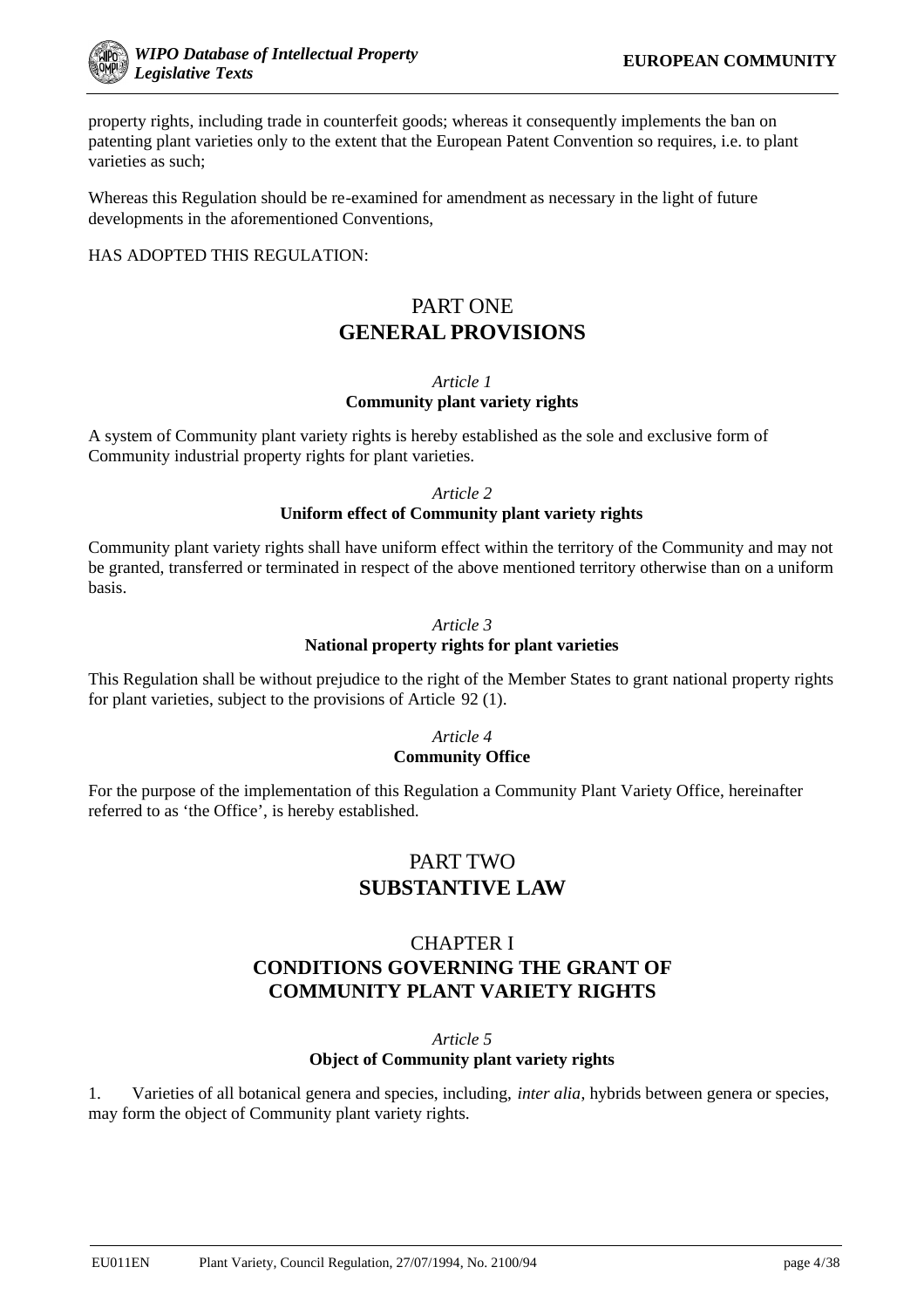2. For the purpose of this Regulation, 'variety' shall be taken to mean a plant grouping within a single botanical taxon of the lowest known rank, which grouping, irrespective of whether the conditions for the grant of a plant variety right are fully met, can be:

- defined by the expression of the characteristics that results from a given genotype or combination of genotypes,
- distinguished from any other plant grouping by the expression of at least one of the said characteristics, and
- considered as a unit with regard to its suitability for being propagated unchanged.

3. A plant grouping consists of entire plants or parts of plants as far as such parts are capable of producing entire plants, both referred to hereinafter as 'variety constituents'.

4. The expression of the characteristics referred to in paragraph 2, first indent, may be either invariable or variable between variety constituents of the same kind provided that also the level of variation results from the genotype or combination of genotypes.

## *Article 6*

#### **Protectable varieties**

Community plant variety rights shall be granted for varieties that are:

(a) distinct;

(b) uniform;

- (c) stable; and
- (d) new.

Moreover, the variety must be designated by a denomination in accordance with the provisions of Article 63.

## *Article 7*

#### **Distinctness**

1. A variety shall be deemed to be distinct if it is clearly distinguishable by reference to the expression of the characteristics that results from a particular genotype or combination of genotypes, from any other variety whose existence is a matter of common knowledge on the date of application determined pursuant to Article 51.

2. The existence of another variety shall in particular be deemed to be a matter of common knowledge if on the date of application determined pursuant to Article 51:

- (a) it was the object of a plant variety right or entered in an official register of plant varieties, in the Community or any State, or in any intergovernmental organization with relevant competence;
- (b) an application for the granting of a plant variety right in its respect or for its entering in such an official register was filed, provided the application has led to the granting or entering in the meantime.

The implementing rules pursuant to Article 114 may specify further cases as examples which shall be deemed to be a matter of common knowledge.

## *Article 8*

## **Uniformity**

A variety shall be deemed to be uniform if, subject to the variation that may be expected from the particular features of its propagation, it is sufficiently uniform in the expression of those characteristics which are included in the examination for distinctness, as well as any others used for the variety description.

## *Article 9*

## **Stability**

A variety shall be deemed to be stable if the expression of the characteristics which are included in the examination for distinctness as well as any others used for the variety description, remain unchanged after repeated propagation or, in the case of a particular cycle of propagation, at the end of each such cycle.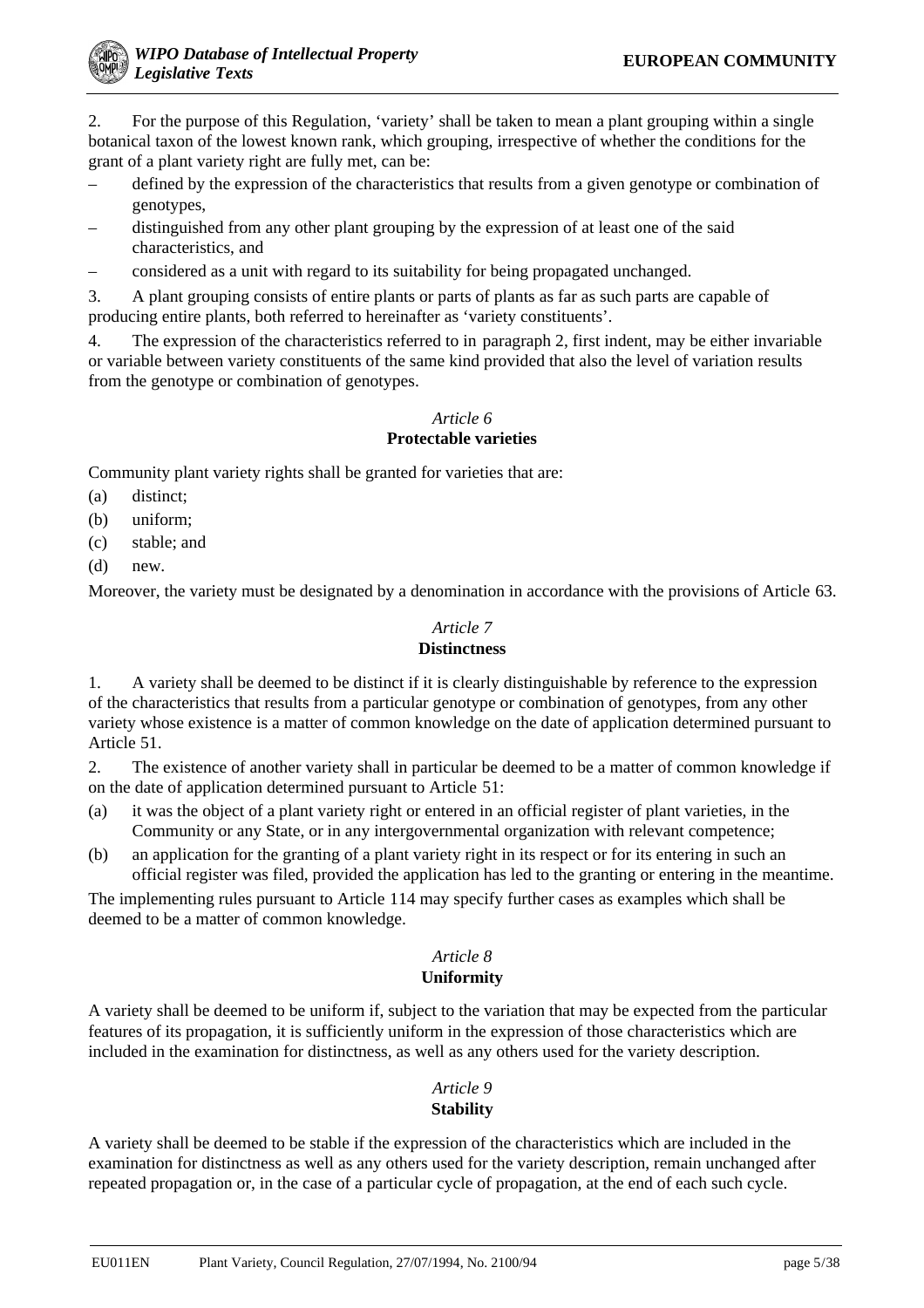### *Article 10* **Novelty**

1. A variety shall be deemed to be new if, at the date of application determined pursuant to Article 51, variety constituents or harvested material of the variety have not been sold or otherwise disposed of to others, by or with the consent of the breeder within the meaning of Article 11, for purposes of exploitation of the variety:

- (a) earlier than one year before the above mentioned date, within the territory of the Community;
- (b) earlier than four years or, in the case of trees or of vines, earlier than six years before the said date, outside the territory of the Community.

2. The disposal of variety constituents to an official body for statutory purposes, or to others on the basis of a contractual or other legal relationship solely for production, reproduction, multiplication, conditioning or storage, shall not be deemed to be a disposal to others within the meaning of paragraph 1, provided that the breeder preserves the exclusive right of disposal of these and other variety constituents, and no further disposal is made. However, such disposal of variety constituents shall be deemed to be a disposal in terms of paragraph 1 if these constituents are repeatedly used in the production of a hybrid variety and if there is disposal of variety constituents or harvested material of the hybrid variety.

Likewise, the disposal of variety constituents by one company or firm within the meaning of the second paragraph of Article 58 of the Treaty to another of such companies or firms shall not be deemed to be a disposal to others, if one of them belongs entirely to the other or if both belong entirely to a third such company or firm, provided no further disposal is made. This provision shall not apply in respect of cooperative societies.

3. The disposal of variety constituents or harvested material of the variety, which have been produced from plants grown for the purposes specified in Article 15 (b) and (c) and which are not used for further reproduction or multiplication, shall not be deemed to be exploitation of the variety, unless reference is made to the variety for purposes of that disposal.

Likewise, no account shall be taken of any disposal to others, if it either was due to, or in consequence of the fact that the breeder had displayed the variety at an official or officially recognized exhibition within the meaning of the Convention on International Exhibitions, or at an exhibition in a Member State which was officially recognized as equivalent by that Member State.

## CHAPTER II **PERSONS ENTITLED**

## *Article 11*

#### **Entitlement to Community plant variety rights**

1. The person who bred, or discovered and developed the variety, or his successor in title, both – the person and his successor – referred to hereinafter as 'the breeder', shall be entitled to the Community plant variety right.

2. If two or more persons bred, or discovered and developed the variety jointly, entitlement shall be vested jointly in them or their respective successors in title. This provision shall also apply to two or more persons in cases where one or more of them discovered the variety and the other or the others developed it.

3. Entitlement shall also be invested jointly in the breeder and any other person or persons, if the breeder and the other person or persons have agreed to joint entitlement by written declaration.

4. If the breeder is an employee, the entitlement to the Community plant variety right shall be determined in accordance with the national law applicable to the employment relationship in the context of which the variety was bred, or discovered and developed.

5. Where entitlement to a Community plant variety right is vested jointly in two or more persons pursuant to paragraphs 2 to 4, one or more of them may empower the others by written declaration to such effect to claim entitlement thereto.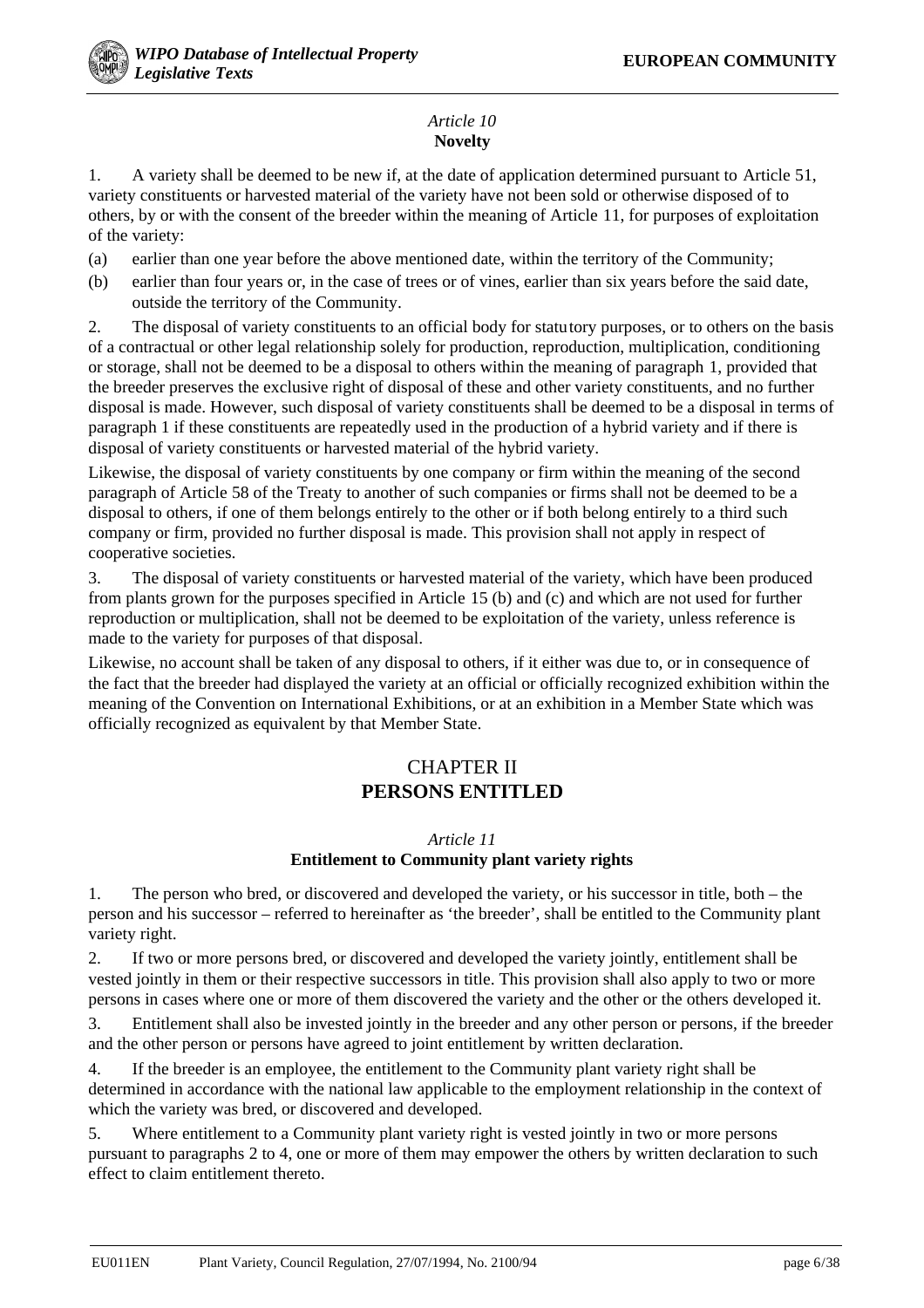#### *Article 12*

## **Entitlement to file an application for a Community plant variety right**

1. An application for a Community plant variety right may be filed by any natural or legal person, or any body ranking as a legal person under the law applicable to that body, provided they are:

- (a) nationals of one of the Member States or nationals of a member of the Union for the Protection of New Varieties of Plants within the meaning of Article 1 (xi) of the Act of 1991 of the International Convention for the Protection of New Varieties of Plants, or are domiciled or have their seat or an establishment in such a State;
- (b) nationals of any other State who do not meet the requirements laid down in (a) in respect of domicile, seat or establishment, in so far as the Commission, after obtaining the opinion of the Administrative Council referred to in Article 36, has so decided. Such a decision may be made dependent on the other State affording protection for varieties of the same botanical taxon to nationals of all the Member States, which corresponds to the protection afforded pursuant to this Regulation; the Commission shall establish whether this condition is met.
- 2. An application may be filed jointly by two or more such persons.

## CHAPTER III **EFFECTS OF COMMUNITY PLANT VARIETY RIGHTS**

#### *Article 13*

#### **Rights of the holder of a Community plant variety right and prohibited acts**

1. A Community plant variety right shall have the effect that the holder or holders of the Community plant variety right, hereinafter referred to as 'the holder', shall be entitled to effect the acts set out in paragraph 2.

2. Without prejudice to the provisions of Articles 15 and 16, the following acts in respect of variety constituents, or harvested material of the protected variety, both referred to hereinafter as 'material', shall require the authorization of the holder:

- (a) production or reproduction (multiplication);
- (b) conditioning for the purpose of propagation;
- (c) offering for sale;
- (d) selling or other marketing;
- (e) exporting from the Community;
- (f) importing to the Community;
- (g) stocking for any of the purposes mentioned in (a) to (f).

The holder may make his authorization subject to conditions and limitations.

3. The provisions of paragraph 2 shall apply in respect of harvested material only if this was obtained through the unauthorized use of variety constituents of the protected variety, and unless the holder has had reasonable opportunity to exercise his right in relation to the said variety constituents.

4. In the implementing rules pursuant to Article 114, it may be provided that in specific cases the provisions of paragraph 2 of this Article shall also apply in respect of products obtained directly from material of the protected variety. They may apply only if such products were obtained through the unauthorized use of material of the protected variety, and unless the holder has had reasonable opportunity to exercise his right in relation to the said material. To the extent that the provisions of paragraph 2 apply to products directly obtained, they shall also be considered to be 'material'.

- 5. The provisions of paragraphs 1 to 4 shall also apply in relation to:
- (a) varieties which are essentially derived from the variety in respect of which the Community plant variety right has been granted, where this variety is not itself an essentially derived variety;
- (b) varieties which are not distinct in accordance with the provisions of Article 7 from the protected variety; and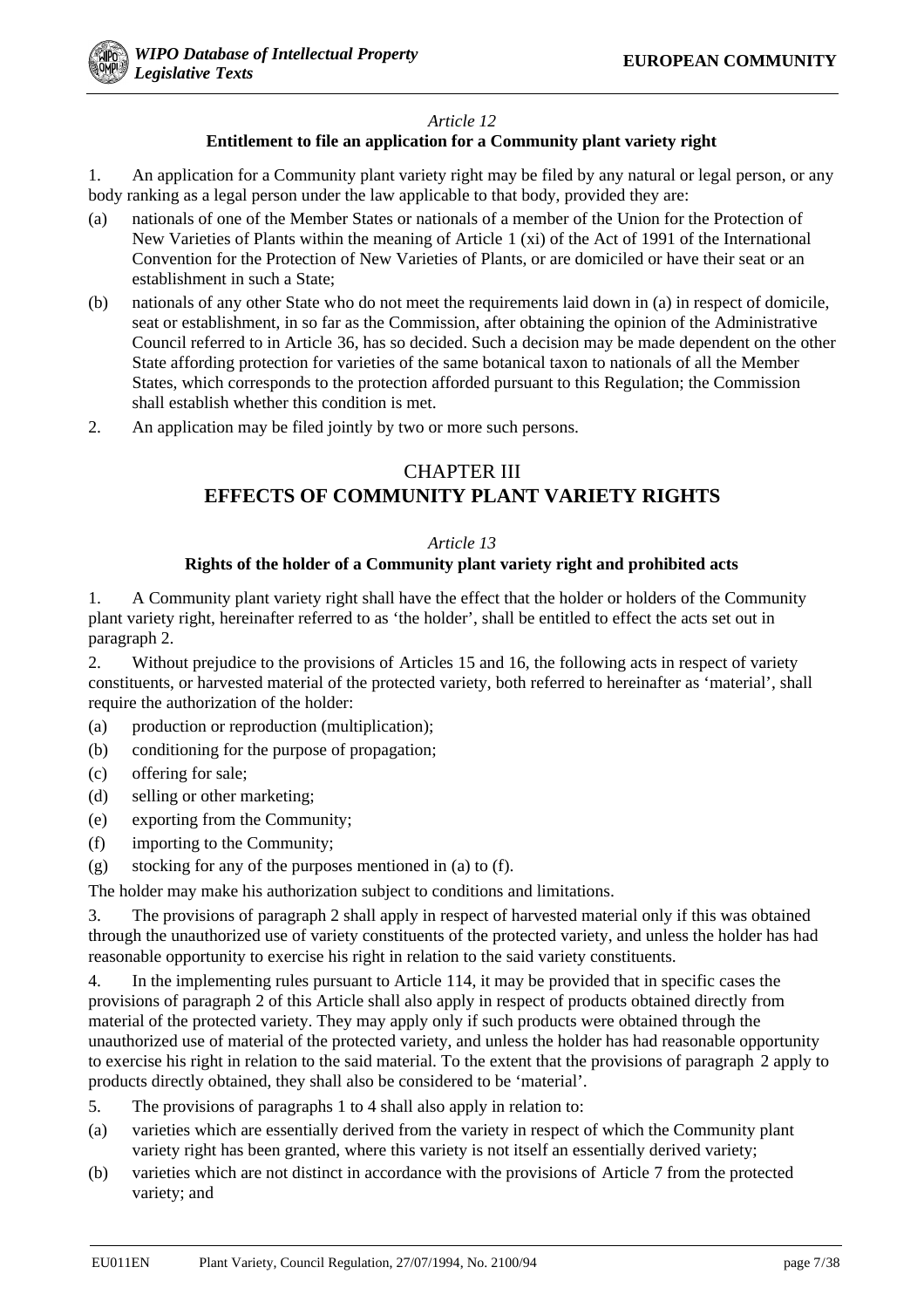(c) varieties whose production requires the repeated use of the protected variety.

6. For the purposes of paragraph 5 (a), a variety shall be deemed to be essentially derived from another variety, referred to hereinafter as 'the initial variety' when:

- (a) it is predominantly derived from the initial variety, or from a variety that is itself predominantly derived from the initial variety;
- (b) it is distinct in accordance with the provisions of Article 7 from the initial variety; and
- (c) except for the differences which result from the act of derivation, it conforms essentially to the initial variety in the expression of the characteristics that results from the genotype or combination of genotypes of the initial variety.

7. The implementing rules pursuant to Article 114 may specify possible acts of derivation which come at least under the provisions of paragraph 6.

8. Without prejudice to Article 14 and 29, the exercise of the rights conferred by Community plant variety rights may not violate any provisions adopted on the grounds of public morality, public policy or public security, the protection of health and life of humans, animals or plants, the protection of the environment, the protection of industrial or commercial property, or the safeguarding of competition, of trade or of agricultural production.

#### *Article 14*

## **Derogation from Community plant variety right**

1. Notwithstanding Article 13 (2), and for the purposes of safeguarding agricultural production, farmers are authorized to use for propagating purposes in the field, on their own holding the product of the harvest which they have obtained by planting, on their own holding, propagating material of a variety other than a hybrid or synthetic variety, which is covered by a Community plant variety right.

2. The provisions of paragraph 1 shall only apply to agricultural plant species of:

(a) Fodder plants:

Cicer arietinum L. – Chickpea milkvetch Lupinus luteus L. – Yellow lupin Medicago sativa L. – Lucerne Pisum sativum L. (partim) – Field pea Trifolium alexandrinum L. – Berseem/Egyptian clover Trifolium resupinatum L. – Persian clover Vicia faba – Field bean Vicia sativa L. – Common vetch and, in the case of Portugal, Lolium multiflorum lam – Italian rye-grass

(b) Cereals:

Avena sativa – Oats Hordeum vulgare L. – Barley Oryza sativa L. – Rice Phalaris canariensis L. – Canary grass Secale cereale L. – Rye Triticosecale Wittm. – Triticale Triticium aestivum L. emend. Fiori et Paol. – Wheat Triticum durum Desf. – Durum wheat Triticum spelta L. – Spelt wheat

- (c) Potatoes: Solanum tuberosum – Potatoes
- (d) Oil and fibre plants: Brassica napus L. (partim) – Swede rape Brassica rapa L. (partim) – Turnip rape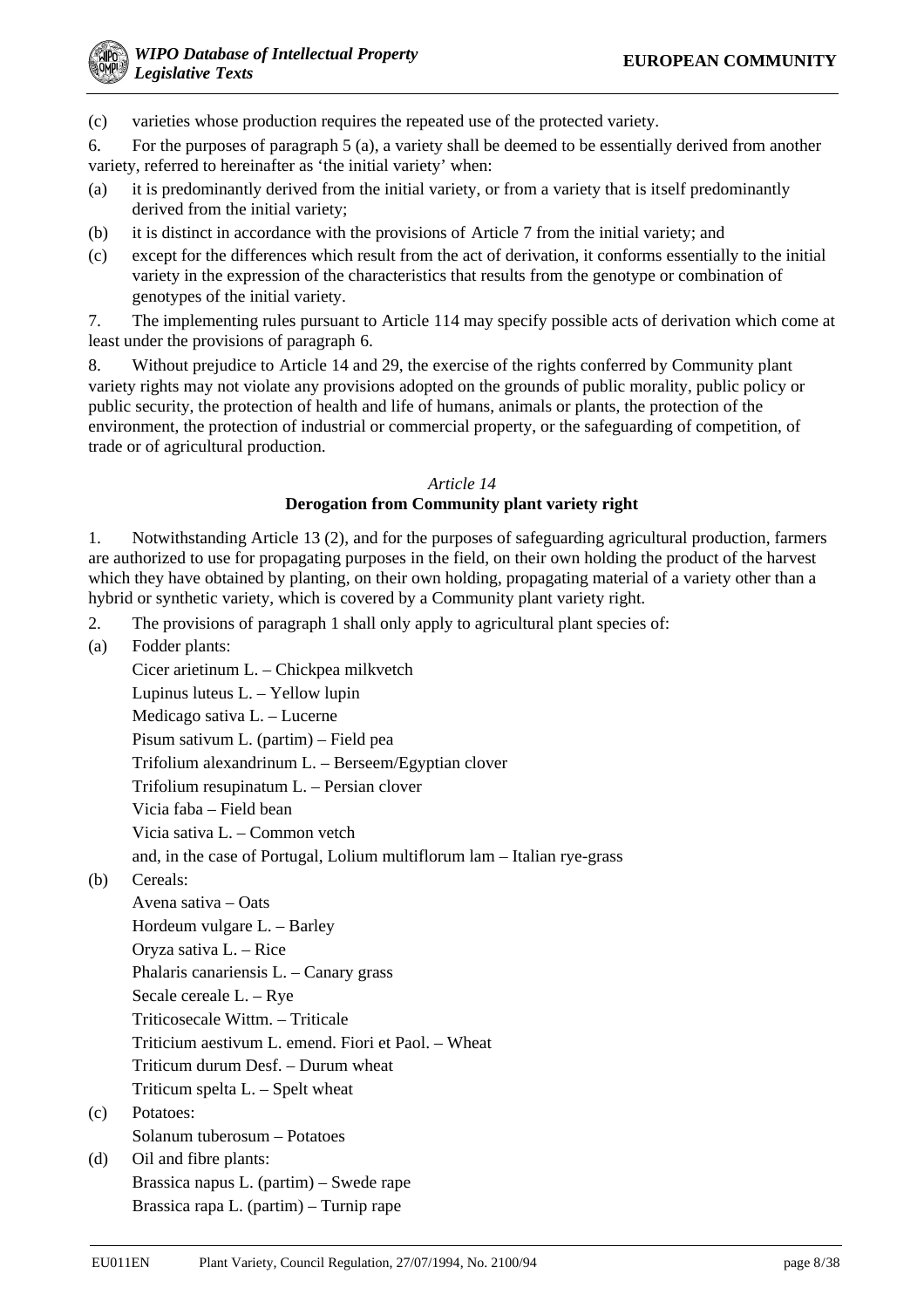Linum usitatissimum – linseed with the exclusion of flax.

3. Conditions to give effect to the derogation provided for in paragraph 1 and to safeguard the legitimate interests of the breeder and of the farmer, shall be established, before the entry into force of this Regulation, in implementing rules pursuant to Article 114, on the basis of the following criteria:

- there shall be no quantitative restriction of the level of the farmer's holding to the extent necessary for the requirements of the holding,
- the product of the harvest may be processed for planting, either by the farmer himself or through services supplied to him, without prejudice to certain restrictions which Member States may establish regarding the organization of the processing of the said product of the harvest, in particular in order to ensure identity of the product entered for processing with that resulting from processing,
- small farmers shall not be required to pay any remuneration to the holder; small farmers shall be considered to be:
	- in the case of those of the plant species referred to in paragraph 2 of this Article to which Council Regulation (EEC) No 1765/92 of 30 June 1992 establishing a support system for producers of certain arable crops<sup>4</sup> applies, farmers who do not grow plants on an area bigger than the area which would be needed to produce 92 tones of cereals; for the calculation of the area, Article 8 (2) of the aforesaid Regulation shall apply,
	- in the case of other plant species referred to in paragraph 2 of this Article, farmers who meet comparable appropriate criteria,
- other farmers shall be required to pay an equitable remuneration to the holder, which shall be sensibly lower than the amount charged for the licensed production of propagating material of the same variety in the same area; the actual level of this equitable remuneration may be subject to variation over time, taking into account the extent to which use will be made of the derogation provided for in paragraph 1 in respect of the variety concerned,
- monitoring compliance with the provisions of this Article or the provisions adopted pursuant to this Article shall be a matter of exclusive responsibility of holders; in organizing that monitoring, they may not provide for assistance from official bodies,
- relevant information shall be provided to the holders on their request, by farmers and by suppliers of processing services; relevant information may equally be provided by official bodies involved in the monitoring of agricultural production, if such information has been obtained through ordinary performance of their tasks, without additional burden or costs. These provisions are without prejudice, in respect of personal data, to Community and national legislation on the protection of individuals with regard to the processing and free movement of personal data.

## *Article 15* **Limitation of the effects of Community plant variety rights**

The Community plant variety rights shall not extend to:

- (a) acts done privately and for non-commercial purposes;
- (b) acts done for experimental purposes;

**.** 

- (c) acts done for the purpose of breeding, or discovering and developing other varieties;
- (d) acts referred to in Article 13 (2) to (4), in respect of such other varieties, except where the provisions of Article 13 (5) apply, or where the other variety or the material of this variety comes under the protection of a property right which does not contain a comparable provision; and
- (e) acts whose prohibition would violate the provisions laid down in Articles 13 (8), 14 or 29.

<sup>4</sup> OJ No L 181, 1. 7. 1992, p. 12. Regulation as last amended by Regulation (EEC) No 1552/93 (OJ No L 154, 25. 6. 1993, p. 19).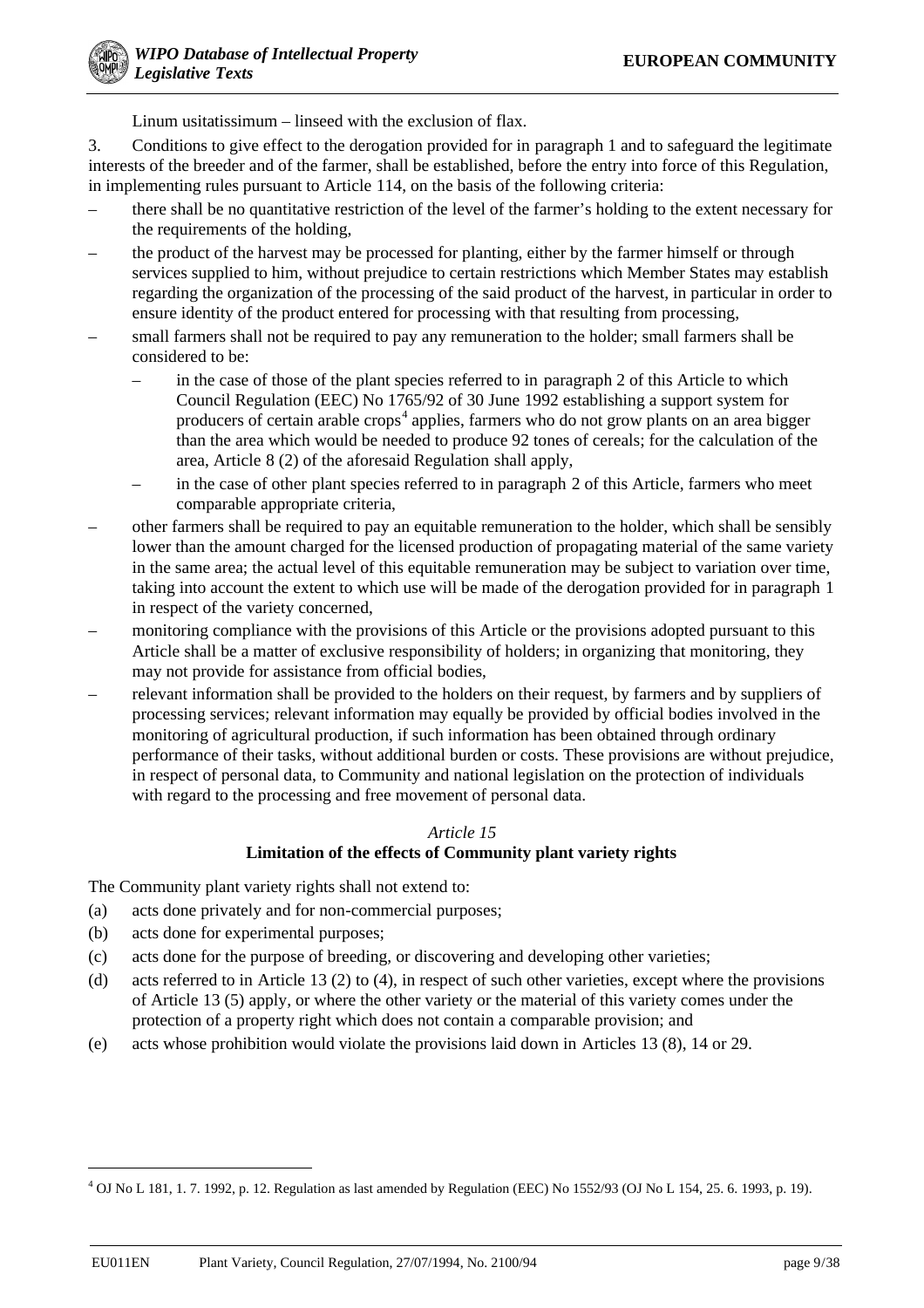#### *Article 16*

## **Exhaustion of Community plant variety rights**

The Community plant variety right shall not extend to acts concerning any material of the protected variety, or of a variety covered by the provisions of Article 13 (5), which has been disposed of to others by the holder or with his consent, in any part of the Community, or any material derived from the said material, unless such acts:

- (a) involve further propagation of the variety in question, except where such propagation was intended when the material was disposed of; or
- (b) involve an export of variety constituents into a third country which does not protect varieties of the plant genus or species to which the variety belongs, except where the exported materials is for final consumption purposes.

## *Article 17*

#### **Use of variety denominations**

1. Any person who, within the territory of the Community, offers or disposes of to others for commercial purposes variety constituents of a protected variety, or a variety covered by the provisions of Article 13 (5), must use the variety denomination designated pursuant to Article 63; where it is used in writing, the variety denomination shall be readily distinguishable and clearly legible. If a trade mark, trade name or similar indication is associated with the designated denomination, this denomination must be easily recognizable as such.

2. Any person effecting such acts in respect of any other material of the variety, must inform of that denomination in accordance with other provisions in law or if a request is made by an authority, by the purchaser or by any other person having a legitimate interest.

3. Paragraphs 1 and 2 shall apply even after the termination of the Community plant variety right.

## *Article 18*

## **Limitation of the use of variety denominations**

1. The holder may not use any right granted in respect of a designation that is identical with the variety denomination to hamper the free use of that denomination in connection with the variety, even after the termination of the Community plant variety right.

2. A third party may use a right granted in respect of a designation that is identical with the variety denomination to hamper the free use of that denomination only if that right was granted before the variety denomination was designated pursuant to Article 63.

3. Where a variety is protected by a Community plant variety right or, in a Member State or in a Member of the International Union for the Protection of New Varieties of Plants by a national property right, neither its designated denomination or any designation which might be confused with it can be used, within the territory of the Community, in connection with another variety of the same botanical species or a species regarded as related pursuant to the publication made in accordance with Article 63 (5), or for material of such variety.

## CHAPTER IV

## **DURATION AND TERMINATION OF COMMUNITY PLANT VARIETY RIGHTS**

## *Article 19*

## **Duration of Community plant variety rights**

1. The term of the Community plant variety right shall run until the end of the 25th calendar year or, in the case of varieties of vine and tree species, until the end of the 30th calendar year, following the year of grant.

2. The Council, acting by qualified majority on proposal from the Commission, may, in respect of specific genera or species, provide for an extension of these terms up to a further five years.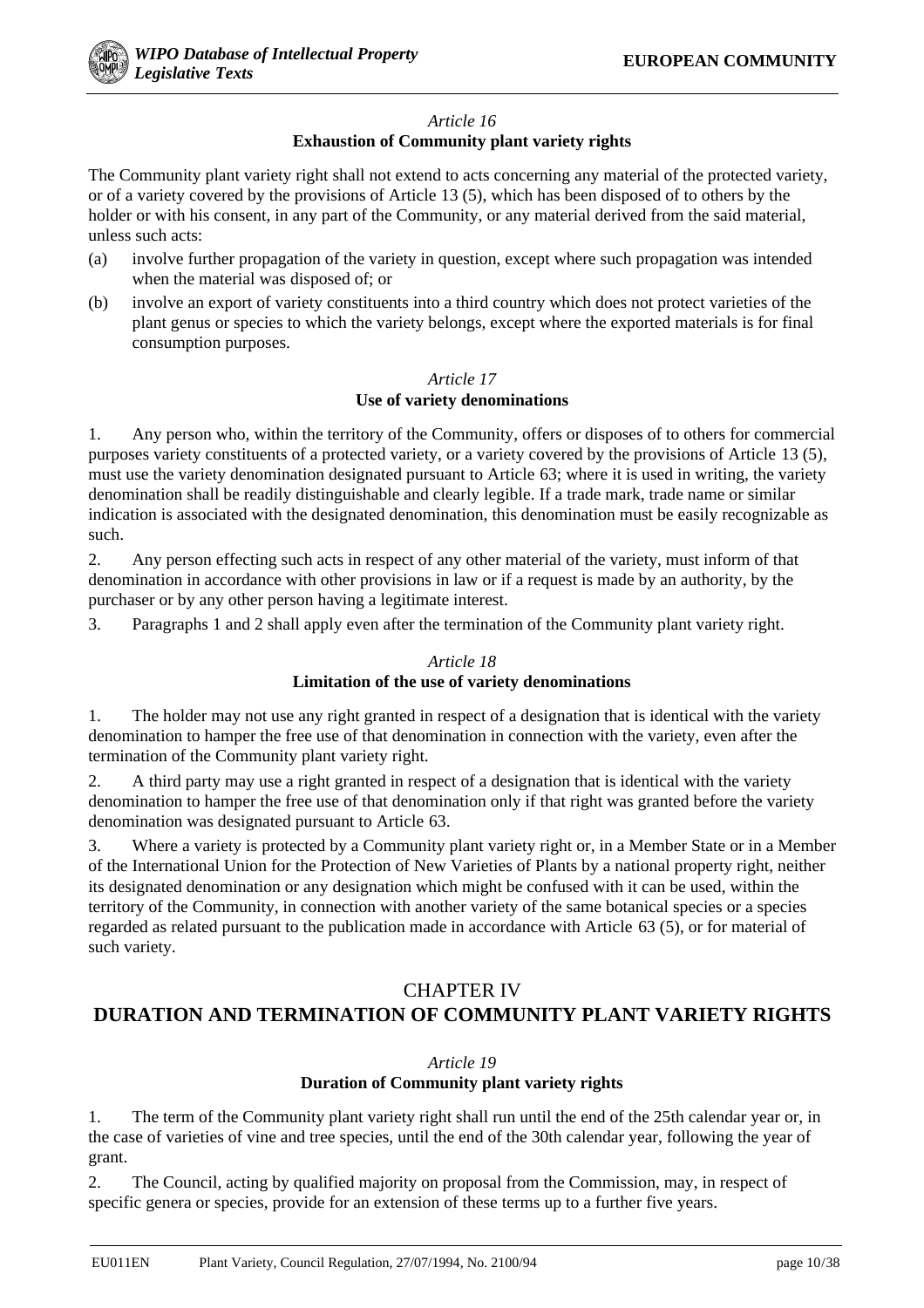3. A Community plant variety right shall lapse before the expiry of the terms laid down in paragraph 1 or pursuant to paragraph 2, if the holder surrenders it by sending a written declaration to such effect to the Office, and with effect from the day following the day on which the declaration is received by the Office.

#### *Article 20* **Nullity of Community plant variety rights**

- 1. The Office shall declare the Community plant variety right null and void if it is established:
- (a) that the conditions laid down in Articles 7 or 10 were not complied with at the time of the Community plant variety right; or
- (b) that where the grant of the Community plant variety right has been essentially based upon information and documents furnished by the applicant, the conditions laid down in Articles 8 and 9 were not complied with at the time of the grant of the right; or
- (c) that the right has been granted to a person who is not entitled to it, unless it is transferred to the person who is so entitled.

2. Where the Community plant variety right is declared null and void, it shall be deemed not to have had, as from the outset, the effects specified in this Regulation.

## *Article 21*

#### **Cancellation of Community plant variety rights**

1. The Office shall cancel the Community plant variety right with effect in future if it is established that the conditions laid down in Article 8 or 9 are no longer complied with. If it is established that these conditions were already no longer complied with from a point in time prior to cancellation, cancellation may be made effective as from that juncture.

2. The Office may cancel a Community plant variety right with effect in future if the holder, after being requested to do so, and within a time limit specified by the Office:

- (a) has not fulfilled an obligation pursuant to Article 64 (3); or
- (b) in the case referred to in Article 66, does not propose another suitable variety denomination; or
- (c) fails to pay such fees as may be payable to keep the Community plant variety right in force; or
- (d) either as the initial holder or as a successor in title as a result of a transfer pursuant to Article 23, no longer satisfies the conditions laid down in Articles 12 and 82.

## CHAPTER V

## **COMMUNITY PLANT VARIETY RIGHTS AS OBJECTS OF PROPERTY**

#### *Article 22*

#### **Assimilation with national laws**

1. Save where otherwise provided in Articles 23 to 29, a Community plant variety right as an object of property shall be regarded in all respects, and for the entire territory of the Community, as a corresponding property right in the Member State in which:

- (a) according to the entry in the Register of Community Plant Variety Rights, the holder was domiciled or had his seat or an establishment on the relevant date; or
- (b) if the conditions laid down in subparagraph (a) are not fulfilled, the first-mentioned procedural representative of the holder, as indicated in the said Register, was domiciled or had his seat or an establishment on the date of registration.

2. Where the conditions laid down in paragraph 1 are not fulfilled, the Member State referred to in paragraph 1 shall be the Member State in which the seat of the Office is located.

3. Where domiciles, seats or establishments in two or more Member States are entered in respect of the holder or the procedural representatives in the Register referred to in paragraph 1, the first-mentioned domicile or seat shall apply for the purposes of paragraph 1.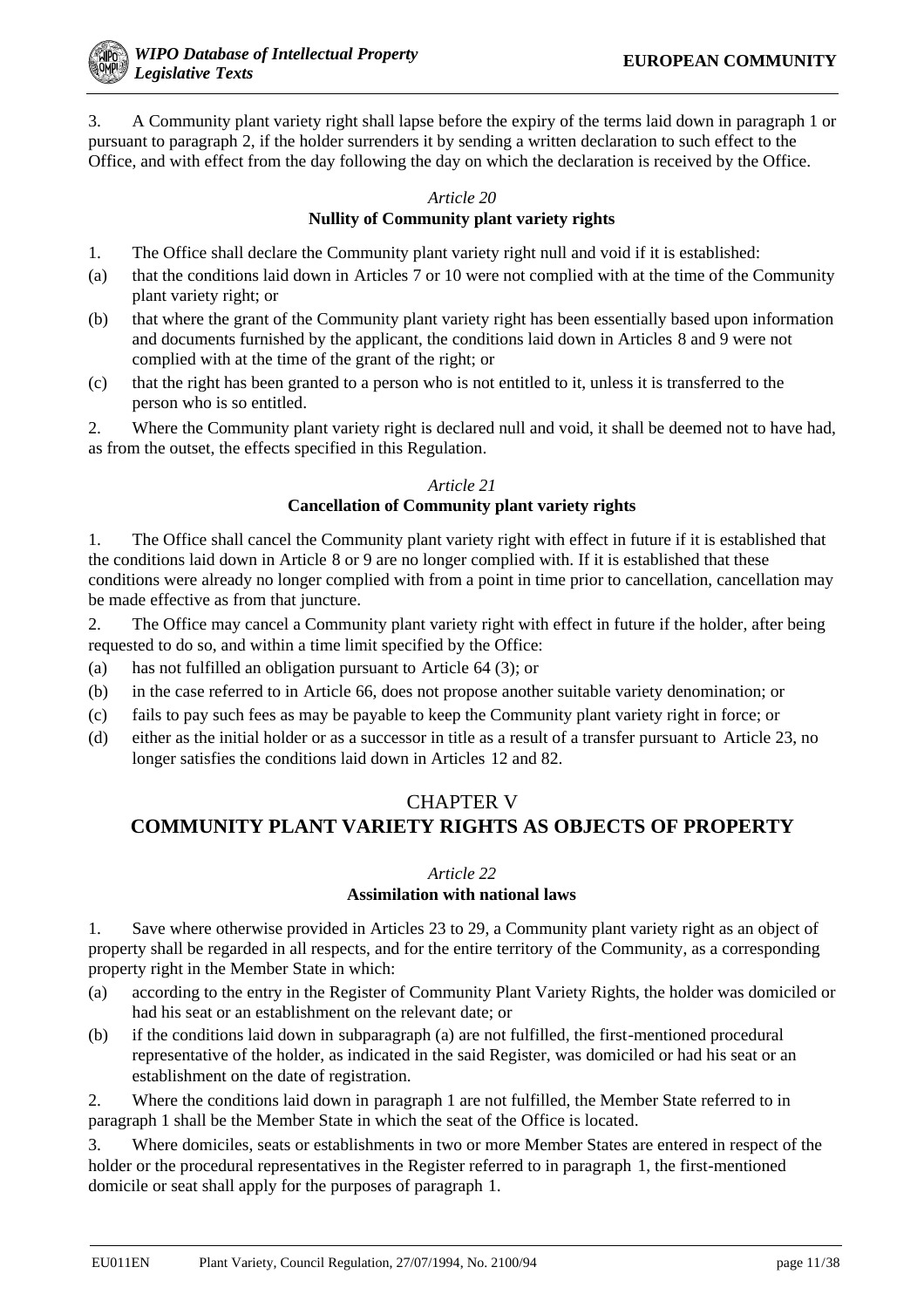4. Where two or more persons are entered in the Register referred to in paragraph 1 as joint holders, the relevant holder for the purposes of applying paragraph 1 (a) shall be the first joint holder taken in order of entry in the Register who fulfils the conditions. Where none of the joint holders fulfils the conditions laid down in paragraph 1 (a), paragraph 2 shall be applicable.

#### *Article 23* **Transfer**

1. A Community plant variety right may be the object of a transfer to one or more successors in title.

2. Transfer of a Community plant variety right by assignment can be made only to successors who comply with the conditions laid down in Article 12 and 82. It shall be made in writing and shall require the signature of the parties to the contract, except when it is a result of a judgement or of any other acts terminating court proceedings. Otherwise it shall be void.

3. Save as otherwise provided in Article 100, a transfer shall have no bearing on the rights acquired by third parties before the date of transfer.

4. A transfer shall not take effect for the Office and may not be cited vis-à-vis third parties unless documentary evidence thereof as provided for in the implementing rules is provided and until it has been entered in the Register of Community Plant Variety Rights. A transfer that has not yet been entered in the Register may, however, be cited vis-à-vis third parties who have acquired rights after the date of transfer but who knew of the transfer at the date on which they acquired those rights.

## *Article 24* **Levy of execution**

A Community plant variety right may be levied in execution and be the subject of provisional, including protective, measures within the meaning of Article 24 of the Convention on Jurisdiction and the Enforcement of Judgments in Civil and Commercial Matters, signed in Lugano on 16 September 1988, hereinafter referred to as the 'Lugano Convention'.

## *Article 25*

## **Bankruptcy or like proceedings**

Until such time as common rules for the Member States in this field enter into force, the only Member State in which a Community plant variety right may be involved in bankruptcy or like proceedings shall be that in which such proceedings are first brought within the meaning of national law or of conventions applicable in this field.

## *Article 26*

## **The application for a Community plant variety right as an object of property**

Articles 22 to 25 shall apply to applications for Community plant variety rights. Concerning such applications, the references made in those Articles to the Register of Community Plant Variety Rights shall be regarded as references to the Register of Application for Community Plant Variety Rights.

#### *Article 27* **Contractual exploitation rights**

1. Community plant variety rights may form in full or in part the subject of contractually granted exploitation rights. Exploitation rights may be exclusive or non-exclusive.

2. The holder may invoke the rights conferred by the Community plant variety right against a person enjoying the right of exploitation who contravenes any of the conditions or limitations attached to his exploitation right pursuant to paragraph 1.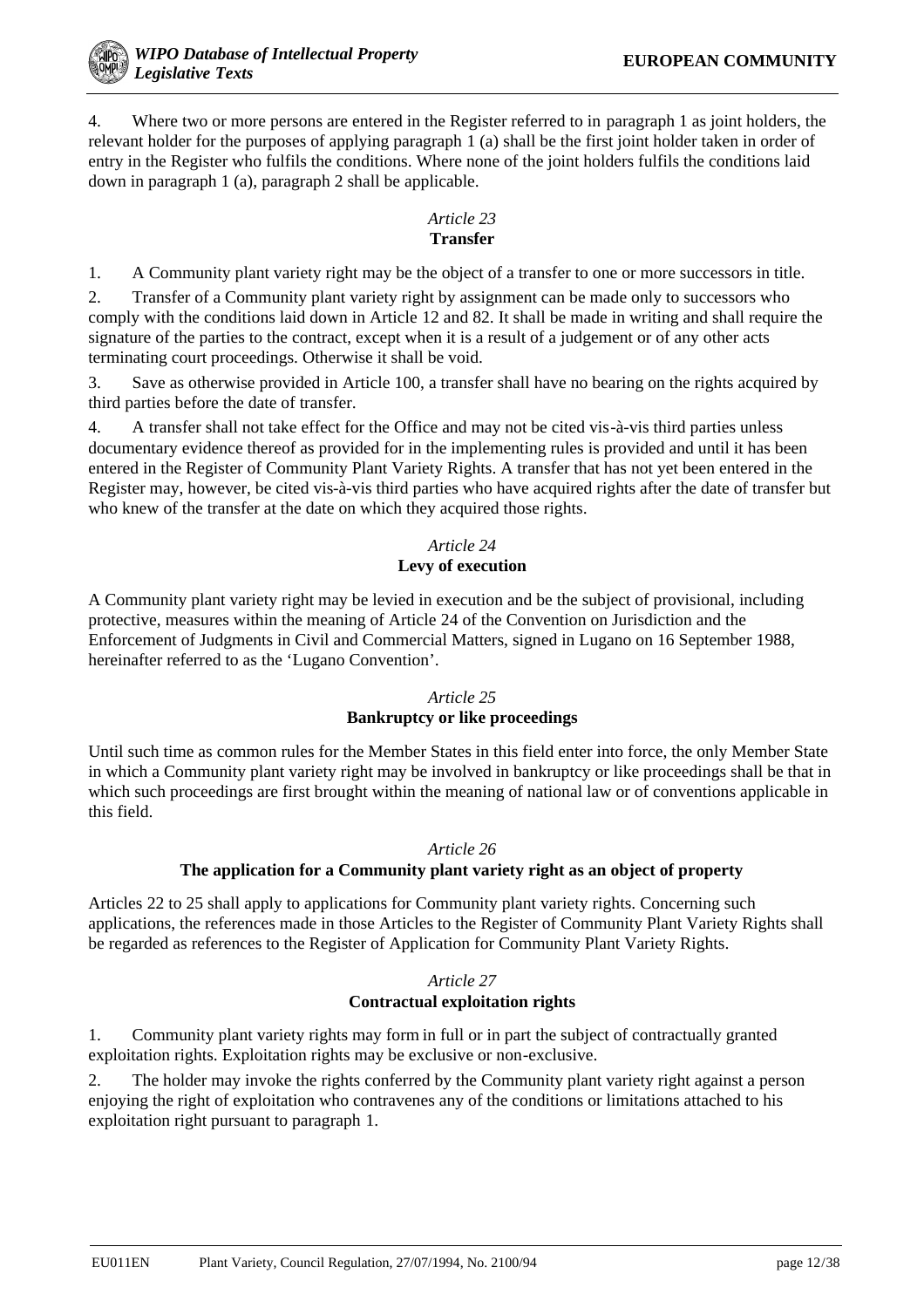

#### *Article 28* **Joint holdership**

Articles 22 to 27 shall apply *mutatis mutandis* in the event of joint holdership of a Community plant variety right in proportion to the respective share held, where such shares have been determined.

## *Article 29*

## **Compulsory exploitation right**

1. Compulsory exploitation rights shall be granted to one or more persons by the Office, on application by that person or those persons, but only on grounds of public interest and after consulting the Administrative Council referred to in Article 36.

2. On application by a Member State, by the Commission or by an organization set up at Community level and registered by the Commission, a compulsory exploitation right may be granted, either to a category of persons satisfying specific requirements, or to anyone in one or more Member States or throughout the Community. It may be granted only on grounds of public interest and with the approval of the Administrative Council.

3. The Office shall, when granting the compulsory exploitation right, stipulate the type of acts covered and specify the reasonable conditions pertaining thereto as well as the specific requirements referred to in paragraph 2. The reasonable conditions shall take into account the interests of any holder of plant variety rights who would be affected by the grant of the compulsory exploitation right. The reasonable conditions may include a possible time limitation, the payment of an appropriate royalty as equitable remuneration to the holder, and may impose certain obligations on the holder, the fulfilment of which are necessary to make use of the compulsory exploitation right.

4. On the expiry of each one-year period after the grant of the compulsory exploitation right and within the aforementioned possible time limitation, any of the parties to proceedings may request that the decision on the grant of the compulsory exploitation right be cancelled or amended. The sole grounds for such a request shall be that the circumstances determining the decision taken have in the meantime undergone change.

5. On application, the compulsory exploitation right shall be granted to the holder in respect of an essentially derived variety if the criteria set out in paragraph 1 are met. The reasonable conditions referred to in paragraph 3 shall include the payment of an appropriate royalty as equitable remuneration to the holder of the initial variety.

6. The implementing rules pursuant to Article 114 may specify certain cases as examples of public interest referred to in paragraph 1 and moreover lay down details for the implementation of the provisions of the above paragraphs.

7. Compulsory exploitation rights may not be granted by Member States in respect of a Community plant variety right.

## PART THREE **THE COMMUNITY PLANT VARIETY OFFICE**

## CHAPTER I **GENERAL PROVISIONS**

#### *Article 30* **Legal status, sub-offices**

1. The Office shall be a body of the Community. It shall have legal personality.

2. In each of the Member States, the Office shall enjoy the most extensive legal capacity accorded to legal persons under their laws. It may, in particular, acquire or dispose of movable and immovable property and may be a party to legal proceedings.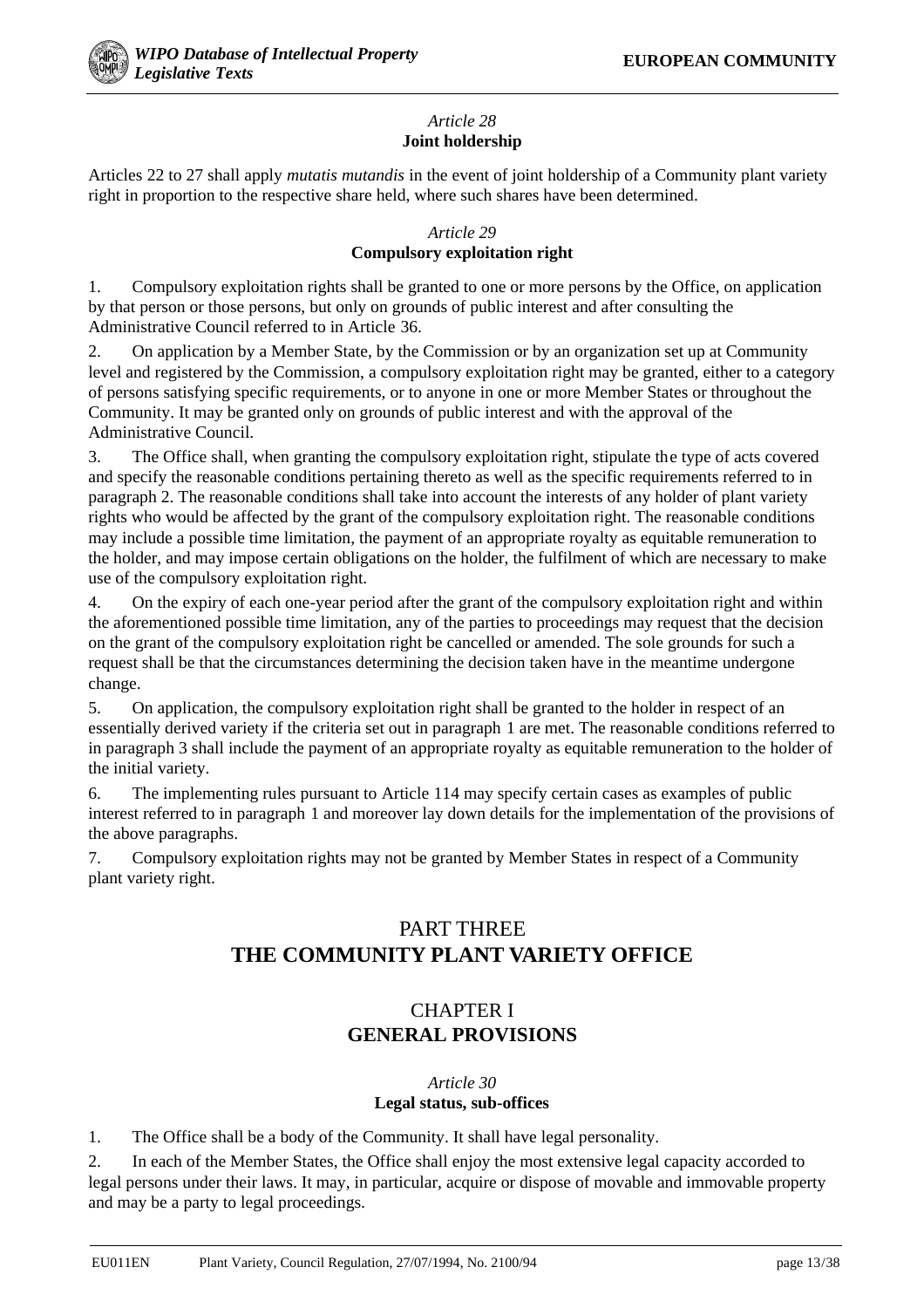**.** 

3. The Office shall be represented by its President.

4. With the consent of the Administrative Council referred to in Article 36, the Office may entrust national agencies with the exercise of specific administrative functions of the Office or establish its own sub-offices for that purpose in the Member States, subject to their consent.

## *Article 31*

## **Staff**

1. The Staff Regulations of Officials of the European Communities, the Conditions of Employment of Other Servants of the European Communities and the rules adopted jointly by the institutions of the European Communities for purposes of the application of those Staff Regulations and Conditions of Employment shall apply to the staff of the Office, without prejudice to the application of Article 47 to the members of the Board of Appeal.

2. Without prejudice to Article 43, the powers conferred on the appointing authority by the Staff Regulations, and by the Conditions of Employment of Other Servants, shall be exercised by the Office in respect of its own staff.

#### *Article 32*

## **Privileges and immunities**

The Protocol on the Privileges and Immunities of the European Communities shall apply to the Office.

#### *Article 33* **Liability**

1. The contractual liability of the Office shall be governed by the law applicable to the contract in question.

2. The Court of Justice of the European Communities shall have jurisdiction to give judgment pursuant to any arbitration clause contained in a contract concluded by the Office.

3. In the case of non-contractual liability, the Office shall, in accordance with the general principles common to the laws of the Member States, make good any damage caused by its departments or by its servants in the performance of their duties.

4. The Court of Justice shall have jurisdiction in disputes relating to compensation for the damage referred to in paragraph 3.

5. The personal liability of its servants towards the Office shall be governed by the provisions laid down in the Staff Regulations or Conditions of Employment applicable to them.

## *Article 34*

## **Languages**

1. The provisions laid down in Regulation No 1 of 15 April 1958 determining the languages to be used in the European Economic Community<sup>5</sup>, shall apply regarding the Office.

2. Applications to the Office, the documents required to process such applications and all other papers submitted shall be filed in one of the official languages of the European Communities.

3. Parties to proceedings before the Office as specified in the implementing rules pursuant to Article 114, shall be entitled, to conduct written and oral proceedings in any official language of the European Communities with translation and, in the case of hearings, simultaneous interpretation, at least into any other of the official languages of the European Communities chosen by any other party to proceedings. The exercise of these rights does not imply specific charges for the parties to proceedings.

4. The translation services required for the functioning of the Office are in principle provided by the Translation Centre of the Bodies of the Union.

<sup>&</sup>lt;sup>5</sup> OJ No 17, 6. 10. 1958, p. 385/58. Regulation as last amended by the 1985 Act of Accession.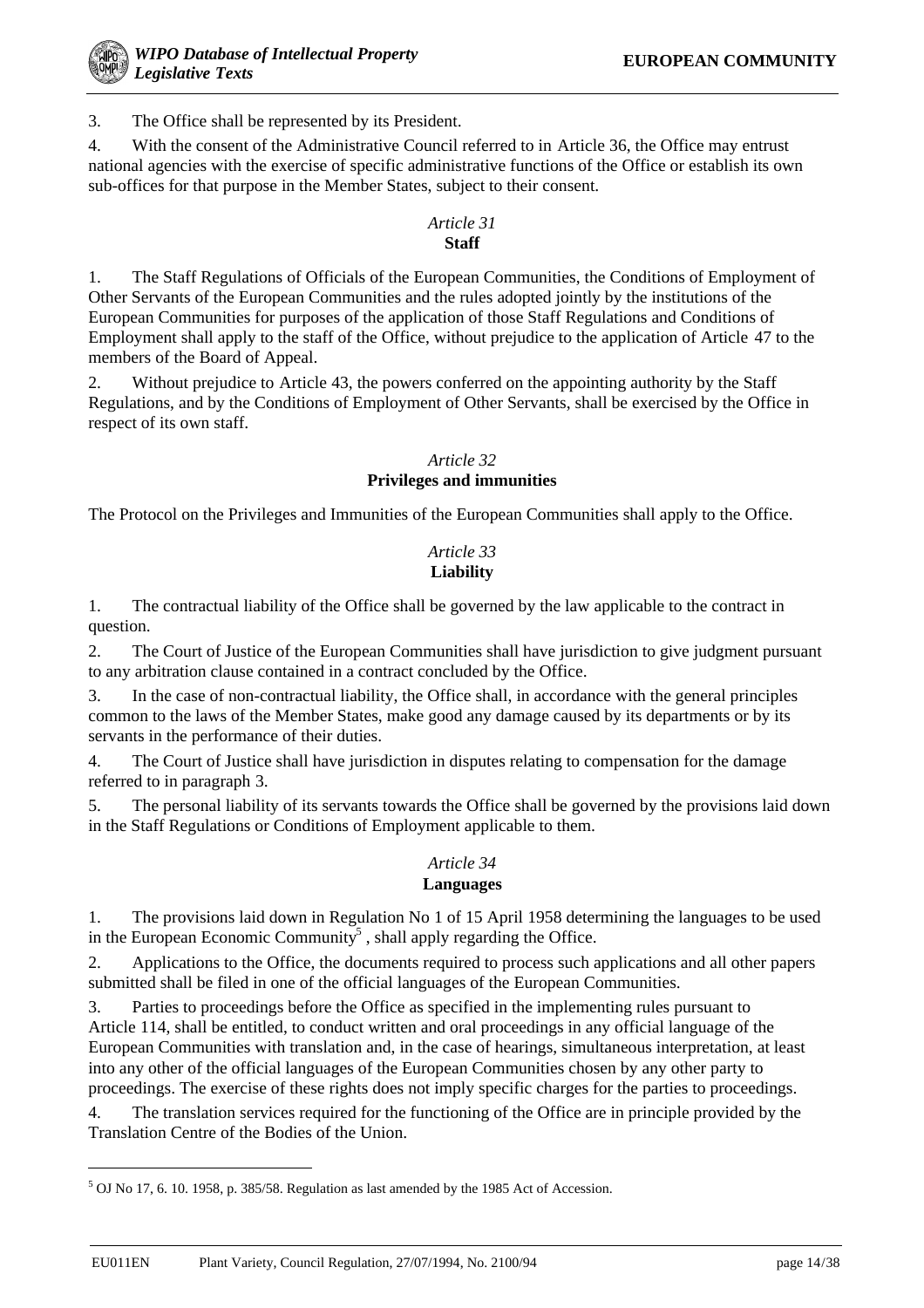#### *Article 35* **Decisions of the Office**

1. Decisions of the Office shall, provided they do not have to be made by the Board of Appeal pursuant to Article 72, be taken by or under the authority of the President of the Office.

2. Subject to paragraph 1, decisions pursuant to Articles 20, 21, 29, 59, 61, 62, 63, 66 or 100 (2) shall be taken by a Committee of three members of the Office's staff. The qualifications of the members of such Committee, the powers of individual members in the preparatory phase of the decisions, the voting conditions and the role of the President in respect of such Committee shall be determined in the implementing rules pursuant to Article 114. Otherwise, the members of such Committee, in making their decisions, shall not be bound by any instructions.

3. Decisions of the President, other than those specified in paragraph 2, if not taken by the President, may be taken by a member of the Office's staff to whom the power to do so has been delegated pursuant to Article 42 (2) (h).

## CHAPTER II **THE ADMINISTRATIVE COUNCIL**

## *Article 36* **Creation and powers**

1. An Administrative Council is hereby set up, attached to the Office. In addition to the powers assigned to the Administrative Council by other provisions of this Regulation, or by the provisions referred to in Articles 113 and 114, it shall have the powers in relation to the Office defined below:

- (a) It shall advise on matters for which the Office is responsible, or issue general guidelines in this respect.
- (b) It shall examine the management report of the President, and shall moreover monitor the Office's activities, on the basis of that examination and any other information obtained.
- (c) It shall, on a proposal from the Office, either determine the number of Committees referred to in Article 35, the work allocation and the duration of their respective function, or issue general guidelines in this respect.
- (d) It may establish rules on working methods of the Office.
- (e) It may issue test guidelines pursuant to Article 56 (2).
- 2. Moreover the Administrative Council:
- may deliver opinions to, and require information from the Office or the Commission, where it considers that this is necessary,
- may forward to the Commission, with or without amendments, the drafts placed before it pursuant to Article 42 (2) (g), or its own draft amendments to this Regulation, to the provisions referred to in Articles 113 and 114 or to any other rules relating to Community plant variety rights,
- shall be consulted pursuant to Articles 113 (4) and 114 (2),
- shall carry out its functions relating the Office's budget pursuant to Articles 109, 111 and 112.

# *Article 37*

## **Composition**

1. The Administrative Council shall be composed of one representative of each Member State and one representative of the Commission and their alternates.

2. The members of the Administrative Council may, subject to the provisions of its rules of procedure, be assisted by advisers or experts.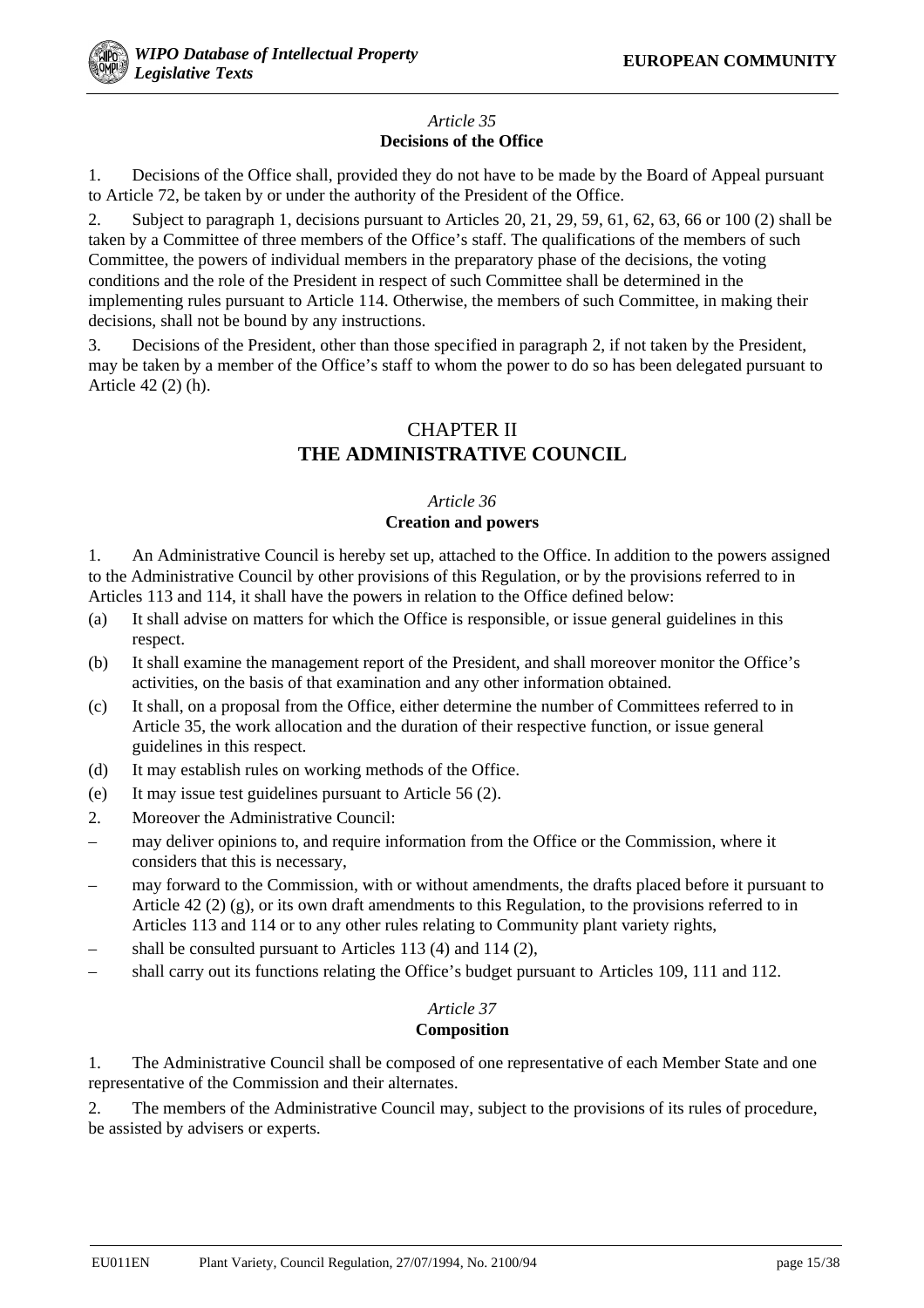#### *Article 38* **Chairmanship**

1. The Administrative Council shall elect a Chairman and a Deputy Chairman from among its members. The Deputy Chairman shall ex officio replace the Chairman in the event of him being prevented from attending to his duties.

2. The terms of office of the Chairman or Deputy Chairman shall expire when their respective membership of the Administrative Council ceases. Without prejudice to this provision, the duration of the terms of office of the Chairman or Deputy Chairman shall be three years, unless another Chairman or Deputy Chairman have been elected before the end of this period. The terms of office shall be renewable.

### *Article 39* **Meetings**

1. Meetings of the Administrative Council shall be convened by its Chairman.

2. The President of the Office shall take part in the deliberations, unless the Administrative Council decides otherwise. He shall not have the right to vote.

3. The Administrative Council shall hold an ordinary meeting once a year; in addition, it shall meet on the initiative of its Chairman or at the request of the Commission or of one-third of the Member States.

4. It shall adopt rules of procedure, and may set up, in accordance with these rules, Committees placed under its authority.

5. The Administrative Council may invite observers to attend its meetings.

6. The secretariat for the Administrative Council shall be provided by the Office.

## *Article 40* **Place of meetings**

The Administrative Council shall meet at the seat of the Commission, or at the location of the Office or of an Examination Office. The details shall be determined in the rules of procedure.

## *Article 41* **Voting**

1. The Administrative Council shall take its decisions, other than those referred to in paragraph 2, by a simple majority of the representatives of the Member States.

2. The majority of three quarters of the representatives of the Member States shall be required for the decisions which the Administrative Council is empowered to take under Articles 12 (1) (b), 29, 36 (1) (a), (b), (d) and (e), 43, 47, 109 (3) and 112.

3. Each Member State shall have one vote.

4. The decisions of the Administrative Council shall have no binding force within the meaning of Article 189 of the Treaty.

## CHAPTER III **MANAGEMENT OF THE OFFICE**

#### *Article 42*

## **Functions and powers of the President**

1. The Office shall be managed by the President.

2. To this end, the President shall have, in particular, the following functions and powers:

(a) The President shall take all necessary steps, including the adoption of internal administrative instructions and the publications of notices, to ensure the functioning of the Office in accordance with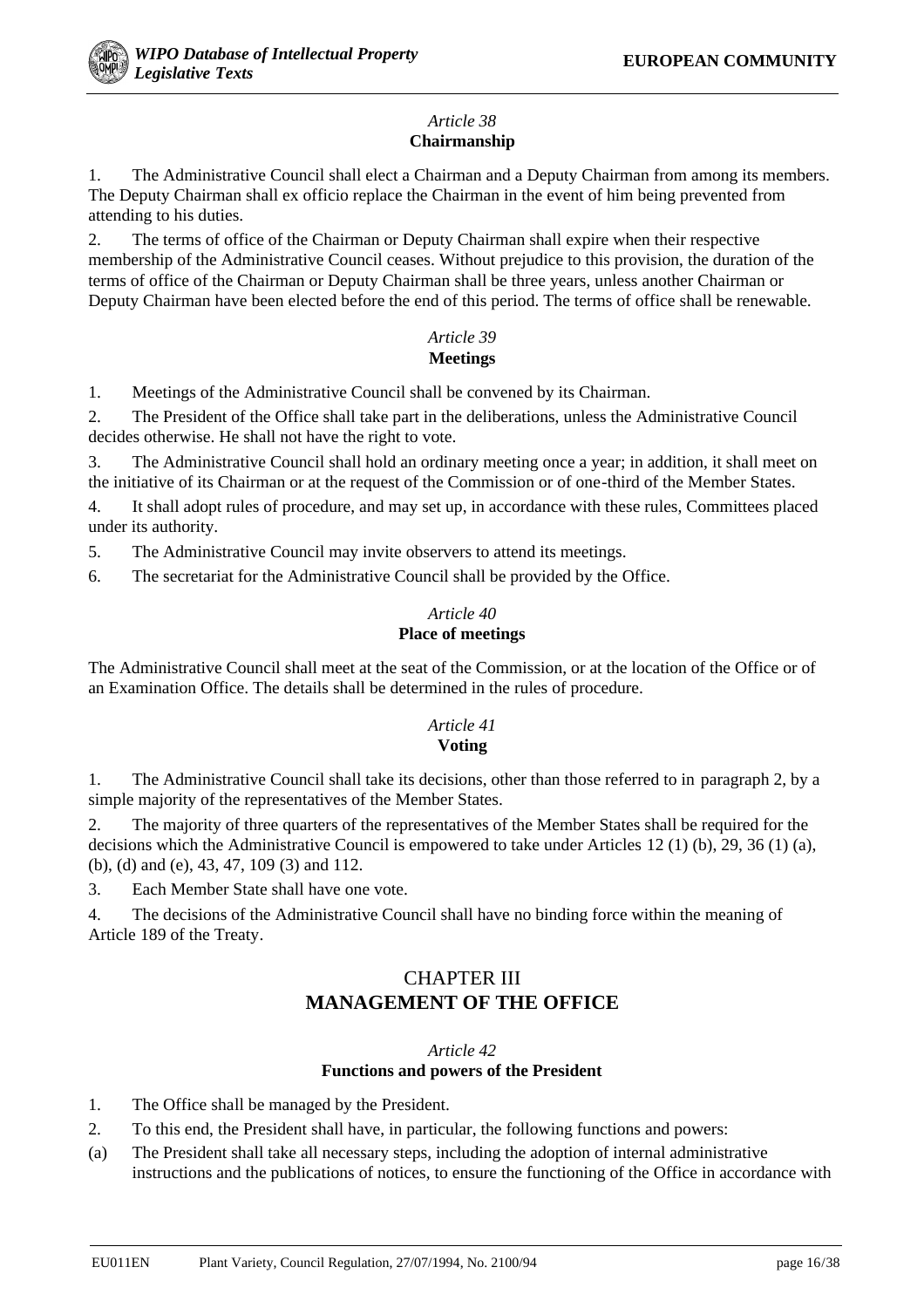the provisions of this Regulation, with those referred to in Articles 113 and 114, or with the rules established, or guidelines issued, by the Administrative Council pursuant to Article 36 (1).

- (b) He shall submit a management report to the Commission and Administrative Council each year.
- (c) He shall exercise in respect of the staff the powers laid down in Article 31 (2).
- (d) He shall submit proposals as referred to in Article 36 (1) (c) and 47 (2).
- (e) He shall draw up estimates of the revenue and expenditure of the Office pursuant to Article 109 (1), and shall implement the budget pursuant to Article 110.
- (f) He shall supply information as required by the Administrative Council pursuant to Article 36 (2), first indent.
- (g) He may place before the Administrative Council draft amendments to this Regulation, to the provisions referred to in Articles 113 and 114 or to any other rules relating to Community plant variety rights.
- (h) He may delegate his powers to other members of the Office's staff, and subject to the provisions referred to in Articles 113 and 114.

3. The President shall be assisted by one or more Vice–Presidents. If the President is absent or indisposed, the Vice–President or one of the Vice–Presidents shall take his place in accordance with the procedure laid down in the rules established, or the guidelines issued, by the Administrative Council pursuant to Article 36 (1).

## *Article 43*

## **Appointment of senior officials**

1. The President of the Office shall be appointed by the Council from a list of candidates which shall be proposed by the Commission after obtaining the opinion of the Administrative Council. Power to dismiss the President shall lie with the Council, acting on a proposal from the Commission after obtaining the opinion of the Administrative Council.

2. The term of office of the President shall not exceed five years. This term of office shall be renewable.

3. The Vice–President or Vice–Presidents of the Office shall be appointed or dismissed as in paragraphs 1 and 2, after consultation of the President.

4. The Council shall exercise disciplinary authority over the officials referred to in paragraphs 1 and 3.

## *Article 44* **Control of legality**

1. The Commission shall control the legality of those acts of the President in respect of which Community law does not provide for any control on legality by another body, and of the acts of the Administrative Council relating to the Office's budget.

2. The Commission shall require that any unlawful act referred to in paragraph 1 be altered or annulled.

3. Member States, any member of the Administrative Council or any other persons directly and personally involved may refer to the Commission any act referred to in paragraph 1, whether express or implied, to examine the legality of that act. Referral shall be made to the Commission within two months of the day on which the party concerned became aware of the act in question. The Commission shall take and communicate a decision within two months.

## CHAPTER IV **THE BOARDS OF APPEAL**

#### *Article 45*

## **Establishment and powers**

1. There shall be established within the Office one or more Boards of Appeal.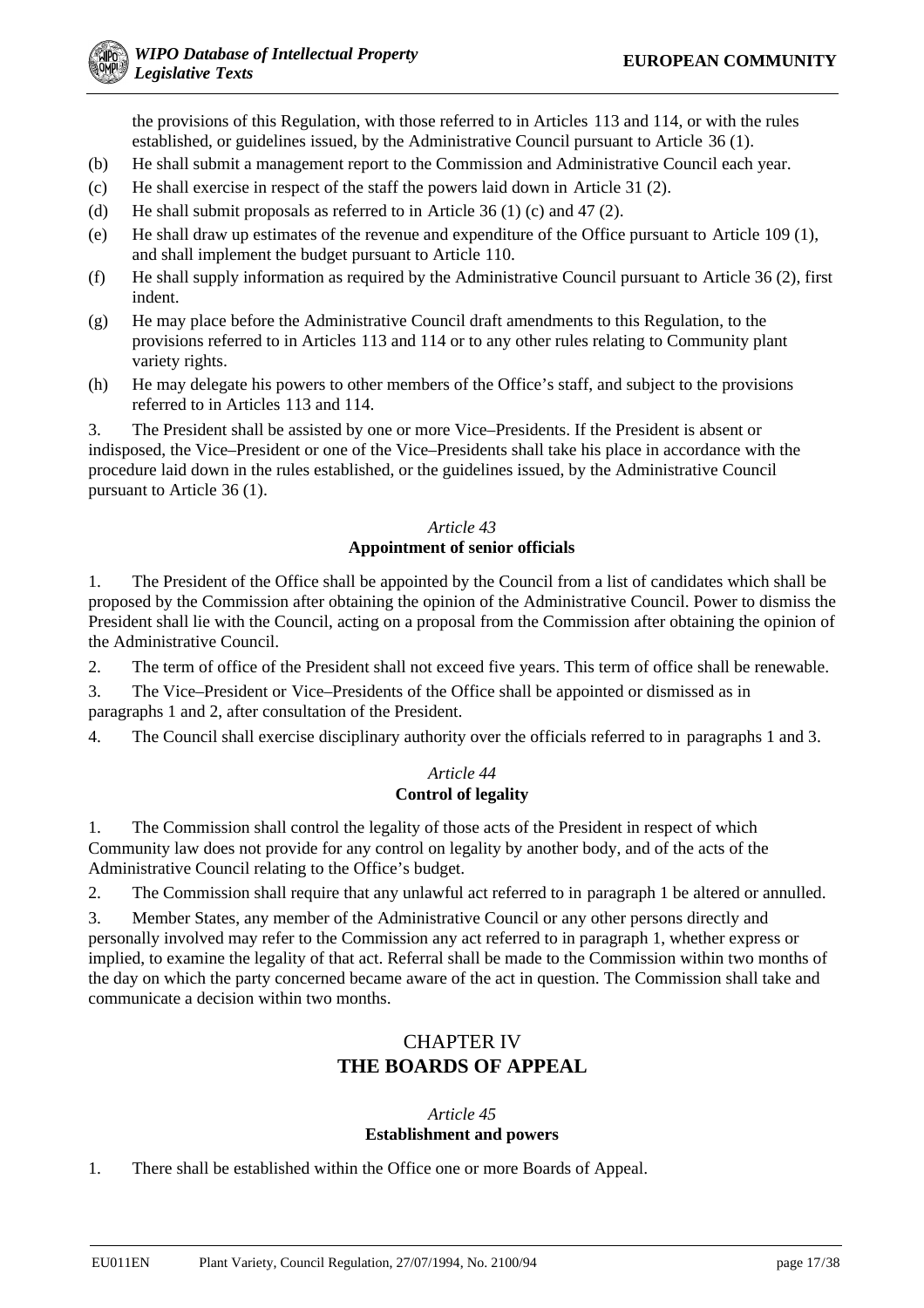2. The Board or Boards of Appeal shall be responsible for deciding on appeals from the decisions referred to in Article 67.

3. The Board or Boards of Appeal shall be convened as necessary. The number of Boards of Appeal and the work allocation shall be determined in the implementing rules pursuant to Article 114.

## *Article 46*

## **Composition of the Boards of Appeal**

1. A Board of Appeal shall consist of a Chairman and two other members.

2. The Chairman shall select for each case the other members and their respective alternates from the list of qualified members established pursuant to Article 47 (2).

3. Where the Board of Appeal considers that the nature of the appeal so requires, it may call up to two further members from the aforesaid list for that case.

4. The qualifications required for the members of each Board of Appeal, the powers of individual members in the preparatory phase of the decisions and the voting conditions shall be determined in the implementing rules pursuant to Article 114.

#### *Article 47*

#### **Independence of the members of the Boards of Appeal**

1. The Chairmen of the Boards of Appeal and their respective alternates shall be appointed by the Council from a list of candidates for each chairman and each alternate which shall be proposed by the Commission after obtaining the opinion of the Administrative Council. The term of office shall be five years. It shall be renewable.

2. The other members of the Boards of Appeal shall be those selected pursuant to Article 46 (2), from a list of qualified members established on a proposal from the Office, for a term of five years, by the Administrative Council. The list shall be established for a term of five years. This shall be renewable for whole or part of the list.

3. The members of the Board of Appeal shall be independent. In making their decisions they shall not be bound by any instructions.

4. The members of the Boards of Appeal may not be members of the Committees referred to in Article 35 nor perform any other duties in the Office. The function of the members of the Boards of Appeal may be a part-time function.

5. The members of the Boards of Appeal may not be removed from office nor from the list respectively, during the respective term, unless there are serious grounds for such removal and the Court of Justice of the European Communities, on application by the Commission after obtaining the opinion of the Administrative Council takes a decision to this effect.

#### *Article 48*

#### **Exclusion and objection**

1. Members of the Boards of Appeal may not take part in any appeal proceedings if they have any personal interest therein, or if they have previously been involved as representatives of one of the parties to proceedings, or if they participated in the decision under appeal.

2. If, for one of the reasons mentioned in paragraph 1 or for any other reason, a member of a Board of Appeal considers that he should not take part in any appeal proceedings, he shall inform the Board of Appeal accordingly.

3. Members of the Boards of Appeal may be objected to by any party to the appeal proceedings for one of the reasons mentioned in paragraph 1, or if suspected of partiality. An objection shall not be admissible if, while being aware of a reason for objecting, the party to the appeal proceedings has taken a procedural step. No objection may be based on the nationality of members.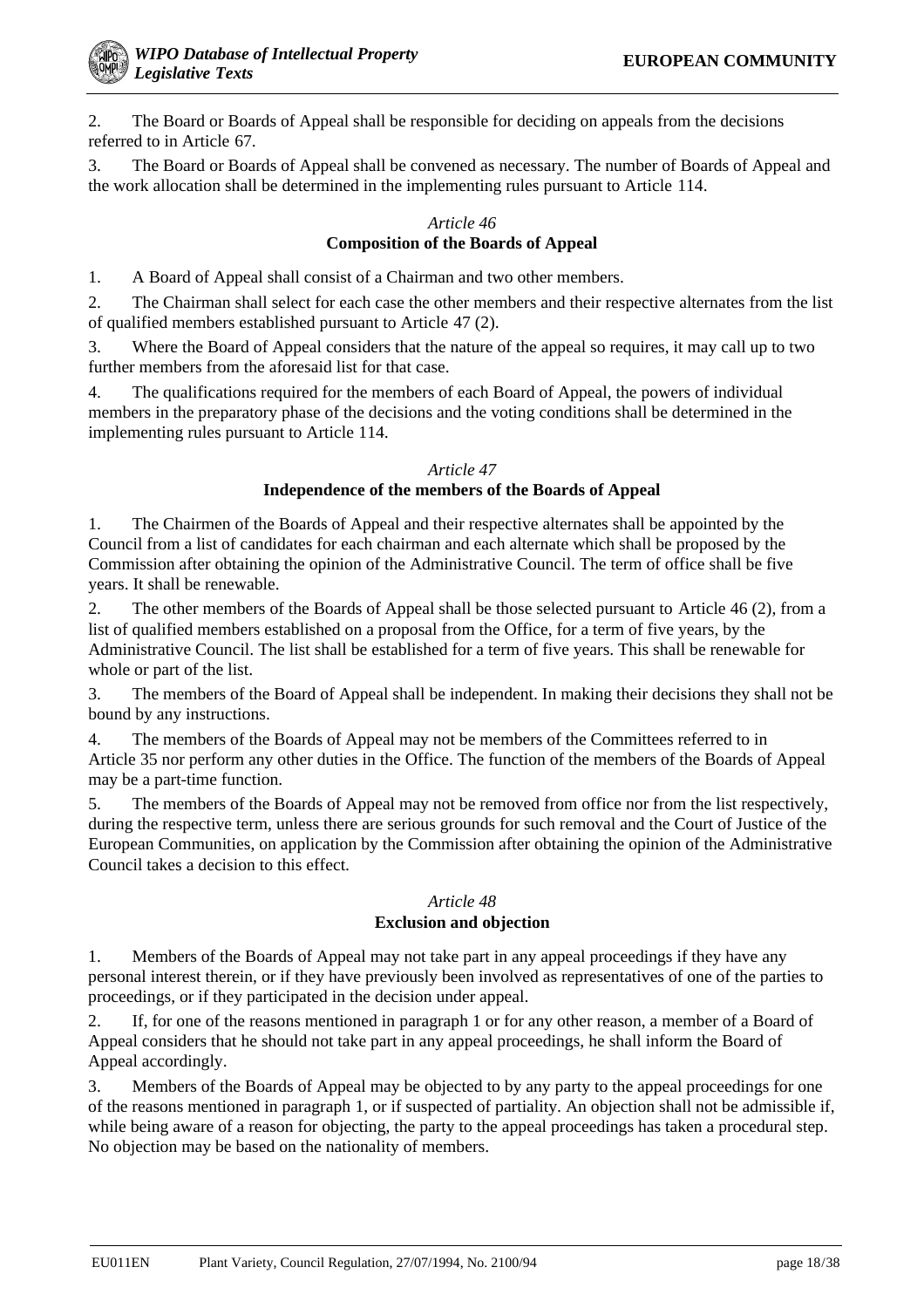4. The Boards of Appeal shall decide as to the action to be taken in the cases specified in paragraphs 2 and 3 without the participation of the member concerned. For the purposes of taking this decision, the member who withdraws or has been objected to shall be replaced in the Board of Appeal by his alternate.

## PART FOUR **PROCEEDINGS BEFORE THE OFFICE**

## CHAPTER I **APPLICATIONS**

## *Article 49* **Filing of applications**

- 1. An application for a Community plant variety right shall be filed at the choice of the applicant:
- (a) at the Office directly; or
- (b) at one of the sub-offices or national agencies, established or entrusted, pursuant to Article 30 (4), subject to the applicant forwarding an information on this filing to the Office directly within two weeks after filing.

Details on the manner in which the information referred to in (b) above must be forwarded, may be laid down in the implementing rules pursuant to Article 114. The omission of forwarding information on an application to the Office pursuant to (b) above, does not affect the validity of the application if the application has reached the Office within one month after filing at the sub-office or national agency.

2. Where the application is filed at one of the national agencies referred to in paragraph 1 (b), the national agency shall take all steps to forward the application to the Office within two weeks after filing. National agencies may charge the applicant a fee which shall not exceed the administrative costs of receiving and forwarding the application.

## *Article 50*

#### **Conditions governing applications**

- 1. The application for a Community plant variety right must contain at least the following:
- (a) a request for the grant of a Community plant variety right;
- (b) identification of the botanical taxon;
- (c) information identifying the applicant or, where appropriate, the joint applicants;
- (d) the name of the breeder and an assurance that, to the best of the applicants knowledge, no further persons have been involved in the breeding, or discovery and development, of the variety; if the applicant is not the breeder, or not the only breeder, he shall provide the relevant documentary evidence as to how the entitlement to the Community plant variety right came into his possession;
- (e) a provisional designation for the variety;
- (f) a technical description of the variety;
- (g) the geographic origin of the variety;
- (h) the credentials of any procedural representative;
- (i) details of any previous commercialization of the variety;
- (j) details of any other application made in respect of the variety.

2. Details of the conditions referred to in paragraph 1, including the provision of further information, may be laid down in the implementing rules pursuant to Article 114.

3. An application shall propose a variety denomination which may accompany the application.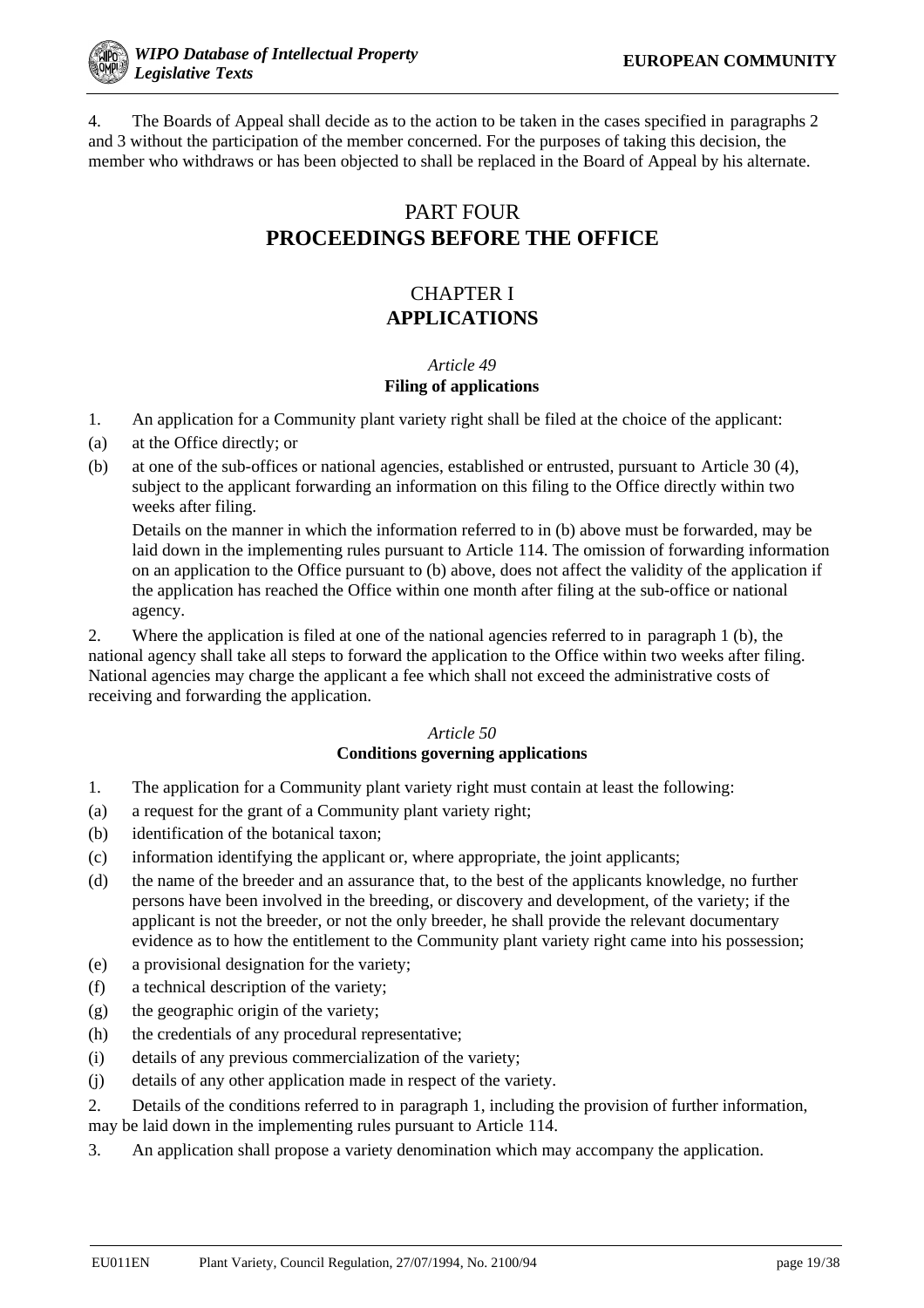

#### *Article 51* **Date of application**

The date of application for a Community plant variety right shall be the date on which a valid application was received by the Office pursuant to Article 49 (1) (a) or by a sub-office or national agency pursuant to Article 49 (1) (b), provided it complies with Article 50 (1) and subject to payment of the fees due pursuant to Article 83 within a time limit specified by the Office.

## *Article 52* **The right of priority**

1. The right of priority of an application shall be determined by the date of receipt of the application. Where applications have the same date of application, the priorities thereof shall be determined according to the order in which they were received, if this can be established. Otherwise they shall have the same priority.

2. If the applicant or his predecessor in title has already applied for a property right for the variety in a Member State or in a Member of the International Union for the Protection of New Varieties of Plants, and the date of application is within 12 months of the filing of the earlier application, the applicant shall enjoy a right of priority for the earlier application as regards the application for the Community plant variety right, provided the earlier application still exists on the date of application.

3. The right of priority shall have the effect that the date on which the earlier application was filed shall count as the date of application for the Community plant variety right for the purposes of Articles 7, 10 and 11.

4. Paragraphs 2 and 3 shall also apply in respect of earlier applications that were filed in another Member State, provided the conditions set out in Article 12 (1) (b), second sentence, is met regarding this State on the date of application for the Community plant variety right.

5. Any claim for a right of priority earlier than that provided for in paragraph 2 shall lapse if the applicant does not submit to the Office within three months of the date of application copies of the earlier application that have been certified by the authorities responsible for such application. If the earlier application has not been made in one of the official languages of the European Communities, the Office may require, in addition, a translation of the earlier application in one of these languages.

## CHAPTER II **EXAMINATION**

## *Article 53* **Formal examination of application**

- 1. The Office shall examine whether:
- (a) the application has effectively been filed pursuant to Article 49;
- (b) the application complies with the conditions laid down in Article 50 and the conditions laid down in the implementing rules pursuant to that Article;
- (c) where appropriate, a claim for priority complies with the provision laid down in Article 52 (2), (4) and (5); and
- (d) the fees due pursuant to Article 83 have been paid within a time limit specified by the Office.

2. If the application, although complying with the conditions referred to in Article 51, does not comply with other conditions laid down in Article 50, the Office shall give the applicant an opportunity to correct any deficiencies that may have been identified.

3. If the application does not comply with the conditions referred to in Article 51, the Office shall inform the applicant thereof, or, where this is not possible, publish the information pursuant to Article 89.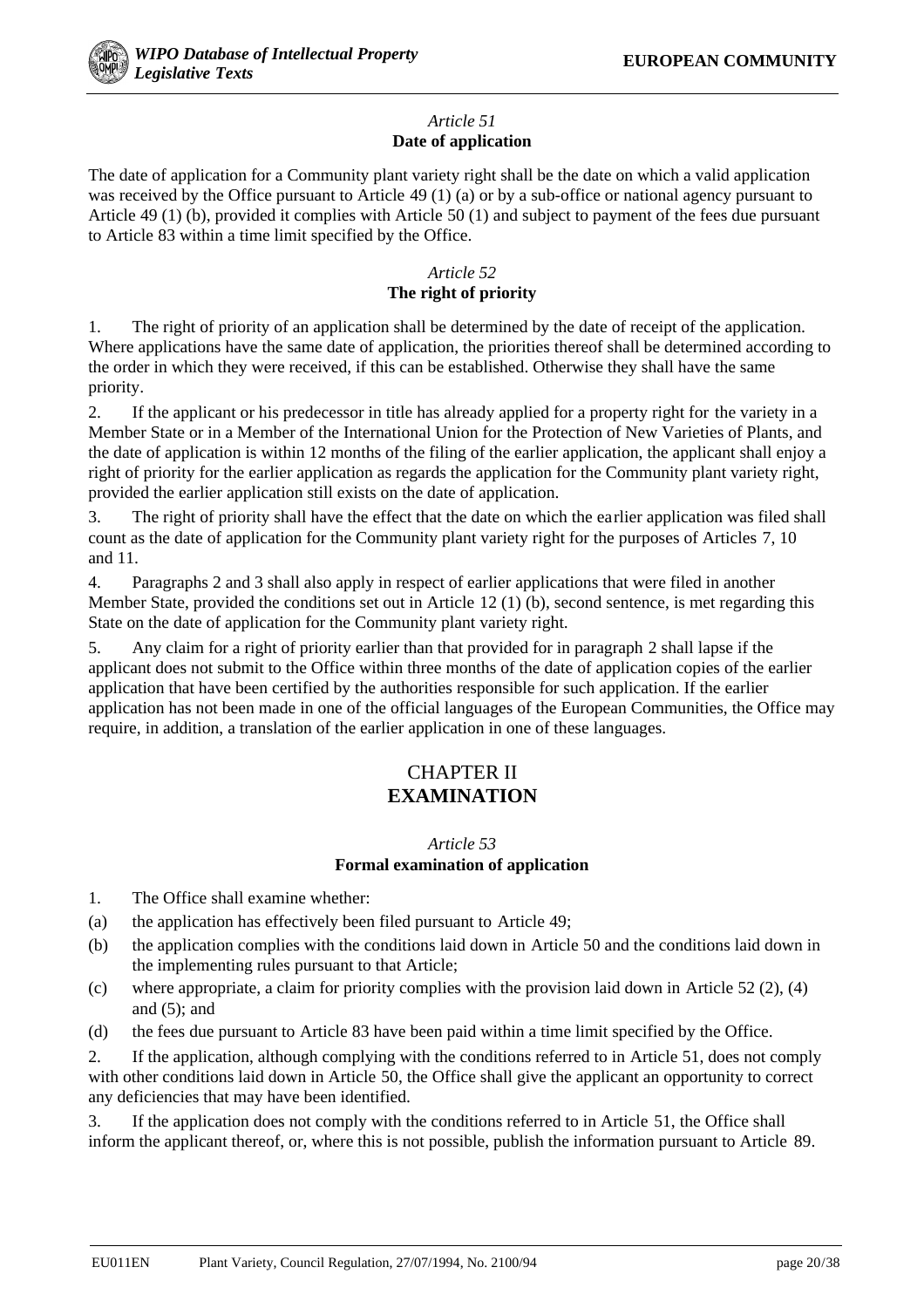### *Article 54* **Substantive examination**

1. The Office shall examine whether the variety may be the object of a Community plant variety right pursuant to Article 5, whether the variety is new pursuant to Article 10, whether the applicant is entitled to file an application pursuant to Article 12 and whether the conditions laid down in Article 82 are complied with. The Office shall also examine whether the proposed variety denomination is suitable pursuant to Article 63. For such purposes, it may avail itself of the services of other bodies.

2. The first applicant shall be deemed to be entitled to the community plant variety right pursuant to Article 11. This shall not apply if, before a decision on the application is taken, the Office is aware, or it is shown by a final judgment delivered with regard to a claim for entitlement pursuant to Article 98 (4), that entitlement is not or is not solely vested in the first applicant. Where the identity of the sole or other person entitled has been determined, the person or persons may enter the proceedings as applicant or applicants.

## *Article 55* **Technical examination**

1. Where the Office has not discovered any impediment to the grant of a Community plant variety right on the basis of the examination pursuant to Articles 53 and 54, it shall arrange for the technical examination relating to compliance with the conditions laid down in Articles 7, 8 and 9 to be carried out by the competent office or offices in at least one of the Member States entrusted with responsibility for the technical examination of varieties of the species concerned by the Administrative Council, hereafter referred to as the 'Examination Office or Offices'.

2. Where no Examination Office is available, the Office may, with the consent of the Administrative Council, entrust other appropriate agencies with responsibility therefore or establish its own sub-offices for the same purposes. For the purpose of the provisions of this Chapter, such agencies or sub-offices shall be considered as Examination Offices. They may avail themselves of facilities made available by the applicant.

3. The Office shall forward to the Examination Offices copies of the application as required under the implementing rules pursuant to Article 114.

4. The Office shall determine, through general rules or through requests in individual cases, when, where and in what quantities and qualities the material for the technical examination and reference samples are to be submitted.

5. Where the applicant makes a claim for priority pursuant to Article 52 (2) or (4), he shall submit the necessary material and any further documents required within two years of the date of application pursuant to Article 51. If the earlier application is withdrawn or refused before the expiry of two years, the Office may require the applicant to submit the material or any further documents within a specified time limit.

## *Article 56* **The conduct of technical examinations**

1. Unless a different manner of technical examination relating to compliance with the conditions laid down in Articles 7 to 9 has been arranged, the Examination Offices shall, for the purposes of the technical examination, grow the variety or undertake any other investigations required.

2. The conduct of any technical examinations shall be in accordance with test guidelines issued by the Administrative Council and any instructions given by the Office.

3. For the purposes of the technical examination, the Examination Offices may, with the approval of the Office, avail themselves of the services of other technically qualified bodies and take into account the available findings of such bodies.

4. Each Examination Office shall begin the technical examination, unless the Office has otherwise provided, no later than on the date on which a technical examination would have begun on the basis of an application for a national property right filed on the date on which the application sent by the Office was received by the Examination Office.

5. In the case of Article 55 (5), each Examination Office shall begin the technical examination, unless the Office has otherwise provided, no later than on the date on which an examination would have begun on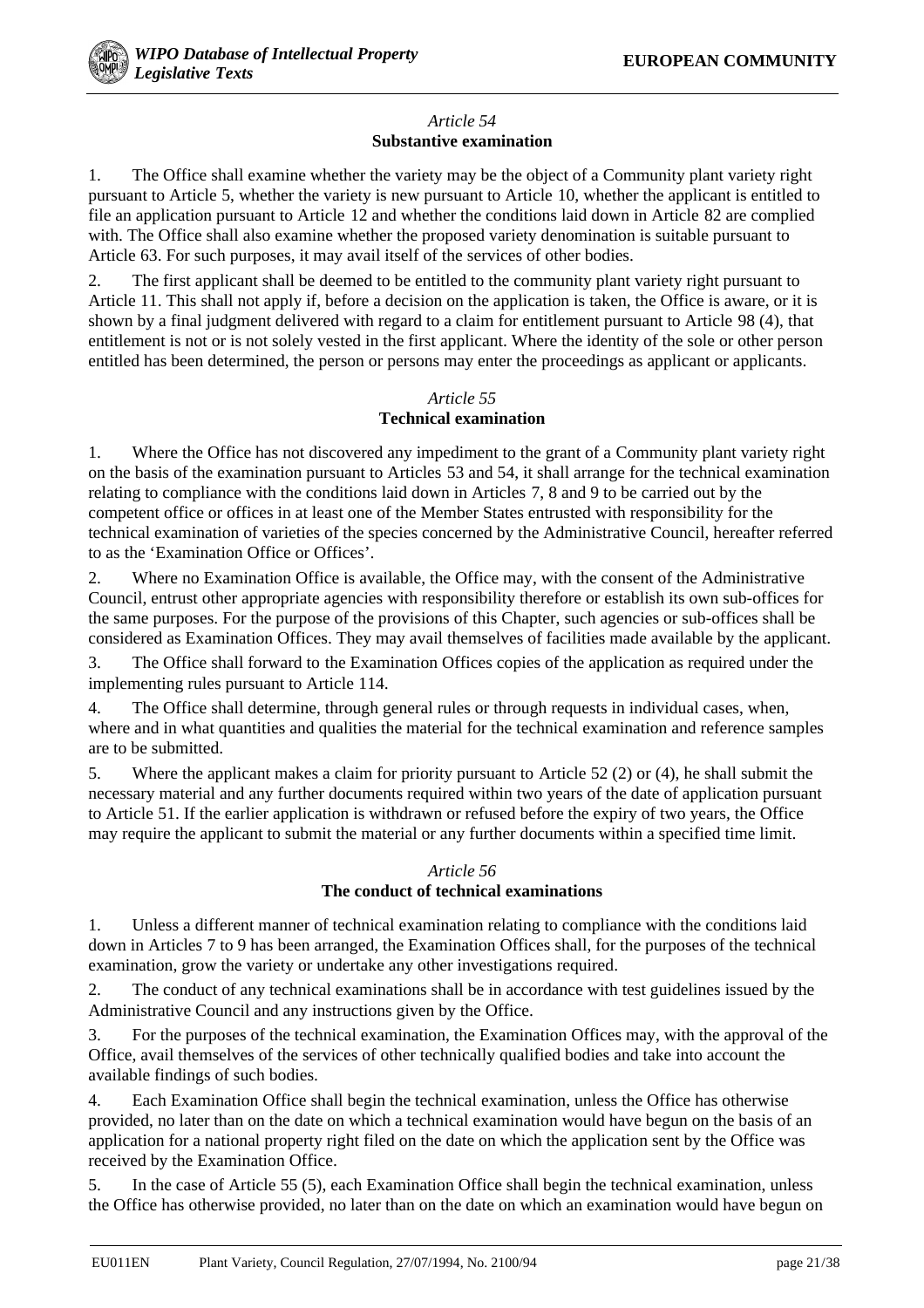the basis of an application for a national property right, provided the necessary material and any further documents required were submitted at that date.

6. The Administrative Council may determine that the technical examination for varieties of vine and tree species may begin at a later date.

## *Article 57*

### **Examination reports**

1. The Examination Office shall, at the request of the Office or if it deems the results of the technical examination to be adequate to evaluate the variety, send the Office an examination report, and, where it considers that the conditions laid down in Articles 7 to 9 are complied with, a description of the variety.

2. The Office shall communicate the results of the technical examinations and the variety description to the applicant and shall give him an opportunity to comment thereon.

3. Where the Office does not consider the examination report to constitute a sufficient basis for decision, it may provide of its own motion, after consultation of the applicant, or on request of the applicant for complementary examination. For the purposes of assessment of the results, any complementary examination carried out until a decision taken pursuant to Articles 61 and 62 becomes final shall be considered to be part of the examination referred to in Article 56 (1).

4. The results of the technical examination shall be subject to the exclusive rights of disposal of the Office and may only otherwise be used by the Examination Offices in so far as this is approved by the Office.

## *Article 58* **Costs of technical examinations**

The Office shall pay the Examination Offices a fee in accordance with the implementing rules pursuant to Article 114.

## *Article 59*

## **Objections to grant of right**

1. Any person may lodge with the Office a written objection to the grant of a Community plant variety right.

2. Objectors shall be party to the proceedings for grant of the Community plant variety right in addition to the applicant. Without prejudice to Article 88, objectors shall have access to the documents, including the results of the technical examination and the variety description as referred to in Article 57 (2).

- 3. Objections may be based only on the contention that:
- (a) the conditions laid down in Articles 7 to 11 are not complied with;
- (b) there is an impediment under Article 63 (3) or (4) to a proposed variety denomination.
- 4. Objections may be lodged:
- (a) at any time after the application and prior to a decision pursuant to Articles 61 or 62, in the case of paragraph 3 (a) hereof;
- (b) within three months of the publication of the proposed variety denomination pursuant to Article 89, in the case of objections under paragraph 3 (b) hereof.
- 5. The decisions on objections may be taken together with the decisions pursuant to Articles 61, 62 or 63.

## *Article 60*

## **Priority of a new application in the case of objections**

Where an objection on the grounds that the conditions laid down in Article 11 are not met leads to the withdrawal or refusal of the application for a Community plant variety right and if the objector files an application for a Community plant variety right within one month following the withdrawal or within one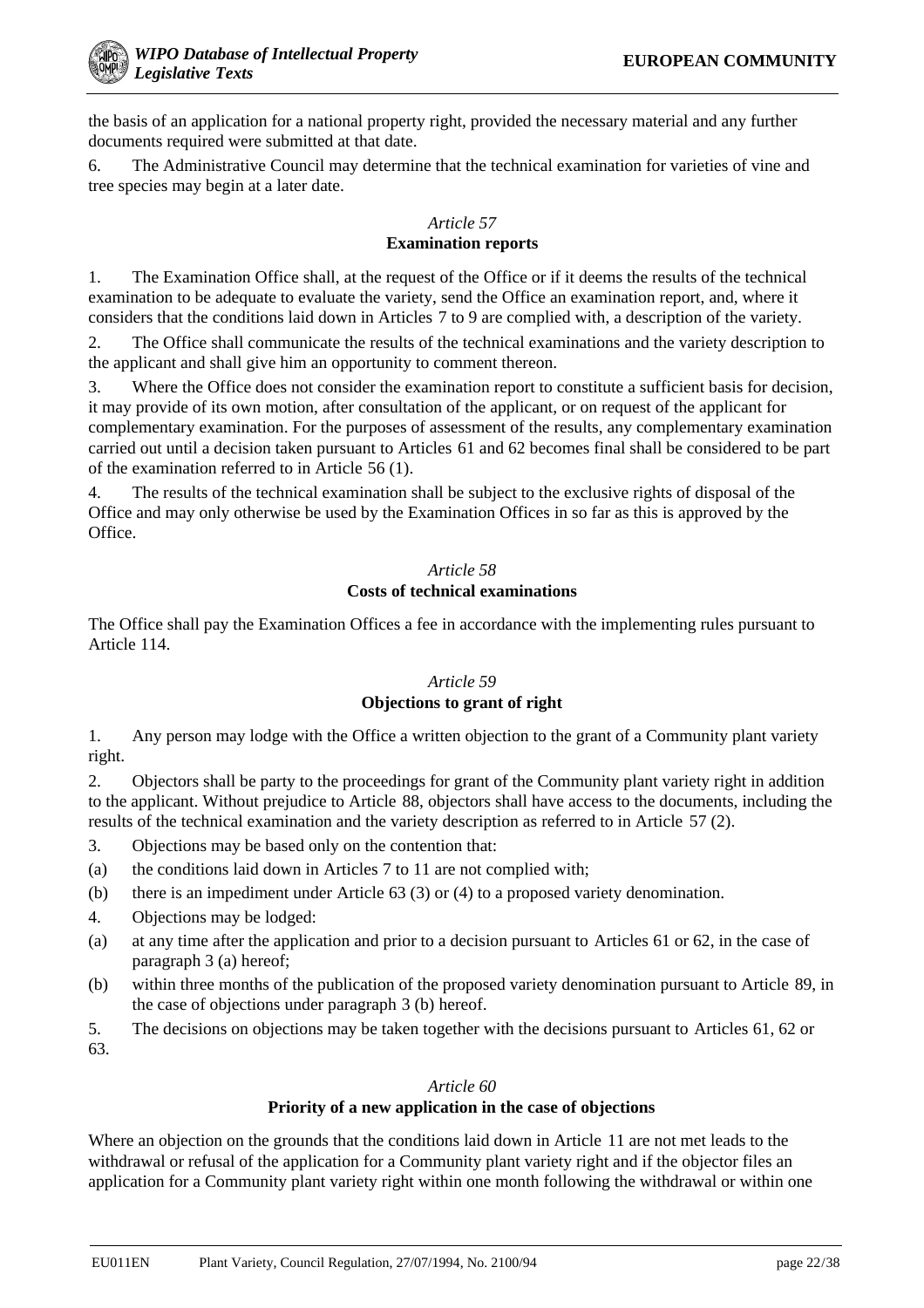month of the date on which the refusal becomes final in respect of the same variety, he may require that the date of the withdrawn or refused application be deemed to be the date of his application.

## CHAPTER III **DECISIONS**

*Article 61* **Refusal**

1. The Office shall refuse applications for a Community plant variety right if and as soon as it establishes that the applicant:

- (a) has not remedied any deficiencies within the meaning of Article 53 which he was given an opportunity to correct within the time limit notified to him;
- (b) has not complied with a rule or request pursuant to Article 55 (4) or (5) within the time limit laid down, unless the Office has consented to non-submission; or
- (c) has not proposed a variety denomination which is suitable pursuant to Article 63.
- 2. The Office shall also refuse applications for a Community plant variety right if:
- (a) it establishes that the conditions it is required to verify pursuant to Article 54 have not been fulfilled; or
- (b) it reaches the opinion on the basis of the examination reports pursuant to Article 57, that the conditions laid down in Articles 7, 8 and 9 have not been fulfilled.

#### *Article 62* **Grant**

If the Office is of the opinion that the findings of the examination are sufficient to decide on the application and there are no impediments pursuant to Articles 59 and 61, it shall grant the Community plant variety right. The decision shall include an official description of the variety.

## *Article 63* **Variety denomination**

1. Where a Community plant variety right is granted, the Office shall approve, for the variety in question, the variety denomination proposed by the applicant pursuant to Article 50 (3), if it considers, on the basis of the examination made pursuant to the second sentence of Article 54 (1), that this denomination is suitable.

2. A variety denomination is suitable, if there is no impediment pursuant to paragraphs 3 or 4 of this Article.

- 3. There is an impediment for the designation of a variety denomination where:
- (a) its use in the territory of the Community is precluded by the prior right of a third party;
- (b) it may commonly cause its users difficulties as regards recognition or reproduction;
- (c) it is identical or may be confused with a variety denomination under which another variety of the same or of a closely related species is entered in an official register of plant varieties or under which material of another variety has been marketed in a Member State or in a Member of the International Unit for the Protection of New Varieties of Plants, unless the other variety no longer remains in existence and its denomination has acquired no special significance;
- (d) it is identical or may be confused with other designations which are commonly used for the marketing of goods or which have to be kept free under other legislation;
- (e) it is liable to give offence in one of the Member States or is contrary to public policy;
- (f) it is liable to mislead or to cause confusion concerning the characteristics, the value or the identity of the variety, or the identity of the breeder or any other party to proceedings.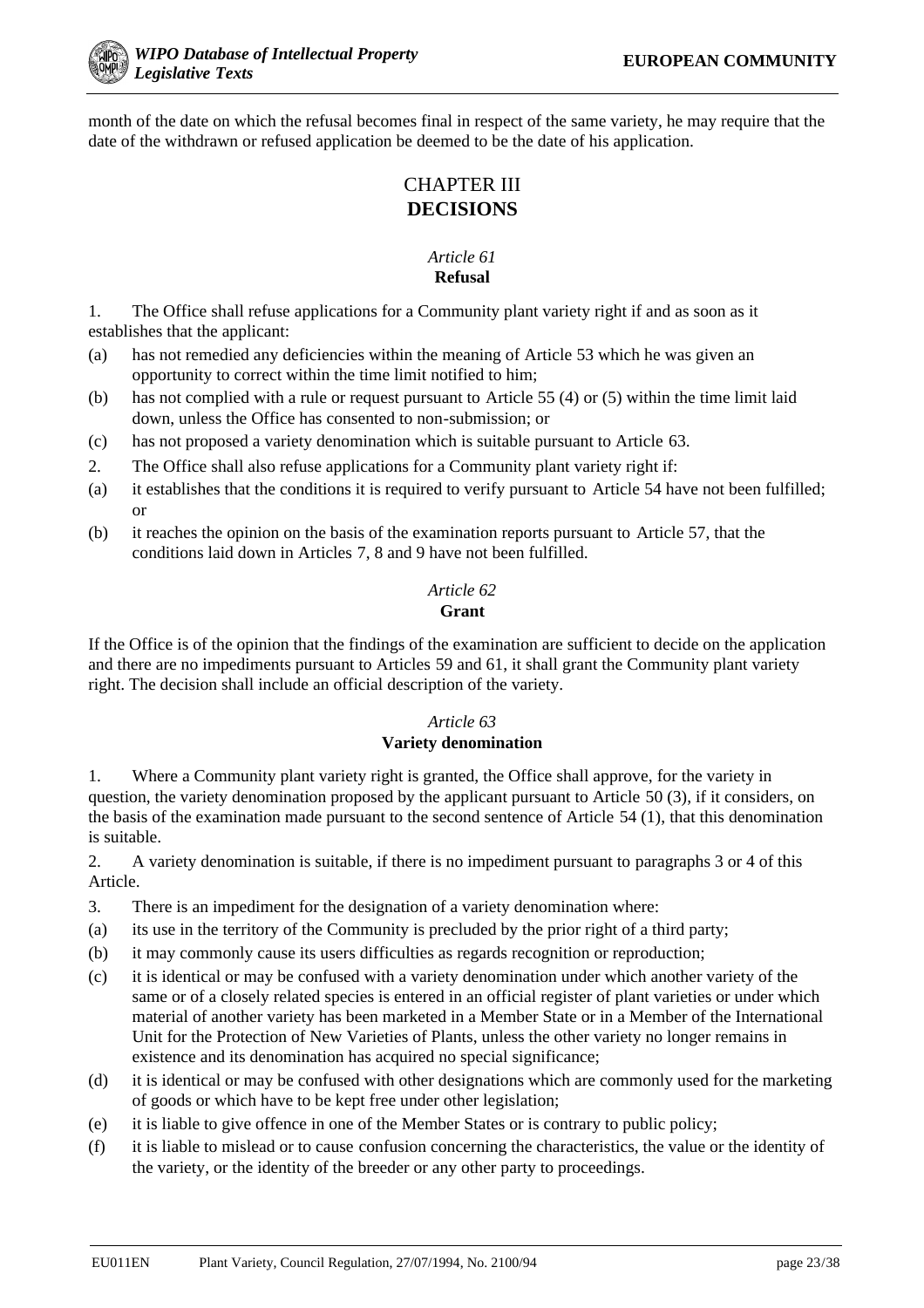- 4. There is another impediment where, in the case of a variety which has already been entered:
- (a) in one of the Member States; or
- (b) in a Member of the International Union for the Protection of New Varieties of Plants; or
- (c) in another State for which it has been established in a Community act that varieties are evaluated there under rules which are equivalent to those laid down in the Directives on common catalogues; in an official register of plant varieties or material thereof and has been marketed there for commercial purposes, and the proposed variety denomination differs from that which has been registered or used there, unless the latter one is the object of an impediment pursuant to paragraph 3.

5. The Office shall publish the species which it considers 'closely related' within the meaning of paragraph 3 (c).

## CHAPTER IV **THE MAINTENANCE OF COMMUNITY PLANT VARIETY RIGHTS**

## *Article 64*

## **Technical verification**

- 1. The Office shall verify the continuing existence unaltered of the protected varieties.
- 2. For this purpose, a technical verification shall be carried out pursuant to Articles 55 and 56.

3. The holder shall be required to provide all the information necessary to assess the continuing existence unaltered of the variety to the Office and to the Examination Offices to which technical verification of the variety has been entrusted. He shall be required, in accordance with the instructions given by the Office, to submit material of the variety and to permit to verify whether appropriate measures have been taken to ensure the continuing existence unaltered of the variety.

#### *Article 65*

#### **Report on the technical verification**

1. At the request of the Office, or if it establishes that the variety is not uniform or stable, the Examination Office entrusted with the technical verification shall send the Office a report on its findings.

2. If any deficiencies pursuant to paragraph 1 have been found during the technical verification, the Office shall inform the holder of the results of the technical verification and shall give him an opportunity to comment thereon.

## *Article 66*

## **Amendment of the variety denomination**

1. The Office shall amend a variety denomination designated pursuant to Article 63 if it establishes that the denomination does not satisfy, or no longer satisfies, the conditions laid down in Article 63 and in the event of a prior conflicting right of a third party, if the holder agrees to the amendment or the holder or any other person required to use the variety denomination has been prohibited, by a final judgment, for this reason from using the variety denomination.

2. The Office shall give the holder an opportunity to propose an amended variety denomination and shall proceed in accordance with Article 63.

3. Objections may be lodged against the proposed amended variety denomination in accordance with Article 59 (3) (b).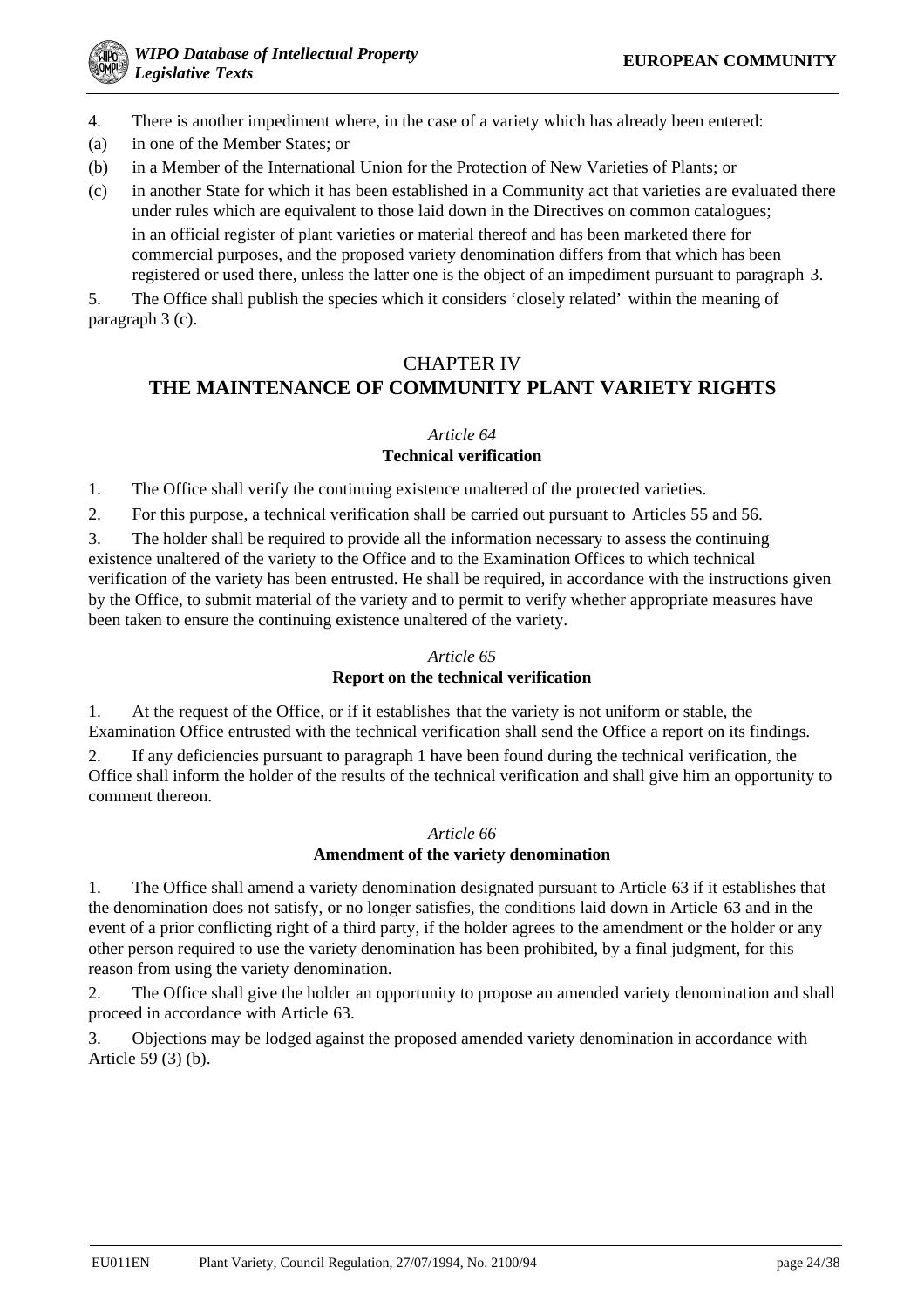## CHAPTER V **APPEALS**

#### *Article 67*

#### **Decisions subject to appeal**

1. An appeal shall lie from decisions of the Office which have been taken pursuant to Articles 20, 21, 59, 61, 62, 63 and 66, as well as on decisions related to fees pursuant to Article 83, to costs pursuant to Article 85, to the entering or deletion of information in the Register pursuant to Article 87 and to the public inspection pursuant to Article 88.

2. An appeal lodged pursuant to paragraph 1 shall have suspensory effect. The Office may, however, if it considers that circumstances so require, order that the contested decision not be suspended.

3. An appeal may lie from decisions of the Office pursuant to Articles 29 and 100 (2), unless a direct appeal is lodged pursuant to Article 74. The appeal shall not have suspensory effect.

4. An appeal against a decision which does not terminate proceedings as regards one of the parties may only be made in conjunction with an appeal against the final decision, unless the decision provides for separate appeal.

#### *Article 68*

#### **Persons entitled to appeal and to be parties to appeal proceedings**

Any natural or legal person may appeal, subject to Article 82, against a decision, addressed to that person, or against a decision which, although in the form of a decision addressed to another person, is of direct and individual concern to the former. The parties to proceedings may, and the Office shall, be party to the appeal proceedings.

#### *Article 69*

#### **Time limit and form**

Notice of appeal shall be filed in writing at the Office within two months of the service of the decision where addressed to the appealing person, or, in the absence thereof, within two months of the publication of the decision, and a written statement setting out the grounds of appeal shall be filed within four months after the aforesaid service or publication.

## *Article 70* **Interlocutory revision**

1. If the body of the Office which has prepared the decision considers the appeal to be admissible and well founded, the Office shall rectify the decision. This shall not apply where the appellant is opposed by another party to the appeal proceedings.

2. If the decision is not rectified within one month after receipt of the statement of grounds, for the appeal, the Office shall forthwith:

– decide whether it will take an action pursuant to Article 67 (2), second sentence, and

– remit the appeal to the Board of Appeal.

#### *Article 71* **Examination of appeals**

1. If the appeal is admissible, the Board of Appeal shall examine whether the appeal is well-founded.

2. When examining the appeal, the Board of Appeal shall as often as necessary invite the parties to the appeal proceedings to file observations on notifications issued by itself or on communications from the other parties to the appeal proceedings within specified time limits. Parties to the appeal proceedings shall be entitled to make oral representations.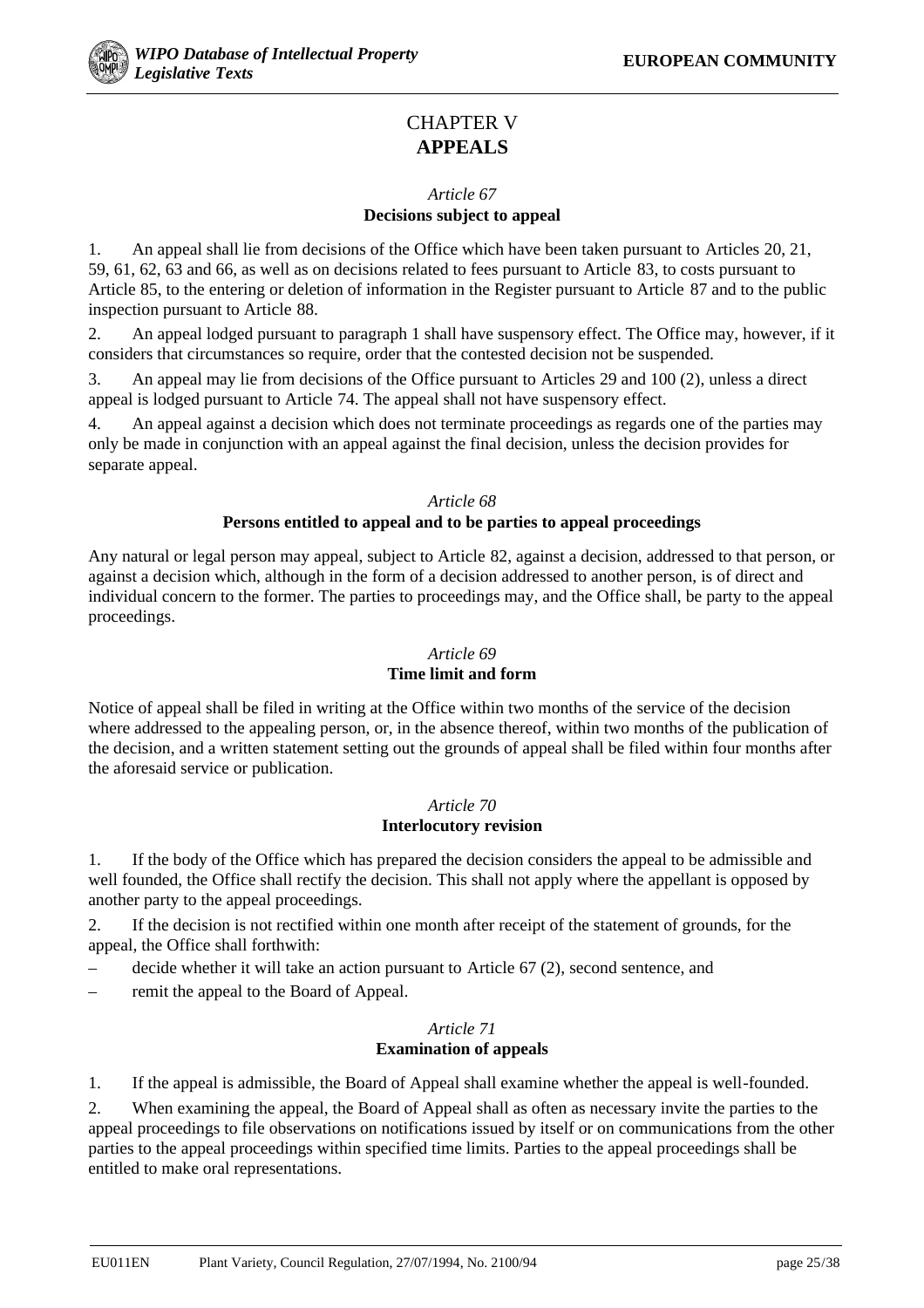#### *Article 72* **Decision on appeal**

The Board of Appeal shall decide on the appeal on the basis of the examination carried out pursuant to Article 71. The Board of Appeal may exercise any power which lies within the competence of the Office, or it may remit the case to the competent body of the Office for further action. The latter one shall, in so far as the facts are the same, be bound by the *ratio decidendi* of the Board of Appeal.

### *Article 73*

#### **Further appeal**

1. A further appeal to the Court of Justice of the European Communities shall lie from decisions of the Board of Appeal.

2. The further appeal may be lodged on grounds of lack of competence, infringement of an essential procedural requirement, infringement of the Treaty, of this Regulation, or of any rule of law relating to their application or misuse of power.

3. The further appeal may be made by any party to the appeal proceedings who is adversely affected by its decision, or by the Commission or the Office.

4. The further appeal shall be lodged with the Court of Justice within two months of service of the decision of the Board of Appeal.

5. If the Court of Justice remits the case for further action to the Board of Appeal, the Board shall, in so far as the facts are the same, be bound by the *ratio decidendi* of the Court of Justice.

## *Article 74* **Direct appeal**

1. A direct appeal to the Court of Justice of the European Communities may lie from decisions of the Office pursuant to Articles 29 and 100 (2).

2. The provisions laid down in Article 73 shall apply *mutatis mutandis*.

## CHAPTER VI

## **MISCELLANEOUS CONDITIONS GOVERNING PROCEEDINGS**

## *Article 75*

#### **Statement of grounds on which decisions are based, right of audience**

Decisions of the Office shall be accompanied by statements of the grounds on which they are based. They shall be based only on grounds or evidence on which the parties to proceedings have had an opportunity to present their comments orally or in writing.

#### *Article 76*

## **Examination of the facts by the Office of its own motion**

In proceedings before it the Office shall make investigations on the facts of its own motion, to the extent that they come under the examination pursuant to Articles 54 and 55. It shall disregard facts or items of evidence which have not been submitted within the time limit set by the Office.

## *Article 77*

## **Oral proceedings**

1. Oral proceedings shall be held either on the initiative of the Office itself or at the request of any of the parties to proceedings.

2. Without prejudice to paragraph 3, oral proceedings before the Office shall not be public.

3. Oral proceedings before the Board of Appeal including delivery of the decision, shall be public in so far as the Board of Appeal before which the proceedings are taking place does not decide otherwise in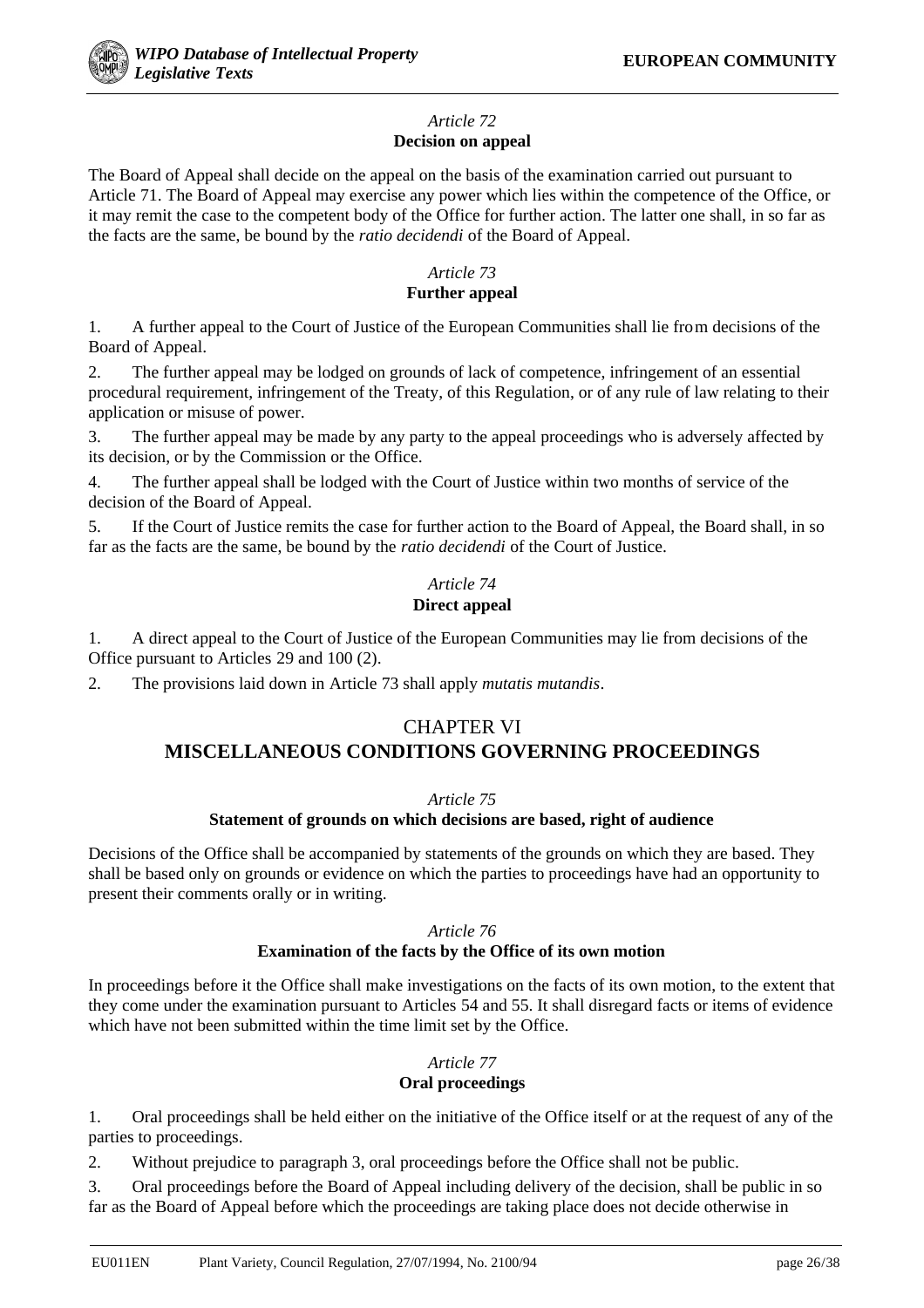circumstances where serious and unwarranted disadvantages could arise from admitting the public, particularly for any of the parties to the appeal proceedings.

## *Article 78* **Taking of evidence**

1. In any proceedings before the Office, the means of giving or obtaining evidence may include the following:

- (a) hearing the parties to proceedings;
- (b) requests for information;
- (c) the production of documents or other evidence;
- (d) hearing the witnesses;
- (e) opinions by experts;
- (f) inspection;
- (g) sworn affidavits.

2. Where the Office decides through a collective body, that body may commission one of its members to examine the evidence adduced.

3. If the Office considers it necessary that a party to proceedings, witness or expert give evidence orally, it shall either:

- (a) issue a summons requiring the relevant person to appear before it; or
- (b) request the competent judicial or other authority in the country of domicile of the relevant person to take the evidence as provided for in Article 91 (2).

4. A party to proceedings, witness or expert who is summoned before the Office may request it to allow his evidence to be heard by the competent judicial or other authority in his country of domicile. On receipt of such a request or in the case that no reaction was given to the summons, the Office may, in accordance with Article 91 (2), request the competent judicial or other authority to hear the evidence of that person.

5. If a party to proceedings, witness or expert gives evidence before the Office, the Office may, if it considers it advisable that the evidence be given under oath or otherwise in binding form, request the competent judicial or other authority in the country of domicile of the relevant person to hear his evidence under the requisite conditions.

6. When the Office requests a competent judicial or other authority to take evidence, it may request it to take the evidence in binding form and to permit a member of the Office to attend the hearing and question the party to proceedings, witness or expert either through that judicial or other authority or directly.

## *Article 79*

## **Service**

The Office shall of its own motion effect service of all decisions and summonses, and of notifications and communications, from which a time limit is reckoned, or which are required to be served either in pursuance of other provisions of this Regulation or by provisions adopted pursuant to this Regulation or by order of the President of the Office. Service may be effected through the competent variety offices of the Member States.

#### *Article 80* **Restitution in integrum**

1. Where, in spite of having taken all due care in the particular circumstances, the applicant for a Community plant variety right or the holder or any other party to proceedings before the Office has been unable to observe a time limit vis-à-vis the Office, his rights shall, upon application, be restored if his failure to respect the time limit has resulted directly, by virtue of this Regulation, in the loss of any right or means of redress.

2. Applications shall be filed in writing within two months after the cause of non-compliance when the time limit has ceased to operate. The act omitted shall be completed within this period. Applications shall be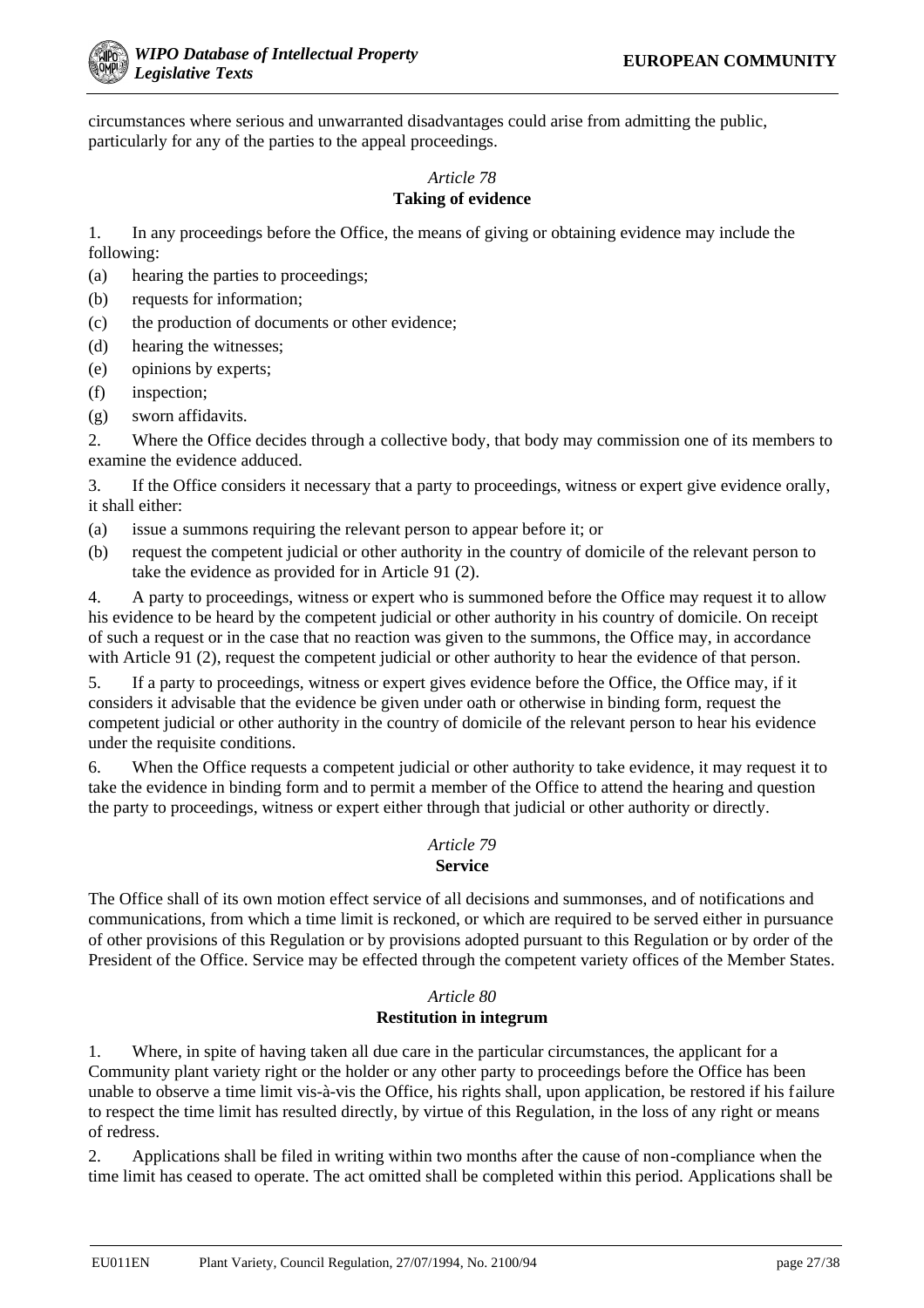admissible only within the period of one year following the expiry of the time limit which has not been observed.

3. An application shall be accompanied by a statement of the grounds on which it is based and the facts on which it relies.

4. The provisions of this Article shall not apply to the time limits referred to in paragraph 2 nor to the time limits specified in Article 52 (2), (4) and (5).

5. Any person who, in a Member State, has in good faith used or made effective and genuine arrangements to use a variety which is the subject of a published application for grant of a Community plant variety right, or of a Community plant variety right that has been granted, in the course of a period between the loss of rights pursuant to paragraph 1 in respect of the application or of a Community plant variety right that has been granted and the restoration of those rights, may without payment continue such use in the course of his business or for the needs thereof.

## *Article 81* **General principles**

1. In the absence of procedural provisions in this Regulation or in provisions adopted pursuant to this Regulation, the Office shall apply the principles of procedural law which are generally recognized in the Member States.

2. Article 48 shall apply *mutatis mutandis* to the staff of the Office in so far as it is involved in decisions of the kind referred to in Article 67, and to the staff of the Examination Offices, in so far as it participates in measures for the preparation of such decisions.

## *Article 82* **Procedural representative**

Persons who are not domiciled or do not have a seat or an establishment within the territory of the Community may participate as party to proceedings before the Office only if they have designated a procedural representative who is domiciled or has his seat or an establishment within the territory of the Community.

## CHAPTER VII **FEES, SETTLEMENT OF COSTS**

# *Article 83*

## **Fees**

1. The Office shall charge fees for its official acts provided for under this Regulation as well as for each year of the duration of a Community plant variety right, pursuant to the fees regulations adopted in accordance with Article 113.

2. If fees due in respect of the official acts set out in Article 113 (2) or of other official acts referred to in the fees regulations, which are only to be carried out on application, are not paid, the application shall be deemed not to have been filled or the appeal not to have been lodged if the acts necessary for the payment of the fees have not been effected within one month of the date on which the Office served a new request for payment of fees and indicated in so doing these consequences of failure to pay.

3. If certain information provided by the applicant for grant of a Community plant variety right can only be verified by a technical examination which goes beyond the framework established for the technical examination of varieties of the taxon concerned, the fees for the technical examination may be increased, after having heard the person liable to pay the fees, up to the amount of the expenditure actually incurred.

4. In the case of a successful appeal, the appeal fees or, in case of a partial success, the corresponding part of the appeal fees, shall be refunded. However, the refund can be fully or partly refused if the success of the appeal is based on facts which were not available at the time of the original decision.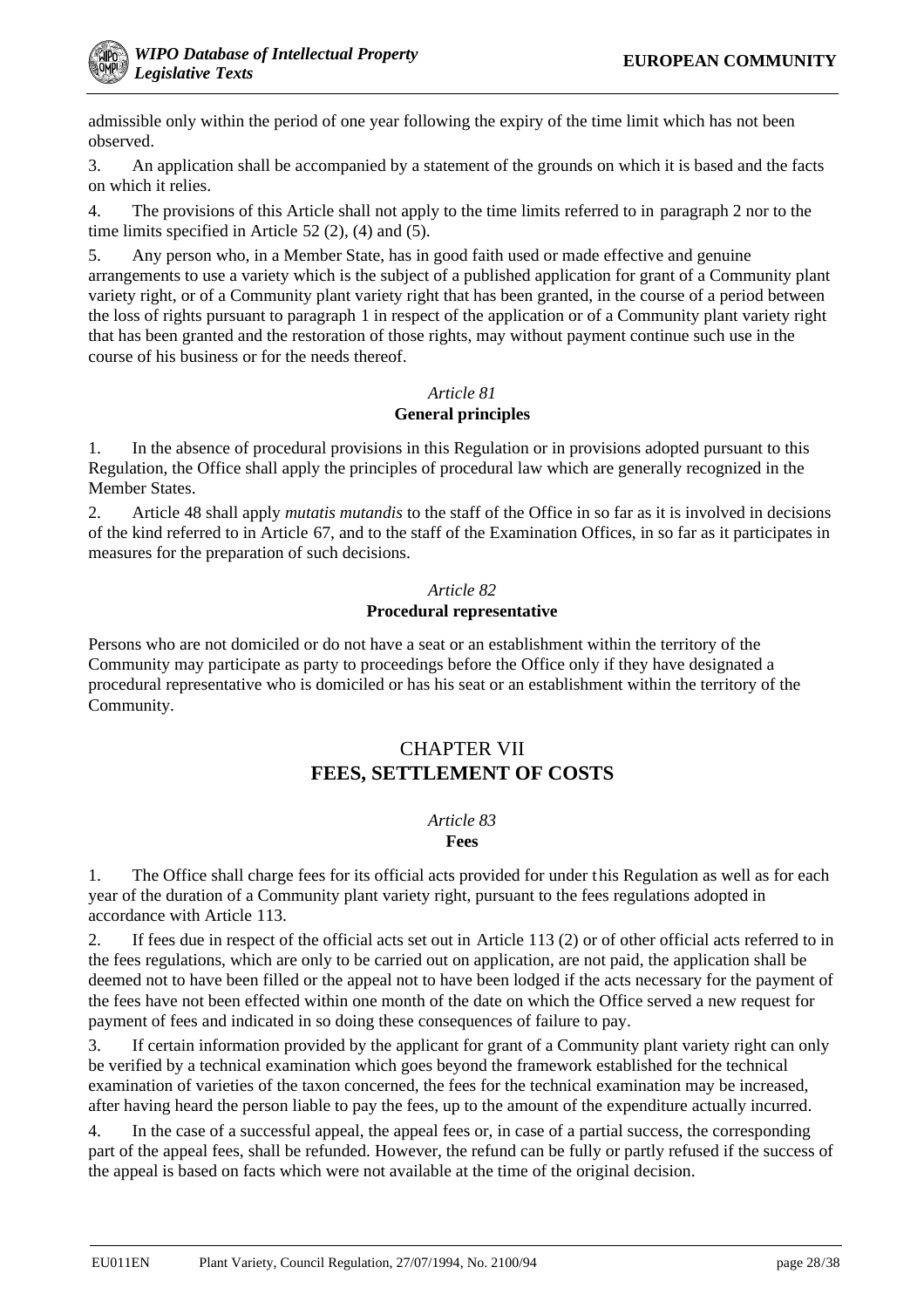### *Article 84* **Termination of financial obligations**

1. The Office's right to require payment of fees shall lapse after four years from the end of the calendar year in which the fees became due for payment.

2. Rights against the Office for the refunding of fees or of sums overcharged by the Office shall lapse after four years from the end of the calendar year in which the rights arose.

3. A request for payment of a fee shall have the effect of interrupting the time limit specified in paragraph 1, and a written and reasoned claim for refund shall have the effect of interrupting the time limit specified in paragraph 2. After interruption the time limit shall begin to run again immediately and shall terminate at the latest six years after the end of the calendar year in which it originally commenced, unless judicial proceedings to enforce the right have been instituted in the meantime; in that case the time limit shall end not earlier than one year after the judgment has acquired the authority of a final decision.

## *Article 85* **Apportionment of costs**

1. The losing party to proceedings for revocation or cancellation of a Community plant variety right, or to appeal proceedings shall bear the costs incurred by the other party to proceedings as well as all costs incurred by him essential to the proceedings, including travel and subsistence and the remuneration of an agent, adviser or advocate, within the limits of the scales set for each category of costs under the conditions laid down in the implementing rules pursuant to Article 114.

2. However, where each party to proceedings succeeds on some and fails on other heads, or if reasons of equity so dictate, the Office or Board of Appeal shall decide a different apportionment of costs.

3. The party to proceedings who terminates the proceedings by withdrawing the application for a Community plant variety right, the application for revocation or cancellation of rights, or the appeal, or by surrendering the Community plant variety rights, shall bear the costs incurred by the other party to proceedings as stipulated in paragraphs 1 and 2.

4. Where the parties to proceedings conclude before the Office, or Board of Appeal a settlement of costs differing from that provided for in the preceding paragraphs, note shall be taken of that agreement.

5. On request, the Office or Board of Appeal shall determine the amount of the costs to be paid pursuant to the preceding paragraphs.

#### *Article 86* **Enforcement of decisions which determine the amount of costs**

1. Final decisions of the Office which determine the amount of costs shall be enforceable.

2. Enforcement shall be governed by the rules of civil procedure applicable in the Member State in which it takes place. Subject only to verification that the relevant document is authentic, the enforcement clause or endorsement shall be appended by the national authority appointed for that purpose by the Government of each Member State; the Governments shall inform the Office and the Court of Justice of the European Communities of the identity of each such national authority.

3. When, upon application by the party seeking enforcement, these formalities have been completed, it shall be entitled to proceed to endorsement under national law by bringing the matter directly before the competent body.

4. Enforcement shall not be suspended except by decision of the Court of Justice of the European Communities. Control as to the regularity of enforcement measures shall, however, reside with the national courts.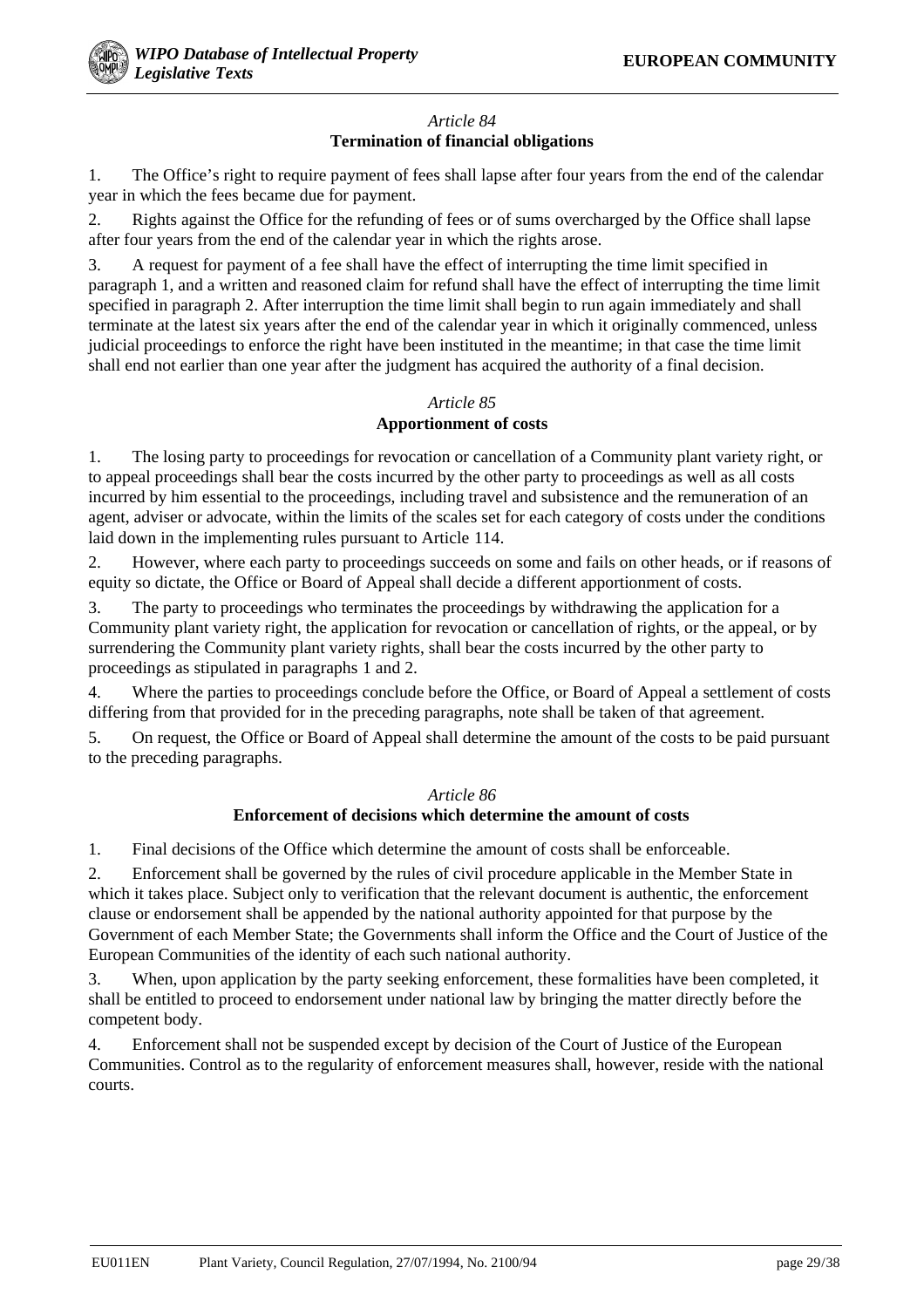## CHAPTER VIII **REGISTERS**

### *Article 87*

## **Establishment of the Registers**

1. The Office shall keep a Register of Applications for Community Plant Variety Rights which shall contain the following particulars:

- (a) applications for a Community plant variety right together with a statement of the taxon and the provisional designation of the variety, the date of application and the name and address of the applicant, of the breeder and of any procedural representative concerned;
- (b) any cases of termination of proceedings concerning applications for a Community plant variety right together with the information set out in subparagraph (a);
- (c) proposals for variety denominations;
- (d) changes in the identity of the applicant or his procedural representative;
- (e) on request, any levy of execution as referred to in Articles 24 and 26.
- 2. The Office shall keep a Register of Community Plant Variety Rights wherein, after grant of a Community plant variety right, the following particulars shall be entered:
- (a) the species and variety denomination of the variety;
- (b) the official description of the variety or a reference to documents in the Office's possession in which the official description of the variety is contained as integrating part of the Register;
- (c) in the case of varieties for which material with specific components has to be used repeatedly for the production of material, a reference to such components;
- (d) the name and address of the holder, of the breeder and of any procedural representative concerned;
- (e) the date on which the Community plant variety right begins and ends, together with the reasons for the termination of right;
- (f) on request, any contractual exclusive exploitation right or compulsory exploitation right, including the name and address of the person enjoying the right of exploitation;
- (g) on request, any levy of execution as referred to in Article 24;
- (h) where the holder of an initial variety and the breeder of a variety essentially derived from the initial variety both so request, the identification of the varieties as initial and essentially derived including the variety denominations and the names of the parties concerned. A request from one of the parties concerned only shall suffice if he has obtained either a non-contentious acknowledgement by the other party pursuant to Article 99 or a final decision or a final judgment pursuant to the provisions of this Regulation which contain an identification of the varieties concerned as initial and essentially derived.

3. Any other particular or any condition for the entering in both Registers may be specified in the implementing rules pursuant to Article 114.

4. The Office may of its own motion and upon consultation with the holder adapt the official variety description in respect of the number and type of characteristics or of the specified expressions of those characteristics, when necessary, in the light of the current principles governing the description of varieties of the taxon concerned, in order to render the description of the variety comparable with the descriptions of other varieties of the taxon concerned.

## *Article 88*

#### **Public inspection**

- 1. The Registers mentioned in Article 87 shall be open to public inspection.
- 2. In case of a legitimate interest, the following shall be open to public inspection, in accordance with the conditions set up in the implementing rules pursuant to Article 114:
- (a) documents relating to applications for grant of a Community plant variety right;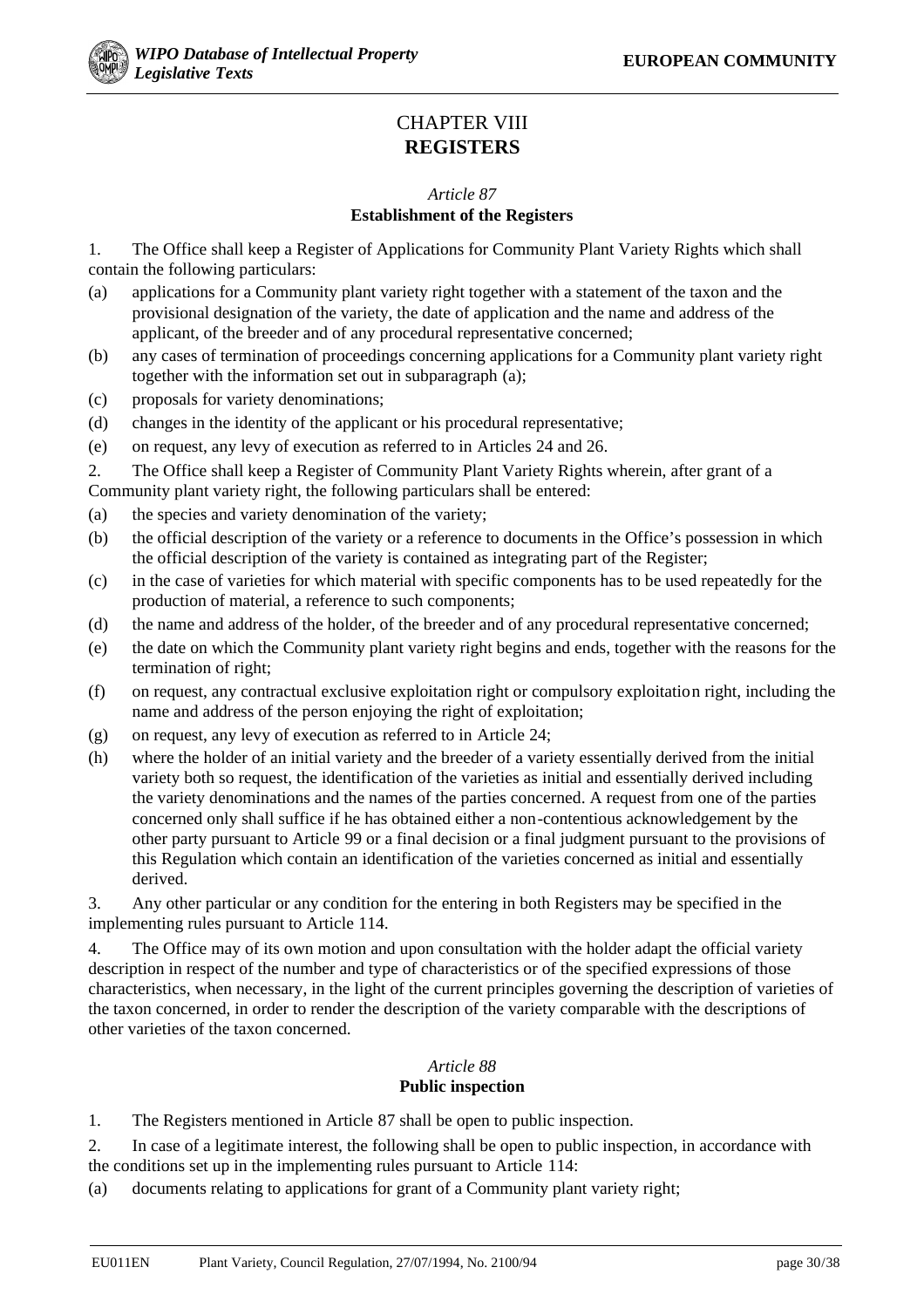

(b) documents relating to Community plant variety rights already granted;

- (c) the growing of varieties for the purposes of their technical examination;
- (d) the growing of varieties for the purpose of verifying their continuing existence.

3. In the case of varieties for which material with specific components has to be used repeatedly for the production of material, at the request of the applicant for a Community plant variety right, all data relating to components, including their cultivation, shall be withheld from inspection. Such a request for withholding from inspection may not be filed once the decision on the application for grant of a Community plant variety right has been taken.

4. Materials submitted or obtained in connection with examinations under Articles 55 (4), 56 and 64 may not be given to other parties by the competent authorities under this Regulation unless the person entitled gives his consent or such transfer is required in connection with the cooperation covered by this Regulation for the purposes of the examination or by virtue of legal provisions.

## *Article 89*

## **Periodical publications**

The Office shall at least every two months, issue a publication containing the information entered into the Registers pursuant to Article 87 (1) and (2) (a), (d), (e), (f), (g) and (h), and not yet published. The Office shall also publish an annual report, containing information which the Office regards as expedient, but at least a list of valid Community plant variety rights, their holders, the dates of grant and expiry and the approved variety denominations. Details of these publications shall be specified by the Administrative Council.

#### *Article 90*

#### **Exchange of information and of publications**

1. The Office and the competent variety offices of the Member States shall, on request and without prejudice to the conditions set up for the sending of results of technical examinations, dispatch to each other for their own use, free of charge, one or more copies of their respective publications and any other useful information relating to property rights applied for or granted.

2. The data referred to in Article 88 (3) shall be excluded from information, unless:

(a) the information is necessary for the conduct of the examinations pursuant to Articles 55 and 64; or

(b) the applicant for a Community plant variety right or the holder gives his consent.

#### *Article 91*

#### **Administrative and legal cooperation**

1. Unless otherwise provided in this Regulation or in national law, the Office, Examination Offices referred to in Article 55 (1) and the courts or authorities of the Member States shall on request give assistance to each other by communicating information or opening files related to the variety, and samples or growing thereof for inspection. Where the Office and the Examination Offices lay files, samples or growing thereof open to inspection by courts or public prosecutors' offices, the inspection shall not be subject to the restrictions laid down in Article 88, and the inspection given by the Examination Offices shall not be subject to a decision of the Office pursuant to that Article.

2. Upon receipt of letters rogatory from the Office, the courts or other competent authorities of the Member States shall undertake on behalf of that Office and within the limits of their jurisdiction, any necessary enquiries or other related measures.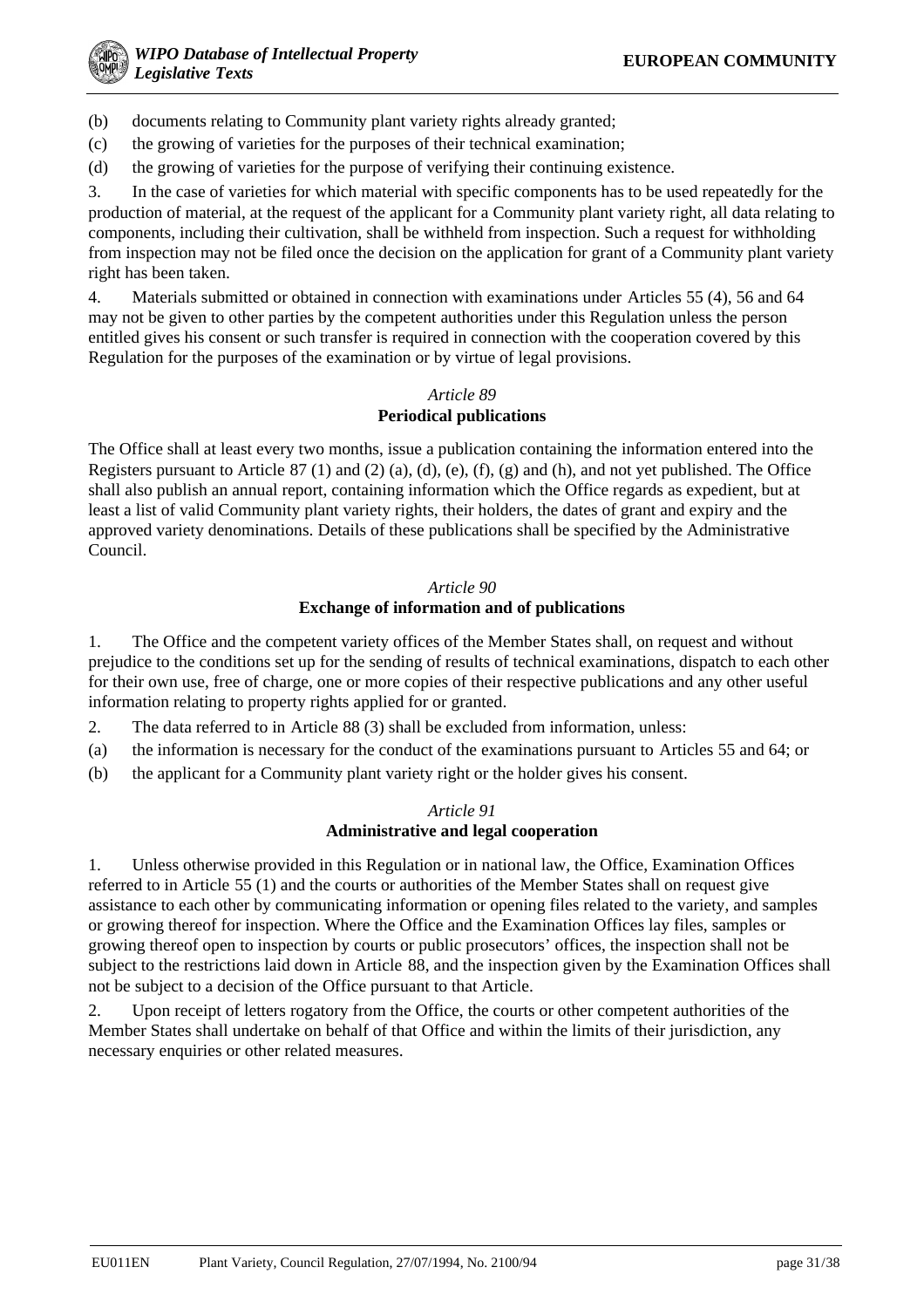

## PART FIVE **IMPACT ON OTHER LAWS**

## *Article 92*

#### **Cumulative protection prohibited**

1. Any variety which is the subject matter of a Community plant variety right shall not be the subject of a national plant variety right or any patent for that variety. Any rights granted contrary to the first sentence shall be ineffective.

2. Where the holder has been granted another right as referred to in paragraph 1 for the same variety prior to grant of the Community plant variety right, he shall be unable to invoke the rights conferred by such protection for the variety for as long as the Community plant variety right remains effective.

## *Article 93*

## **Application of national law**

Claims under Community plant variety rights shall be subject to limitations imposed by the law of the Member States only as expressly referred to in this Regulation.

## PART SIX **CIVIL LAW CLAIMS, INFRINGEMENTS, JURISDICTION**

#### *Article 94* **Infringement**

1. Whosoever:

- (a) effects one of the acts set out in Article 13 (2) without being entitled to do so, in respect of a variety for which a Community plant variety right has been granted; or
- (b) omits the correct usage of a variety denomination as referred to in Article 17 (1) or omits the relevant information as referred to in Article 17 (2); or
- (c) contrary to Article 18 (3) uses the variety denomination of a variety for which a Community plant variety right has been granted or a designation that may be confused with it; may be sued by the holder to enjoin such infringement or to pay reasonable compensation or both.

2. Whosoever acts intentionally or negligently shall moreover be liable to compensate the holder for any further damage resulting from the act in question. In cases of slight negligence, such claims may be reduced according to the degree of such slight negligence, but not however to the extent that they are less than the advantage derived therefrom by the person who committed the infringement.

#### *Article 95* **Acts prior to grant of Community plant variety rights**

The holder may require reasonable compensation from any person who has, in the time between publication of the application for a Community plant variety right and grant thereof, effected an act that he would be prohibited from performing subsequent thereto.

#### *Article 96* **Prescription**

Claims pursuant to Articles 94 and 95 shall be time barred after three years from the time at which the Community plant variety right has finally been granted and the holder has knowledge of the act and of the identity of the party liable or, in the absence of such knowledge, after 30 years from the termination of the act concerned.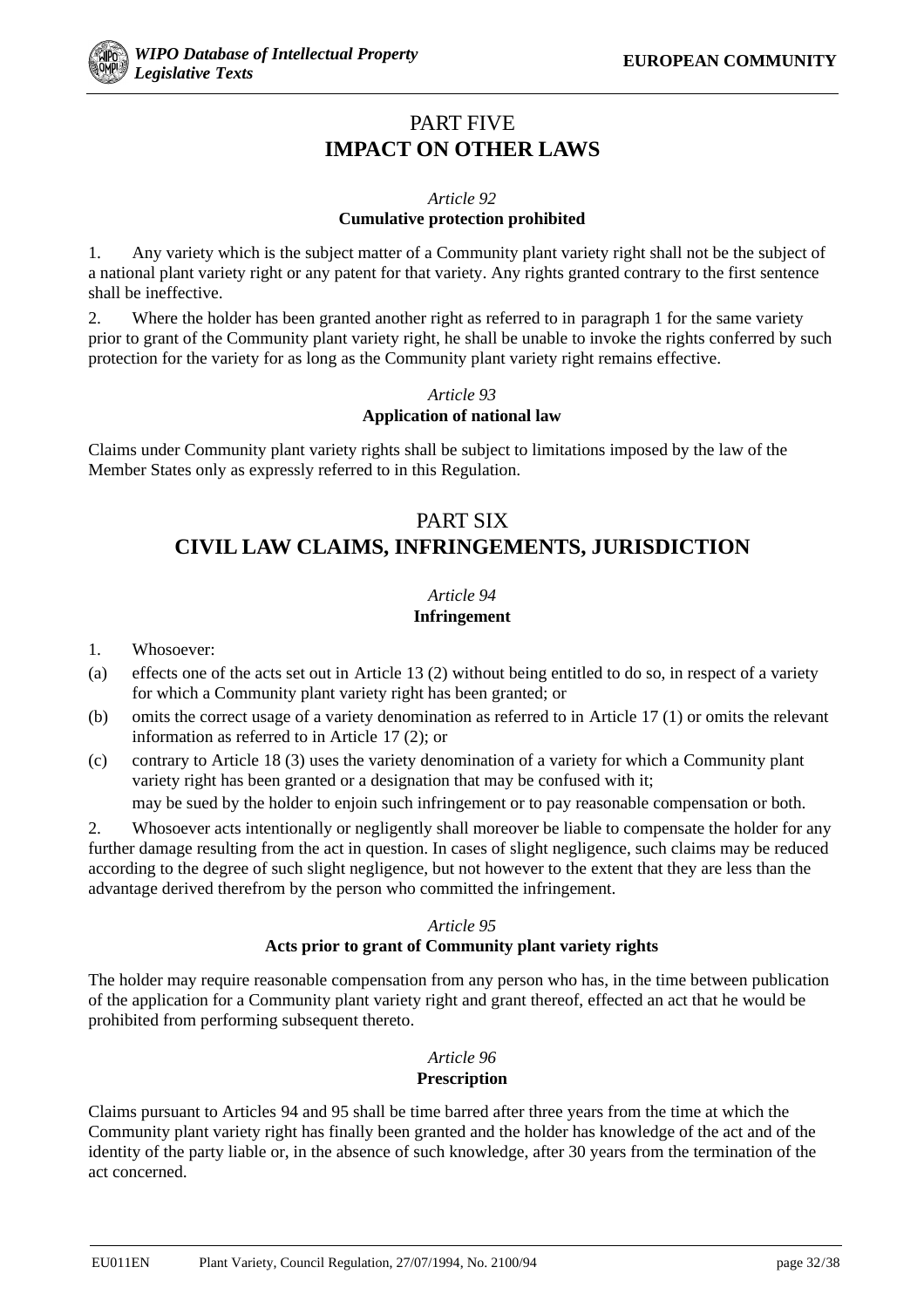## *Article 97*

## **Supplementary application of national law regarding infringement**

1. Where the party liable pursuant to Article 94 has, by virtue of the infringement, made any gain at the expense of the holder or of a person entitled to exploitation rights, the courts competent pursuant to Articles 101 or 102 shall apply their national law, including their private international law, as regards restitution.

2. Paragraph 1 shall also apply as regards other claims that may arise in respect of the performance or omission of acts pursuant to Article 95 in the time between publication of the application for grant of a Community plant variety right and the disposal of the request.

3. In all other respects the effects of Community plant variety rights shall be determined solely in accordance with this Regulation.

#### *Article 98* **Claiming entitlement to a Community plant variety right**

1. If a Community plant variety right has been granted to a person who is not entitled to it under Article 11, the person entitled to it may, without prejudice to any other remedy which may be open to him under the laws of the Member States, claim to have the Community plant variety right transferred to him.

2. Where a person is entitled to only part of a Community plant variety right, that person may, in accordance with paragraph 1, claim to be made a joint holder.

3. Claims pursuant to paragraphs 1 and 2 may be invoked only within a period of up to five years of publication of the grant of the Community plant variety right. This provision shall not apply if the holder knew, at the time it was granted to or acquired by him, that he was not entitled to such rights or that entitlement thereto was not vested solely in him.

4. The person entitled shall be eligible *mutatis mutandis* to pursue claims pursuant to paragraphs 1 and 2 in respect of an application for grant of a Community plant variety right filed by a person who was not entitled to it or whom the entitlement was not vested solely.

## *Article 99* **Obtaining identification of a variety**

The holder of an initial variety and the breeder of a variety essentially derived from the initial variety shall be entitled to obtain an acknowledgment of the identification of the varieties concerned as initial and essentially derived.

## *Article 100*

## **Consequences of a change in holdership of a Community plant variety right**

1. In the event of a complete change in the holdership of a Community plant variety right in consequence of a final judgment delivered pursuant to Articles 101 or 102 for the purposes of claiming entitlement under Article 98 (1), any exploitation or other rights shall lapse with the entry of the person entitled in the Register of Community Plant Variety Rights.

2. Where the holder or a person enjoying the right of exploitation has effected one of the acts set out in Article 13 (2) or has made effective and genuine arrangements to do so prior to the commencement of the proceedings pursuant to Articles 101 or 102, he may continue or perform such acts provided he requests a non-exclusive exploitation right from the new holder entered in the Register of Community Plant Variety Rights. Such requests must be made within the time limit laid down in the implementing rules. The exploitation right may be granted by the Office in the absence of an agreement between the parties. Article 29 (3) to (7) shall apply *mutatis mutandis*.

3. Paragraph 2 shall not apply where the holder or persons enjoying the right of exploitation acted in bad faith when they effected the acts or began to make the arrangements.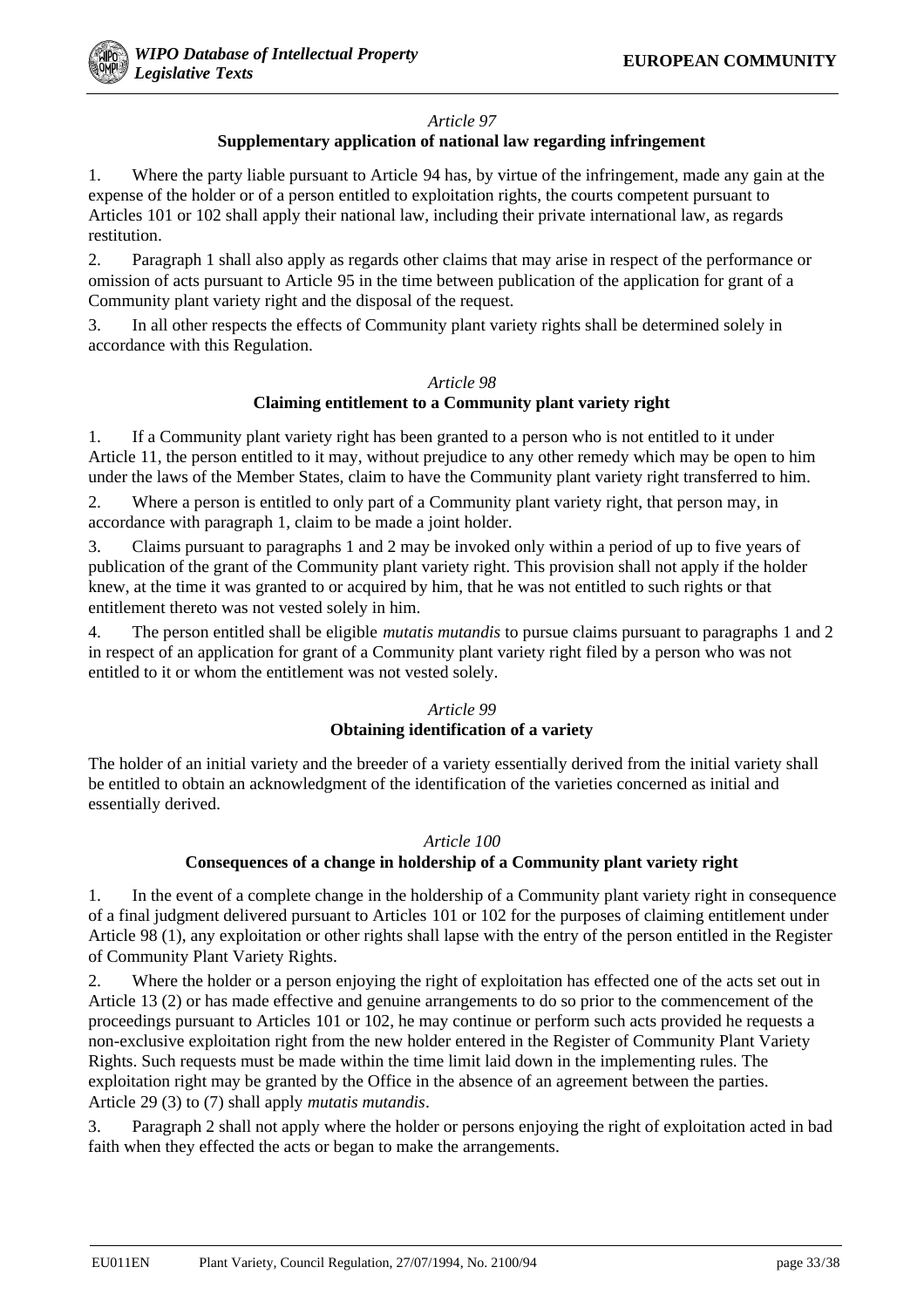#### *Article 101*

## **Jurisdiction and procedure in legal actions relating to civil law claims**

1. The Lugano Convention as well as the complementary provisions of this Article and of Articles 102 to 106 of this Regulation shall apply to proceedings relating to actions in respect of the claims referred to in Articles 94 to 100.

- 2. Proceedings of the type referred to in paragraph 1 shall be brought in the courts:
- (a) of the Member State or another Contracting Party to the Lugano Convention in which the defendant is domiciled or has his seat or, in the absence of such, has an establishment; or
- (b) if this condition is not met in any of the Member States or Contracting Parties, of the Member State in which the plaintiff is domiciled or has his seat or, in the absence of such, has an establishment; or
- (c) if this condition is also not met in any of the Member States, of the Member States in which the seat of the Office is located.

The competent courts shall have jurisdiction in respect of infringements alleged to have been committed in any of the Member States.

3. Proceedings relating to actions in respect of claims for infringement may also be brought in the courts for the place where the harmful event occurred. In such cases, the court shall have jurisdiction only in respect of infringements alleged to have been committed in the territory of the Member State to which it belongs.

4. The legal processes and the competent courts shall be those that operate under the laws of the State determined pursuant to paragraphs 2 or 3.

## *Article 102*

#### **Supplementary provisions**

1. Actions for claiming entitlement pursuant to Article 98 of this Regulation shall not be considered to fall under the provisions of Article 5 (3) and (4) of the Lugano Convention.

2. Notwithstanding Article 101 of this Regulation, Articles 5 (1), 17 and 18 of the Lugano Convention shall apply.

3. For the purposes of applying Articles 101 and 102 of this Regulation, the domicile or seat of a party shall be determined pursuant to Articles 52 and 53 of the Lugano Convention.

## *Article 103* **Rules of procedure applicable**

Where jurisdiction lies with national courts pursuant to Articles 101 and 102, the rules of procedure of the relevant State governing the same type of action relating to corresponding national property rights shall apply without prejudice to Articles 104 and 105.

#### *Article 104*

## **Entitlement to bring an action for infringement**

1. Actions for infringement may be brought by the holder. Persons enjoying exploitation rights may bring such actions unless that has been expressly excluded by agreement with the holder in the case of an exclusive exploitation right or by the Office pursuant to Articles 29 or 100 (2).

2. Any person enjoying exploitation rights shall, for the purpose of obtaining compensation for damage suffered by him, be entitled to intervene in an infringement action brought by the holder.

#### *Article 105*

## **Obligation of national courts or other bodies**

A national court or other body hearing an action relating to a Community plant variety right shall treat the Community plant variety right as valid.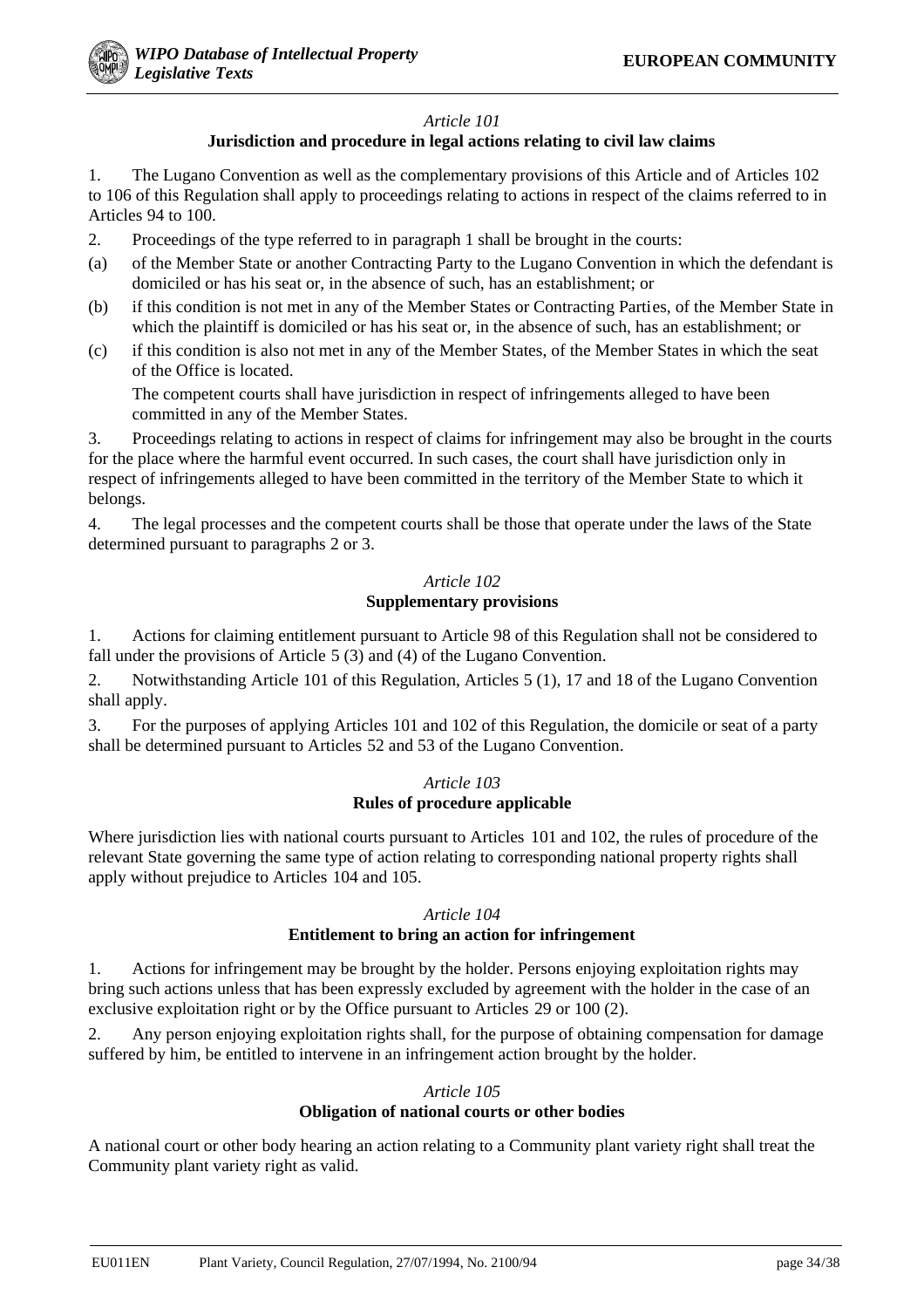## *Article 106* **Stay of proceedings**

1. Where an action relates to claims pursuant to Article 98 (4) and the decision depends upon the protectability of the variety pursuant to Article 6, this decision may not be given before the Office has decided on the application for a Community plant variety right.

Where an action relates to a Community plant variety right that has been granted and in respect of which proceedings for revocation or cancellation pursuant to Articles 20 or 21 have been initiated, the proceedings may be stayed in so far as the decision depends upon the validity of the Community plant variety right.

## *Article 107*

## **Penalties for infringement of Community plant variety rights**

Member States shall take all appropriate measures to ensure that the same provisions are made applicable to penalize infringements of Community plant variety rights as apply in the matter of infringements of corresponding national rights.

## PART SEVEN **BUDGET, FINANCIAL CONTROL, COMMUNITY IMPLEMENTING RULES**

# *Article 108*

## **Budget**

1. Estimates of all the Office's revenue and expenditure shall be prepared for each financial year and shall be shown in the Office's budget, and each financial year shall correspond with the calendar year.

2. The revenue and expenditure shown in the budget shall be in balance.

3. Revenue shall comprise, without prejudice to other types of income, total fees payable pursuant to Article 83 under the fees regulations referred to in Article 113, and, to the extent necessary, a subsidy from the general budget of the European Communities.

4. Expenditure shall comprise, without prejudice to other types of expenditure, the fixed costs of the Office and the costs arising from the Office's normal functioning, including sums payable to the Examination Offices.

## *Article 109*

## **Preparation of the budget**

1. The President shall draw up each year an estimate of the Office's revenue and expenditure for the following year and shall transmit it to the Administrative Council not later than 31 March each year, together with a list of posts and, where the estimate provides for a subsidy referred to in Article 108 (3), prefaced by an explanatory statement.

2. Should the estimate provide for a subsidy referred to in Article 108 (3), the Administrative Council shall immediately forward the estimate to the Commission, together with the list of posts and the explanatory statement, and may attach its opinion. The Commission shall forward them to the budget authority of the Communities and may attach an opinion along with an alternative estimate.

3. The Administrative Council shall adopt the budget, which shall include the Office's list of posts. Should the estimate contain a subsidy referred to in Article 108 (3), the budget shall, if necessary, be adjusted to the appropriations in the general budget of the European Communities.

## *Article 110* **Implementation of the budget**

The President shall implement the Office's budget.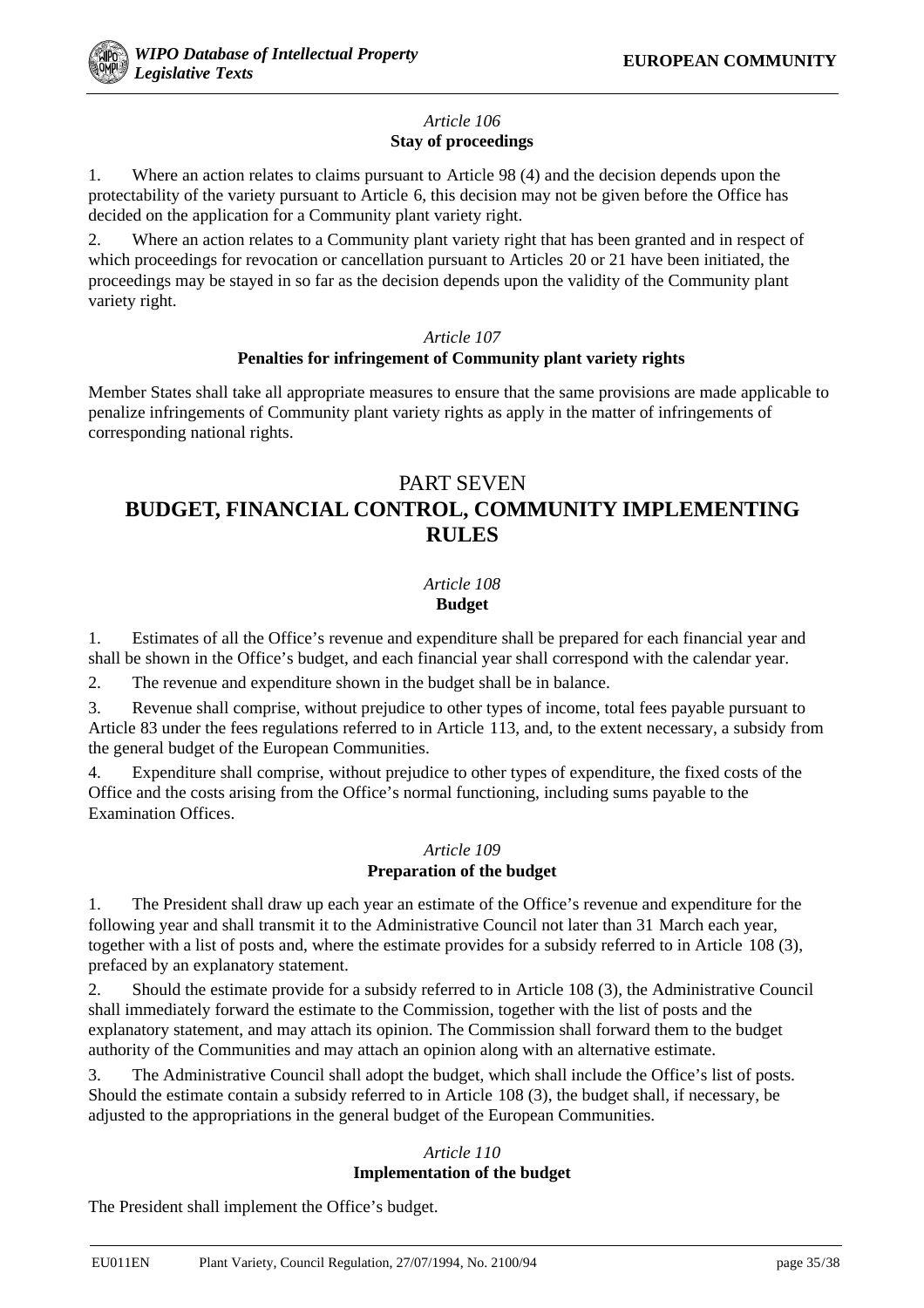#### *Article 111* **Control**

1. Control of commitment and payment of all expenditure and control of the existence and recovery of all revenue of the Office shall be carried out by the financial controller appointed by the Administrative Council.

2. Not later than 31 March each year the President shall transmit to the Commission, the Administrative Council and the Court of Auditors of the European Communities accounts of the Office's total revenue and expenditure for the preceding financial year. The Court of Auditors shall examine them in accordance with relevant provisions applicable to the general budget of the European Communities.

3. The Administrative Council shall give a discharge to the President of the Office in respect to the implementation of the budget.

## *Article 112* **Financial provisions**

The Administrative Council shall, after consulting the Court of Auditors, adopt internal financial provisions specifying, in particular, the procedure for establishing and implementing the Office's budget. The financial provisions must, as far as possible, correspond to the provisions of the Financial Regulation applicable to the general budget of the European Communities and depart from them only when the specific requirements of the individual operation of the Office so dictate.

## *Article 113* **Fees regulations**

1. The fees regulations shall determine in particular the matters for which fees pursuant to Article 83 (1) are due, the amounts of the fees and the way in which they are to be paid.

- 2. Fees shall be charged for at least in respect of the following matters for:
- (a) the processing of applications for grant of a Community plant variety right; this fee shall cover:
	- the formal examination, (Article 53),
	- the substantive examination (Article 54),
	- the examination of the variety denomination (Article 63),
	- $-$  the decision (Articles 61, 62)
	- the related publishing (Article 89);
- (b) the arranging and carrying out of the technical examination;
- (c) the processing of an appeal including the decision;
- (d) each year of the duration of a Community plant variety right.
- 3.
- (a) Without prejudice to (b) and (c), the amounts of the fees shall be fixed at such a level as to ensure that the revenue in respect thereof is in principle sufficient for the budget of the Office to be balanced.
- (b) However, the subsidy referred to in Article 108 (3) may cover, for a transitional period ending on 31 December of the fourth year from the date laid down in Article 118 (2), the expenditure relating to the initial running phase of the Office. In accordance with the procedure laid down in Article 115, this period may be extended, if necessary, for no more than one year.
- (c) Moreover, during the above mentioned transitional period only, the subsidy referred to in Article 108 (3) may also cover certain expenditure of the Office relating to certain activities other than the processing of applications, the arranging and carrying out of the technical examinations and the processing of appeals. These activities shall be specified, at the latest one year after the adoption of this Regulation, in implementing rules pursuant to Article 114.

4. The fees regulations shall be adopted in accordance with the procedure laid down in Article 115, after consultation of the Administrative Council on the draft of the measures to be taken.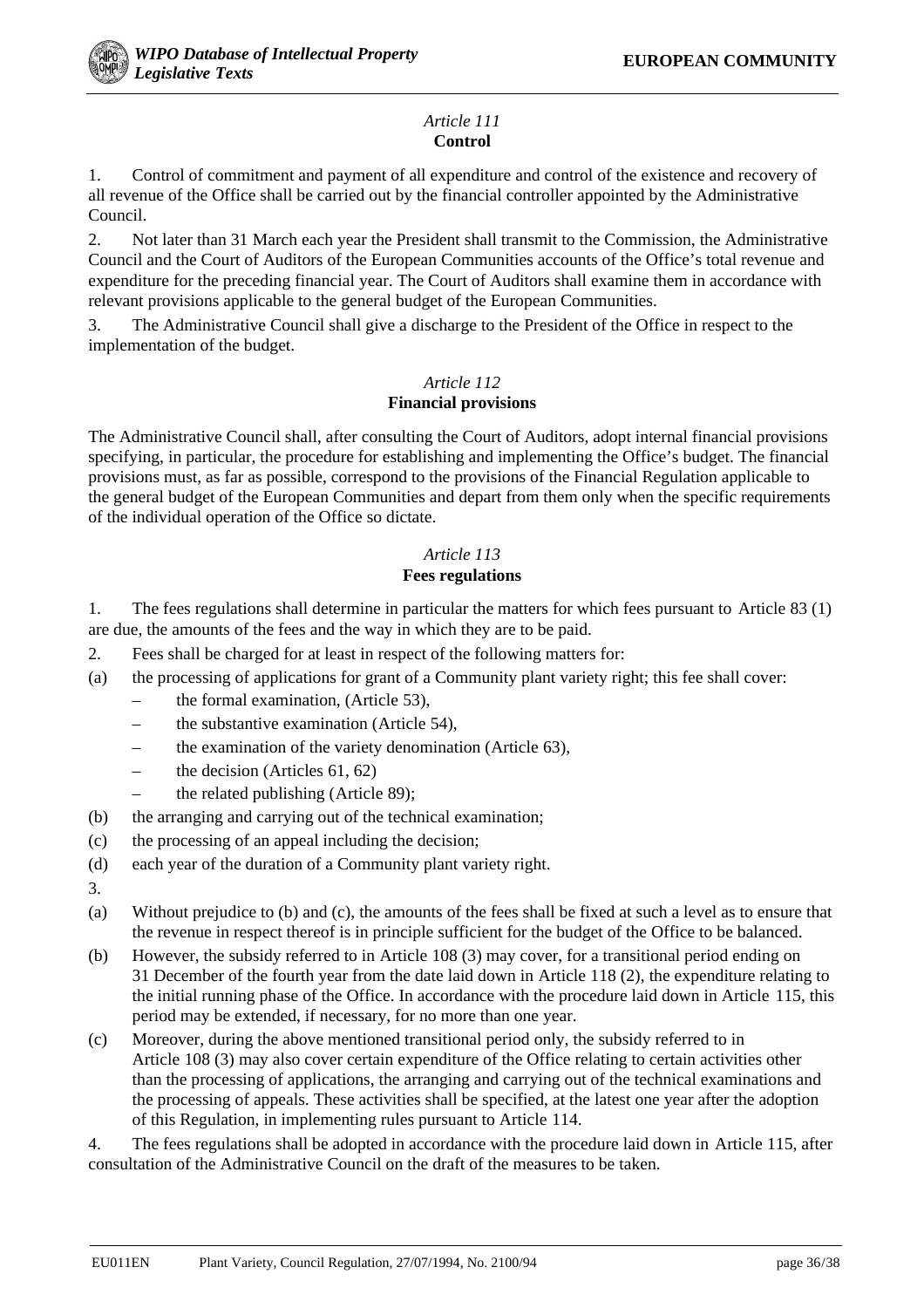## *Article 114* **Other implementing rules**

1. Detailed implementing rules shall be adopted for the purpose of applying this Regulation. They shall in particular include provisions:

- defining the relationship between the Office and the Examination Offices, agencies or its own suboffices referred to in Articles 30 (4) and 55 (1) and (2),
- on matters referred to in Articles 36 (1) and 42 (2),
- on the procedure of the Boards of Appeal.

2. Without prejudice to Articles 112 and 113, all the implementing rules referred to in this Regulation shall be adopted in accordance with the procedure laid down in Article 115, after consultation of the Administrative Council on the draft of the measures to be taken.

# *Article 115*

# **Procedure**

1. The Commission shall be assisted by a committee composed of the representatives of the Member States and chaired by the representative of the Commission.

2. Where the procedure laid down in this Article is to be followed, the representative of the Commission shall submit to the committee a draft of the measures to be taken. The committee shall deliver its opinion on the draft, within a time limit which the chairman may lay down according to the urgency of the matter. The opinion shall be delivered by the majority laid down in Article 148 (2) of the Treaty in the case of decisions which the Council is required to adopt on a proposal from the Commission. The votes of the representatives of the Member States within the committee shall be weighted in the manner set out in that Article. The chairman shall not vote.

3.

- (a) The Commission shall adopt the measures envisaged if they are in accordance with the opinion of the committee.
- (b) If the measures envisaged are not in accordance with the opinion of the committee, or if no opinion is delivered, the Commission shall, without delay, submit to the Council a proposal relating to the measures to be taken. The Council shall act by a qualified majority.

If, on the expiry of a period of three months from the date of referral to the Council, the Council has not acted, the proposed measures shall be adopted by the Commission, save where the Council has decided against the said measures by a simple majority.

## PART EIGHT **TRANSITIONAL AND FINAL PROVISIONS**

#### *Article 116* **Derogation's**

1. Notwithstanding Article 10 (1) (a) and without prejudice to the provisions of Article 10 (2) and (3), a variety shall be deemed to be new also in cases where variety constituents or harvested material thereof have not been sold or otherwise disposed of to others, by or with the consent of the breeder, within the territory of the Community for purposes of exploitation of the variety, earlier than four years, in the case of trees or of vines earlier than six years, before the entry into force of this Regulation, if the date of application is within one year of that date.

2. The provision of paragraph 1 shall apply to such varieties also in cases where a national plant variety right was granted in one or more Member States before the entry into force of this Regulation.

3. Notwithstanding Articles 55 and 56, the technical examination of these varieties shall be carried out to the extent possible by the Office on the basis of the available findings resulting from any proceedings for